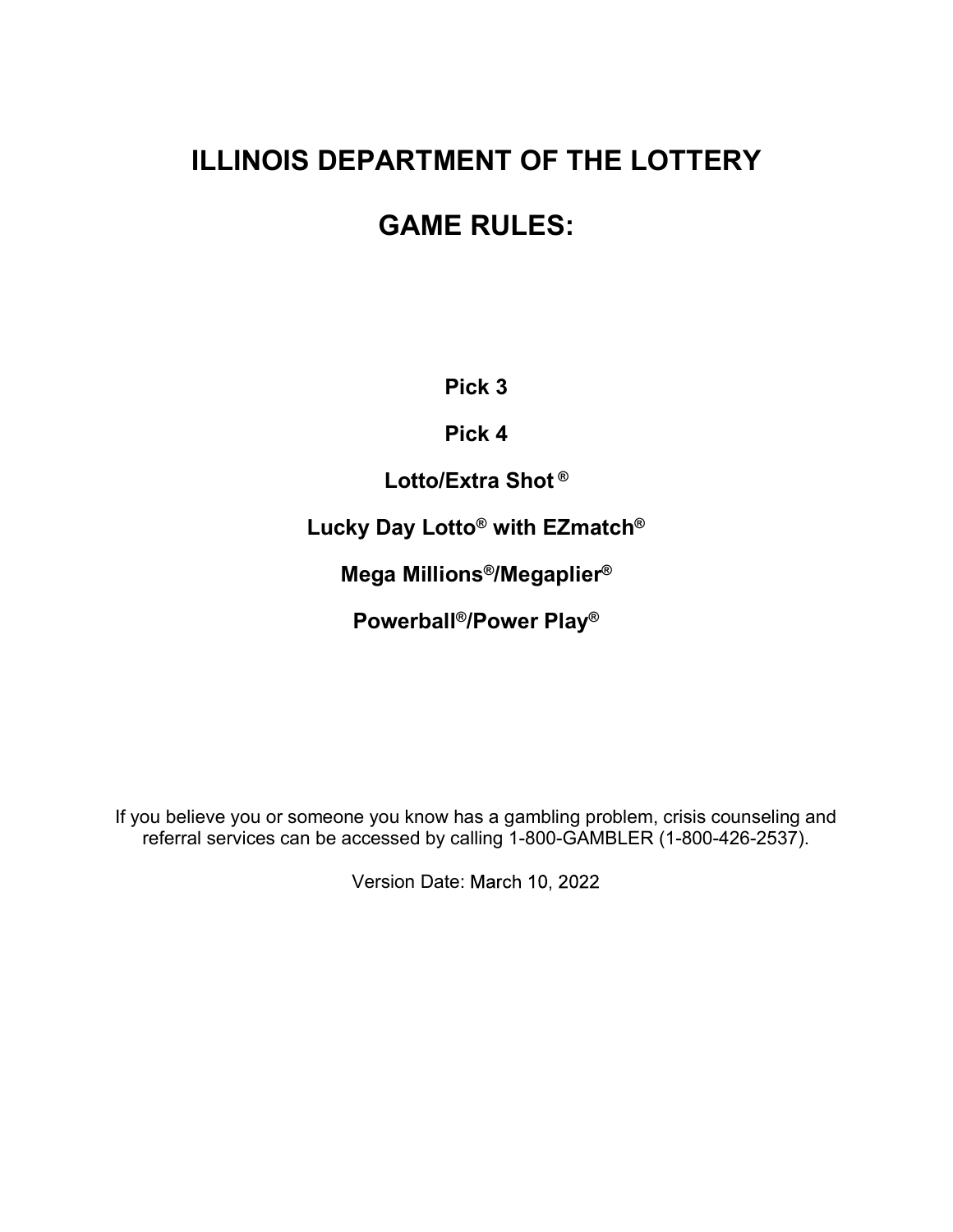# Table of Contents

| <b>SECTION 1 Definitions</b> |                                        | 4              |
|------------------------------|----------------------------------------|----------------|
|                              | SECTION 2 On-Line Game Rules (General) | $\overline{7}$ |
|                              | <b>SECTION 3 Pick 3 Game</b>           | 17             |
|                              | <b>SECTION 4 Pick 4 Game</b>           | 21             |
|                              | <b>SECTION 5 Lotto Game</b>            | 25             |
|                              | <b>SECTION 6 Lucky Day Lotto Game</b>  | 31             |
|                              | <b>SECTION 7 Mega Millions Game</b>    | 36             |
|                              | <b>SECTION 8 Powerball Game</b>        | 41             |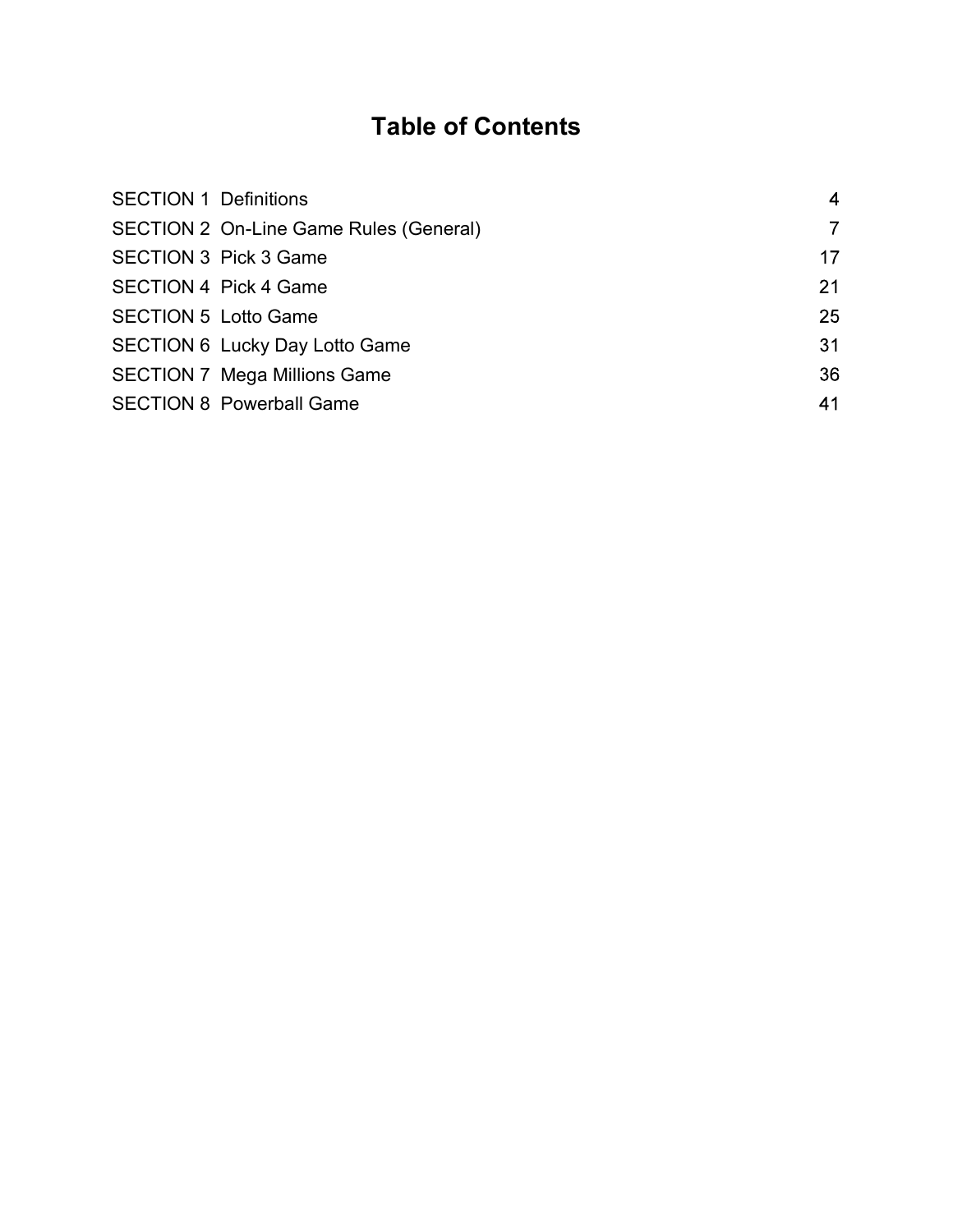# SECTION 1 **Definitions**

The following words and terms, when used within this document, shall have the following meaning unless otherwise indicated:

**SECTION 1**<br>**Claim - To submit a purported winning underset winning underset winning underso stherwise indicated:**<br>Claim - To submit a purported winning On-Line Game Ticket and completed Claim Form<br>to a Lottery Claims Cent to a Lottery Claims Center for processing of a claim for payment. **SECTION 1**<br> **Claim - The following words and terms, when used within this document, shall have the following<br>
meaning unless otherwise indicated:<br>
Claim - To submit a purported winning On-Line Game Ticket and completed Cl** SECTION 1<br>
Definitions<br>
The following words and terms, when used within this document, shall have the following<br>
Claim - To submitted purported winning On-Line Game Ticket and completed Claim Form<br>
to a Lottery Claim for p **SECTION 1**<br>
Definitions<br>
The following words and terms, when used within this document, shall have t<br>
meaning unless otherwise indicated:<br>
Claim - To submit a purported winning On-Line Game Ticket and completed<br>
to a Lott

Claimant shall complete and submit to the Department when claiming a prize.

required time frame.

SECTION 1<br>
Definitions<br>
The following words and terms, when used within this document, shall ha<br>
meaning unless otherwise indicated:<br>
Claim - To submit a purported winning On-Line Game Ticket and comple<br>
to a Lottery Claim **Definitions**<br> **Definitions**<br>
The following words and terms, when used within this document, shall have the following<br>
meaning unless otherwise indicated:<br> **Claim** - To submit a purported winning On-Line Game Ticket and co game, the authorized designee, randomly selects Winning Combinations of numbers, letters, characters, words, or symbols in accordance with the rules of the game as set forth in the rules of the specific On-Line Game being played and the Drawing procedures for the specific game. **Calim Form and Proposes with the purchased via the internet Came Ticket and Calimat Schery Claims Certer for processing of a claim for payment.**<br> **Claim Form - The printed form authorized and provided by the Department th** Claim Form - The printed form authorized and provided by the Department that a<br>Claimant shall complete and submitted a purported valid Claim for payment within the<br>Claimant - A player who has submitted a purported valid Cl **Claimant -** A player who has submitted a purported valid Claim for payment within the required time frame.<br> **Department - The Illinois Department of Lottery.**<br> **Director - The Director of the Department.**<br> **Drawing - The** Drector - The Dretect orthe Deperation.<br>
Drawing - The procedure by which the Department, or in the case of a multi-jurisdiction<br>
Diane, the authorized designee, randomly selects Winning Combinations of numbers,<br>
letters,

Subscription Plans, bearing player or computer selected numbers, type of wager, Drawing Internet Game Tickets for purposes of Sections 2.2(b), 2.3, 2.6, 2.7, and 2.8 herein.

Registered Internet Lottery Player to receive payment for any prizes won in connection with an Internet Purchase, up to \$600.00 and to access information about his or her account, including, but not limited to the transaction history of purchases, winnings and prize redemptions. Draming The procedure by wind interval constrained, or in the case of a mini-prison or the transformed to the space of the space or the distinctions of humbers, characters, words, or symbols in accordance with the rules of Internet Game Ticket - A lottery ticket purchased via the internet or mobile at Subscription Plans, bearing player or computer selected numbers, type of wagdate, amount of wager, and validation data. Subscription Plans are

establishing and operating the lottery or lotteries authorized by the Lottery Law.

Lottery Central - The Illinois Lottery's office located in Springfield, Illinois.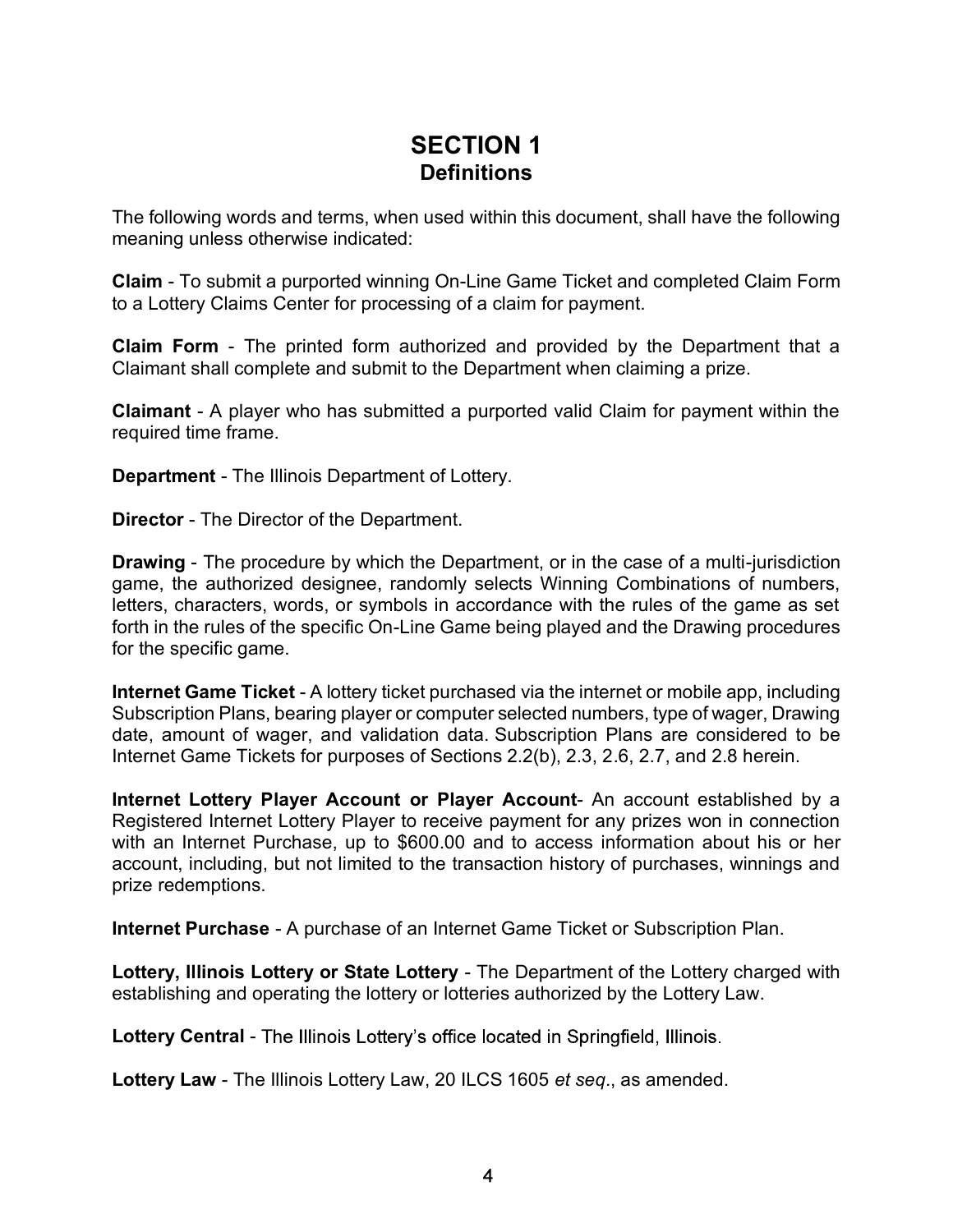winning tickets may be claimed, or in certain circumstances Redeemed.

**Lottery Claims Center** - A Lottery office or other authorized location where purported<br>winning tickets may be claimed, or in certain circumstances Redeemed.<br>**Lottery Rules** - The Illinois Lottery's administrative rules co Lottery Rules - The Illinois Lottery's administrative rules codified at 11 Illinois Administrative Code Parts 1700 and 1770, as amended.

**Lottery Claims Center** - A Lottery office or other authorized location where purported<br>winning tickets may be claimed, or in certain circumstances Redeemed.<br> **Lottery Rules** - The Illinois Lottery's administrative rules c the type of game, and amount of play for a specified Drawing date, and in which a player either selects a combination of numbers or allows a number selection by a random number generator operated by the computer, referred to as Quick Pick. The Department, or in the case of a multi-jurisdiction game, the authorized designee, will conduct a Drawing to determine the Winning Combination(s) in accordance with the rules of the specific game being played and the Drawing procedures for the specific game. **Lottery Claims Center - A** Lottery office or other authorized location where purported winning tickets may be claimed, or in certain circumstances Redeemed.<br> **Lottery Rules** - The Illinois Lottery's administrative rules c Lottery Claims Center - A Lottery office or other authorized location where purported<br>winning tickets may be claimed, or in certain circumstances Redeemed.<br>
Lottery Rules - The Illinois Lottery's administrative rules codif Sourcy Fraces and amount of play amometerize control control control and amount of play for a specified Drawing date, and in which a player the type of game, and amount of play for a specified Drawing date, and in which a where readed to the members of the members of the selection by a radiom<br>either selects a combination of numbers or allows a number selection by a radiom<br>number generator operated by the computer, referred to as Quick Pick.

On-Line Game Rules – The rules as set forth in this document.

On-Line Game Tickets to the public, by an across-the-counter transaction at a specified point of sale at a specifically licensed location.

designated prize level, divided among the number of winning On-Line Game Tickets for that prize level. o cocoming of the Company, and any permitted successor with the limit of the specific game.<br> **On-Line Game Rules –** The rules as set forth in this document.<br> **On-Line Game Rules –** The rules as set forth in this document.<br>

selections for one or more On-line Game plays. A Play Slip has no pecuniary value and shall not constitute evidence of ticket purchase or of numbers selected.

contract for the operation of the sales and marketing functions of the Illinois Lottery pursuant to Section 9.1 of the Lottery Law.

**On-Line Game Ticket - A Retail On-Line Game Ticket or Internet Game Ticket.**<br> **On-Line Retailer - A person permitted by a license issued by the Director to sell Retail<br>
On-Line Game Tickets to the public, by an across-the Christian** Christian Christian Christian Christian Christian Christian Christian Christian Christian Christian Christian Christian Christian Christian Christian Christian Christian Christian Christian Christian Christian present cash value of each winning panel in a prize category for each On-Line Game Drawing. Prize amounts are calculated by dividing the Prize Category Contribution, the annuitized future value of the Prize Category Contribution, or the net present cash value of the Prize Category Contribution by the number of winning panels determined for the Prize Category. deption of the matching and the prize Category - The matching on the matching of the Department for use in making selections for one or more On-line Game plays. A Play Slip has no pecuniary value and shall not constitute e The selections for one of the Stategory Contribution and used to your Department for the Stategory and any permitted successor company, awarded a shall not constitute evidence of ticket purchase or of numbers selected.<br> **P** 

levels as described in the rule for the specific game being played.

Category.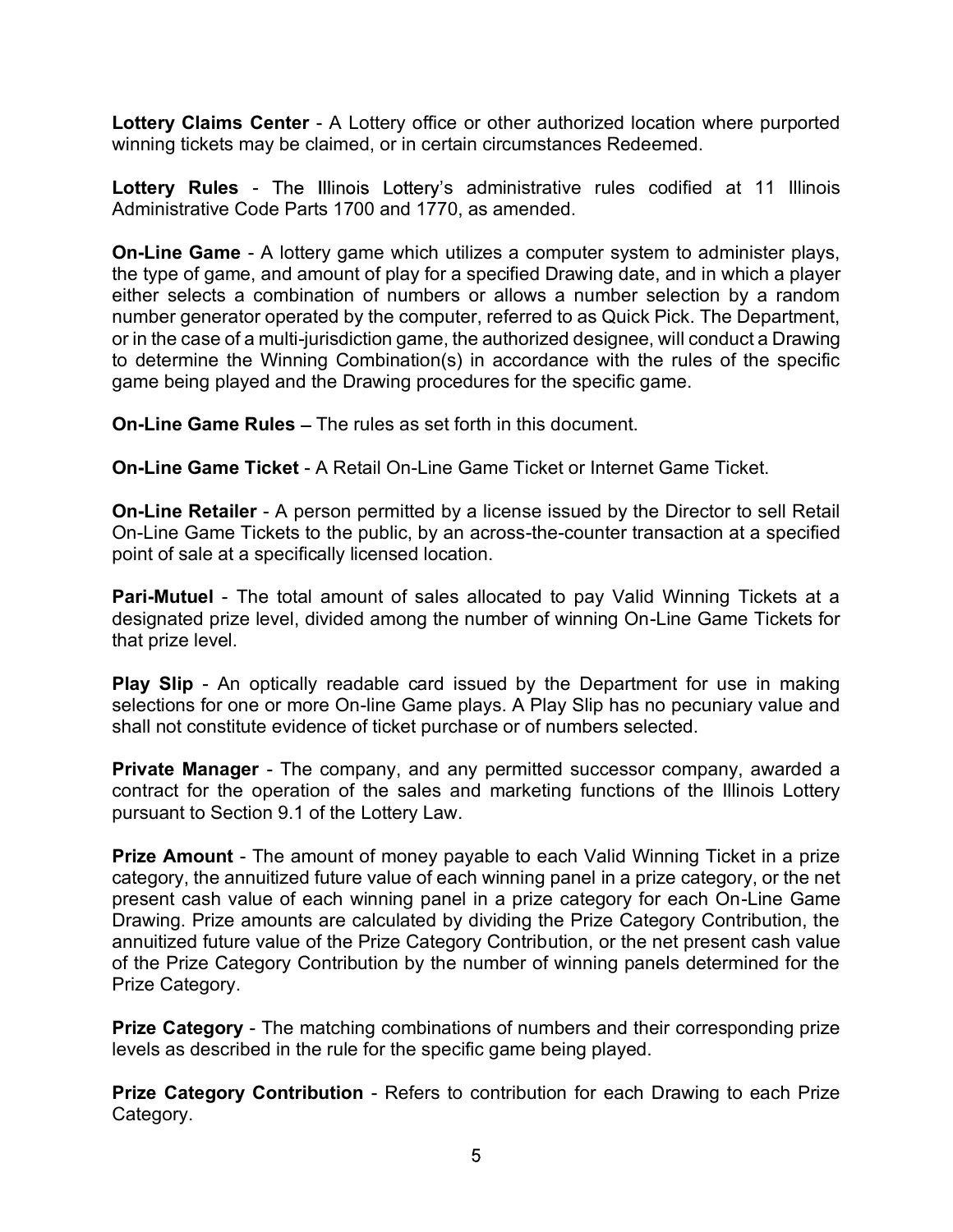sales for the current draw period.

Prize Pool - The total amount of money available for prizes as a percentage of the total<br>sales for the current draw period.<br>Quick Pick - A player option in which random number selections are generated by the<br>computer. computer.

**Prize Pool** - The total amount of money available for prizes as a percentage of the total<br>sales for the current draw period.<br>**Quick Pick -** A player option in which random number selections are generated by the<br>computer.<br> **Prize Pool -** The total amount of money available for prizes as a percentage of the total<br>sales for the current draw period.<br>**Quick Pick -** A player option in which random number selections are generated by the<br>computer.<br> Retailer for immediate cash payment of the Prize, or to a Lottery Claims Center for immediate payment by check if permitted by Lottery Law, Lottery Rules, and Illinois Law generally. **Prize Pool -** The total amount of money available for prizes as a percentage of the total<br>sales for the current draw period.<br>**Quick Pick** - A player option in which random number selections are generated by the<br>computer.<br>

Internet Lottery Player Account after registering through the Lottery's web portal or mobile app, establishing the requisite age, location and other eligibility requirements.

**Prize Pool - The total amount of money available for prizes as a percentage of the total sales for the current draw period.**<br> **Quick Pick** - A player option in which random number selections are generated by the computer. by an On-Line Retailer or the Department in an authorized manner, bearing player or computer selected numbers, type of wager, Drawing date, amount of wager, and validation data. Subscriber - An individual that has subscribed to play the same number selections are generated by the Redelem - To surrender a Valid Winning Retail On-Line Game Ticket to an On-Line Retailer for immediate cash payment of **Recelain - Control of the Prizer Control of the Prizer Control Control Control Control Challer for immediate payment of the Prize, or to a Lottery Rules, and Illinois Law<br>
<b>Recelairer for immediate payment Lottery Player** 

period of one or more consecutive Drawings for a particular game being played as specified in the specific game rule and that has satisfied the age, location, and eligibility requirements for a Subscription Plan.

selections for a period of one or more consecutive Drawings for a particular game being played as specified in the specific game rule. Subscription Plans are considered to be Internet Game Tickets for purposes of Sections 2.2(b), 2.3, 2.6, 2.7, and 2.8 herein. **Example 12** The Department Fact An On-Line Came Tracket convincts and properties who and the metallation data.<br> **Alta and Subscriber - An individual that has subscribed to play the same number selections for a Subscriber** special and the specific principle and the case of a multi-pursticle to a subscription Plan.<br> **Subscription Plan** - A plan by which a player may subscribe to play the same number<br>
selections for a period of one or more con

**Terminal** - The Department or Private Manager's On-line computer hardware through which player selections or Quick Pick selections are entered and by which Retail On-Line Game Tickets are generated and Claims are validated.

possession of an unsigned On-Line Game Ticket.

Valid Winning Ticket – A Retail On-Line Game Ticket or Internet Game Ticket, as referenced either collectively or individually, which meets all specifications and validation requirements and entitles the holder to a specific Prize Amount.

or symbols randomly selected by the Department, or in the case of a multi-jurisdiction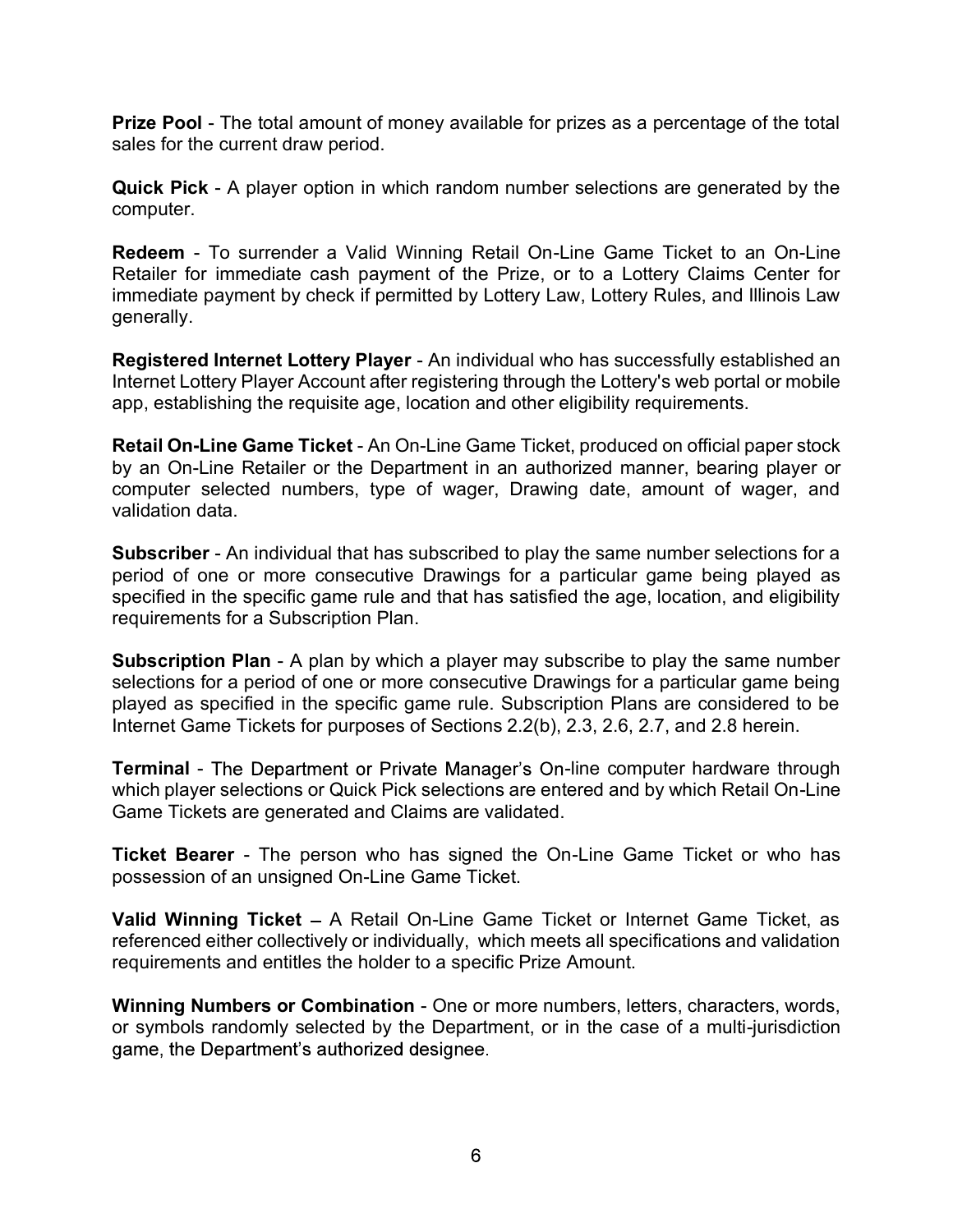# SECTION 2 On-Line Game Rules (General)

#### 2.1 Price of Tickets.

the rules of the specific game being played.

**SECTION 2**<br> **On-Line Game Rules (General)**<br>
The purchase price of each On-line Game Ticket shall be as set forth in<br>
the so of the specific game being played.<br>
(b) The Director may authorize the sale of any On-Line Game T SECTION 2<br>
On-Line Game Rules (General)<br>
The purchase price of each On-line Game Ticket shall be as set forth in<br>
the specific game being played.<br>
(b) The Director may authorize the sale of any On-Line Game Ticket at a<br>
th discount for promotional purposes.

#### 2.2 Sale of Tickets.

**SECTION 2**<br> **CON-Line Game Rules (General)**<br>
The purchase price of each On-line Game Ticket shall be as set forth in<br>
as of the specific game being played.<br>
(b) The Director may authorize the sale of any On-Line Game Tick business locations as the Director shall contract with and license pursuant to Lottery Rules (relating to ticket sales agents) and approve for On-Line Game sales (On-Line **SECTION 2**<br> **Con-Line Game Rules (General)**<br> **Con-Line Game Builders).**<br>
(a) The purchase price of each On-line Game Ticket shall be as set forth in<br>
the rules of the specific game being played.<br>
(b) The Director may auth the Private Manager, as may be appropriate, to sell tickets to the public, as contemplated by the Lottery Law and/or 11 Illinois Administrative Code Section 1770.30, Special Licenses. rice of Tickets.<br>
(a) The purchase price of each On-line Game Ticket shall be as set forth in<br>
so of the specific game being played.<br>
(b) The Director may authorize the sale of any On-Line Game Ticket at a<br>
infor promotion

Purchase by individuals who have a legal residence in the State of Illinois, are 18 years or older and located within the State of Illinois at the time Internet Game Tickets or Subscription Plans are purchased. To purchase Internet Game Tickets and Subscription Plans, players must create an Internet Player's Account. Upon completion of a transaction to purchase Internet Game Tickets or Subscription Plans, players shall receive an electronic record of purchase. Neither the electronic record of purchase, any virtual ticket or facsimile thereof, nor any other confirmation of purchase of an Internet Game Ticket or Subscription Plans shall constitute bearer instruments. Invertive transfact, as may be applyine, to sure accombinate in Section 1770.30, Special<br>Licenses.<br>
(b) Internet Game Tickets and Subscription Plans are available for Internet<br>
Purchase by individuals who have a legal resi Purchase by individuals who have a legal residence in the State of Illinois, are 18 years<br>or older and located within the State of Illinois at the time Internet Game Tickets or<br>Subscription Plans are purchased in Dincords

A Valid Winning Internet Game Ticket is deemed to be owned by the registered owner of the Internet Player Account from which the Valid Winning Internet Game Ticket is purchased. The purchaser of an Internet Game Ticket has the sole responsibility for verifying the accuracy and condition of the data at the time of the Internet Purchase.

submit a completed Play Slip to an On-Line Retailer in order to have issued a Retail On-Line Game Ticket. Play Slips shall be available at no cost to the purchaser and shall have no pecuniary or prize value, or constitute evidence of purchase or number mechanical, electronic, computer generated or any other non-manual method of marking Play Slips is prohibited. r and, pay sumato that can method to purchase interest rate of purchase interest can method of purchase. Neither the electronic record of purchase, any virtual ticket betochic record of purchase. Neither the electronic rec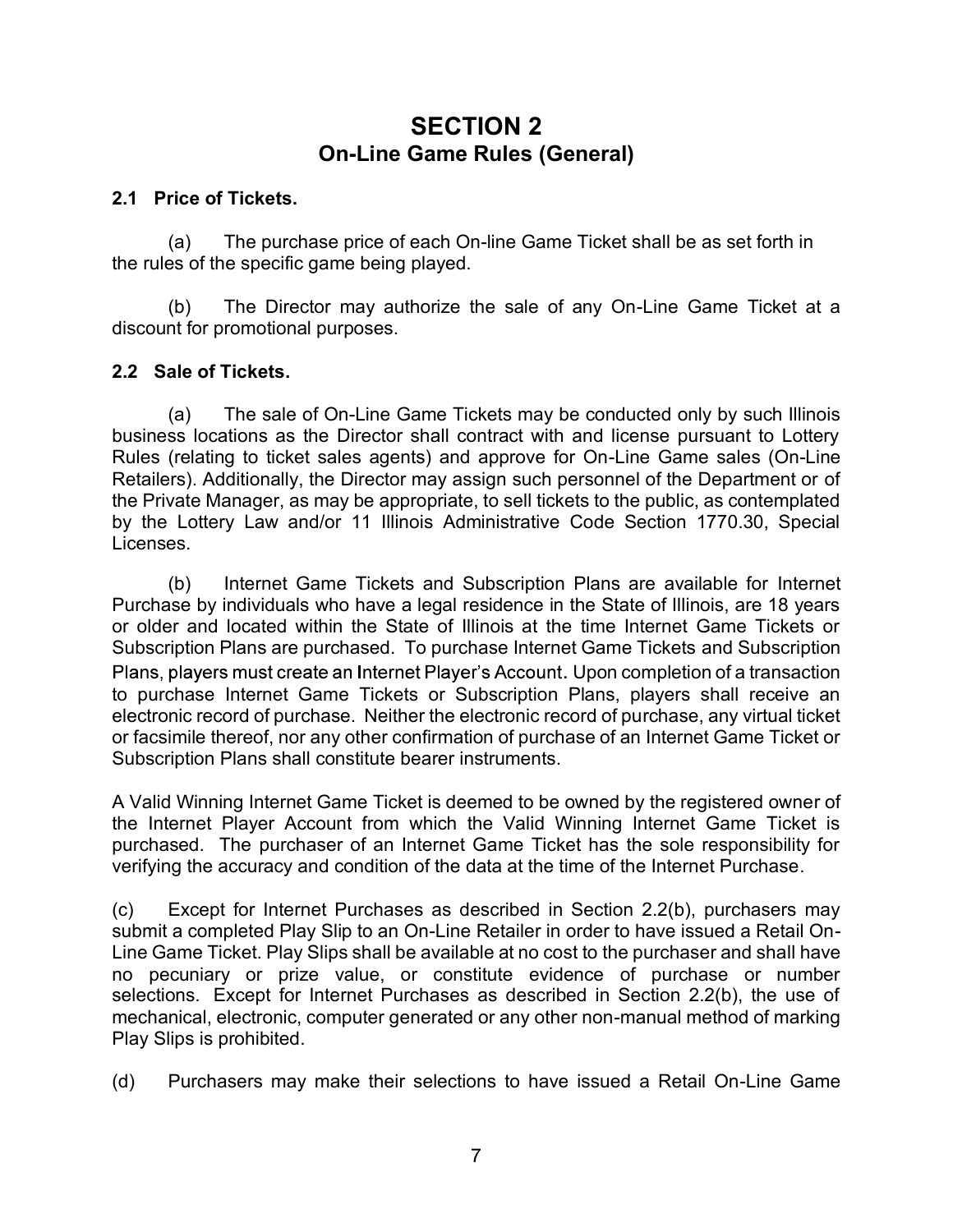Ticket either by:

- 
- 
- 
- either by:<br>1. using a player operated sales terminal (POST);<br>2. using a Play Slip;<br>3. requesting a Quick Pick; or<br>4. requesting an On-Line Retailer to manually enter their number s either by:<br>1. using a player operated sales terminal (POST);<br>2. using a Play Slip;<br>3. requesting a Quick Pick; or<br>4. requesting an On-Line Retailer to manually enter their number<br>Ticket Responsibility. either by:<br>1. using a player operated sales terminal (POST);<br>2. using a Play Slip;<br>3. requesting a Quick Pick; or<br>4. requesting an On-Line Retailer to manually enter their number<br>Ticket Responsibility.

#### 2.3 Ticket Responsibility.

either by:<br>1. using a player operated sales terminal (POST);<br>2. using a Play Slip;<br>3. requesting a Quick Pick; or<br>4. requesting an On-Line Retailer to manually enter their number selections.<br>Ticket Responsibility.<br>(a) The either by:<br>2. using a player operated sales terminal (POST);<br>2. using a Play Slip;<br>3. requesting a Quick Pick; or<br>4. requesting an On-Line Retailer to manually enter their number selections.<br>Ticket Responsibility.<br>(a) The for verifying the accuracy and condition of the data printed on the ticket at the time of purchase from an On-Line Retailer. The purchaser of an Internet Game Ticket or Subscription Plan has the sole and exclusive responsibility for verifying the accuracy and condition of the data at the time of the Internet Purchase. either by:<br>2. using a player operated sales terminal (POST);<br>2. using a Play Slip;<br>3. requesting a Quick Pick; or<br>4. requesting an On-Line Retailer to manually enter their number selections.<br>Ticket Responsibility.<br>(a) The

Retail On-Line Game Ticket matching all game play, serial number and other validation data residing in the Lottery's On-line gaming system computer shall be the only valid proof of the wager placed and the only valid receipt for Claiming or Redeeming any prize,

From the Lottery Schick The Corrist and the Corrist and Provident and Provident and Provident and Provident and Provident and Provident Corrist (a) The purchaser of a Retail On-Line Game Ticket has the sole responsibility Ticket Bearer. In the event more than one name appears on the back of a Valid Winning Ticket, the named individuals will be considered joint owners of the ticket and be required to complete an Illinois or federal form 5754 establishing specific levels of ownership in the prize. Unless additional documentation is required by Section 190 of the Lottery Rules (11 Ill. Adm. Code 1770.190), the prize shall then be divided among the named individuals in accordance with the form 5754. For prizes of \$25,000 or less, ticket ownership may be relinquished to one of the individuals named on the ticket back, provided that the other named individual(s) give up ownership interest in the ticket in writing, in the presence of a notary public. (b) Except as described in Section 2.2(b) with respect to Internet Purchases, a<br>(b) Except as described in Section 2.2(b) with respect to Internet Purchases, a<br>On-Line Game Ticket matching all game play, serial number and of the Lottery Son-line graining in genuine play, schon minibol and once vanidation<br>islding in the Lottery's On-line graining system computer shall be the only valid proof<br>wager placed and the only valid receipt for Claimi

Tickets unless otherwise provided in the Lottery Rules.

Tickets Redeemed in error by an On-Line Retailer.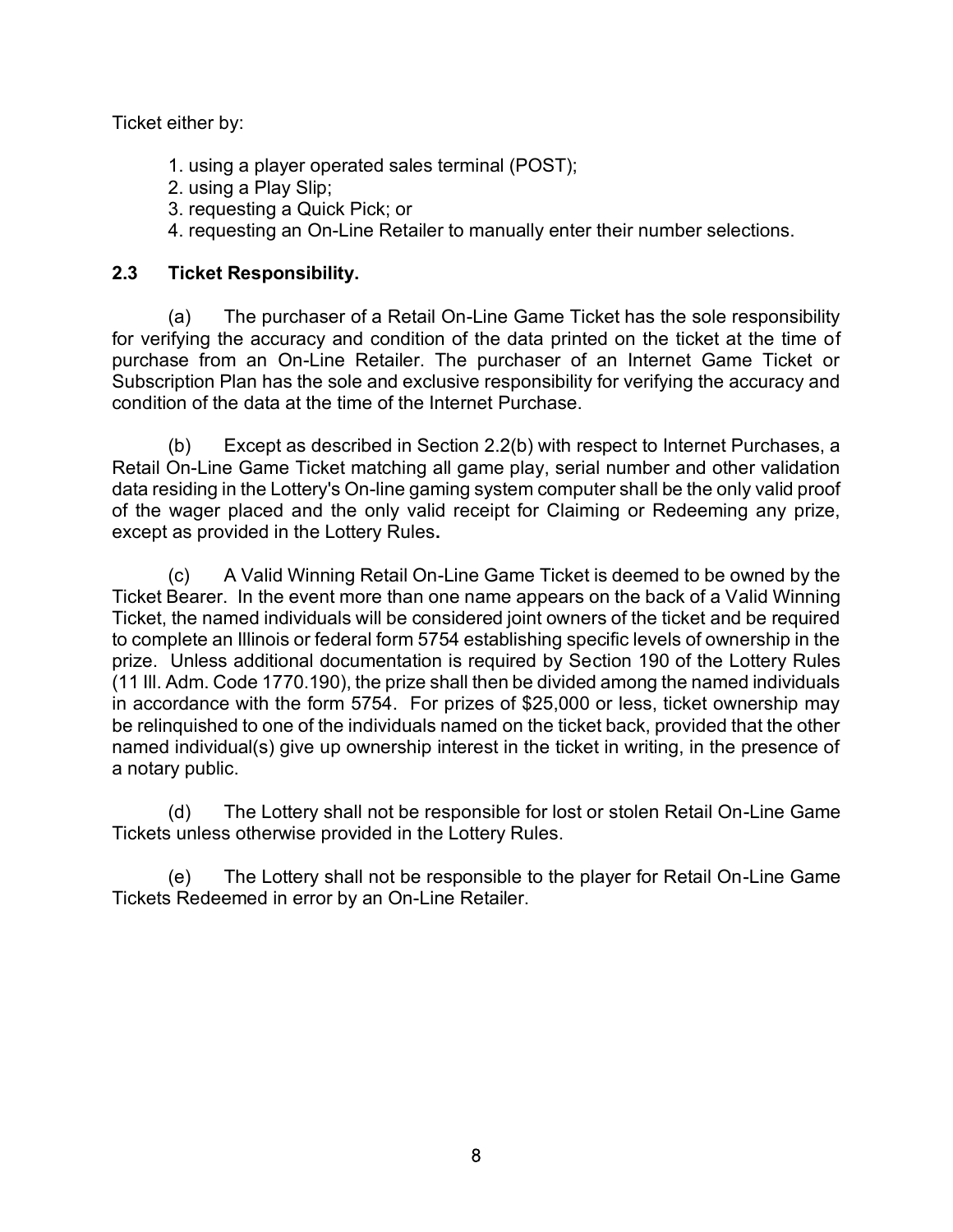2.4 Drawings.<br>
(a) The objective of Drawings shall be to select at randon<br>
Winning Numbers, pursuant to the controls and methods defined by<br>
case of Mega Millions and Powerball, pursuant to the controls and **Prawings.**<br>(a) The objective of Drawings shall be to select at random, the On-Line Game<br>g Numbers, pursuant to the controls and methods defined by the Lottery or, in the<br>f Mega Millions and Powerball, pursuant to the cont Winning Numbers, pursuant to the controls and methods defined by the Lottery or, in the case of Mega Millions and Powerball, pursuant to the controls and methods defined by the lottery hosting the Drawing and by the Mega Millions party lotteries and Multi-State Lottery Association. Trainings.<br>
(a) The objective of Drawings shall be to select at random, the On-Line Game<br>
g Numbers, pursuant to the controls and methods defined by the Lottery or, in the<br>
f Mega Millions and Powerball, pursuant to the co Trainings.<br>
(a) The objective of Drawings shall be to select at random, the On-Line Game<br>
g Numbers, pursuant to the controls and methods defined by the Lottery or, in the<br>
f Mega Millions and Powerball, pursuant to the co **Start Act The Start Conducts and The Conducts may only be solect at fractor, the On-Line Game of Nuega Millions and Powerball, pursuant to the controls and methods defined by the Lottery or, in the Mega Missions and Power** 

Drawings shall be conducted using a digital draw system at the times determined by the Director and publicly announced by the Department.

Power Play) shall be conducted at times and locations determined by the Mega Millions party lotteries and the Multi-State Lottery Association, respectively.

#### 2.5 Play Restrictions.

providing such persons are not:

(a)<br>
The control of the controls and methods defined by the Lottery or, in the<br>
f Mega Millions and Powerball, pursuant to the controls and methods defined by<br>
the Lottery or, in the<br>
f Mega Millions party lotteries and Mu employed by the Board or by the Department; employees of any TV station From the Detection and a controllation and the Detection and the Detection and the Casociation.<br>
They hosting the Drawing and by the Mega Millions party lotteries and Multi-State Association.<br>
(b) Except for Drawings for M production of Drawing telecasts including floor director, camera operators, stage hands, character generator operators, air control technicians, announcer and performer for each telecast; employees of any advertising agency or public relations agency or any consultant employed by the Department who are directly involved in a Lottery engagement; employees of audit firms performing on site contractual audit services with respect to Department's operations; employees of the Private Manager or any other vendor of goods or services to the Department or Board which the Director has stated in rule or contract shall not purchase any tickets as such purchase may jeopardize the security and integrity of the Lottery. (a) On-Line Game tickets may only be sold to persons 18 years of age or older, mg such persons are not:<br>
1. Any member of the Lottery Control Board, officer, or person<br>
1. Any member of the Lottery Control Board, officer, 1. Any member of the Lottery Control Board, officer, or person employed by the Board or by the Department; employees of any TV station from which lottery Drawing singinate who are directly involved in the production of Dra

the same household in the principal place of residence of any person designated in paragraph 1 of this subsection.

exclusion list as provided in 11 Illinois Administrative Code Section 1770.240, Voluntary Self-Exclusion Program.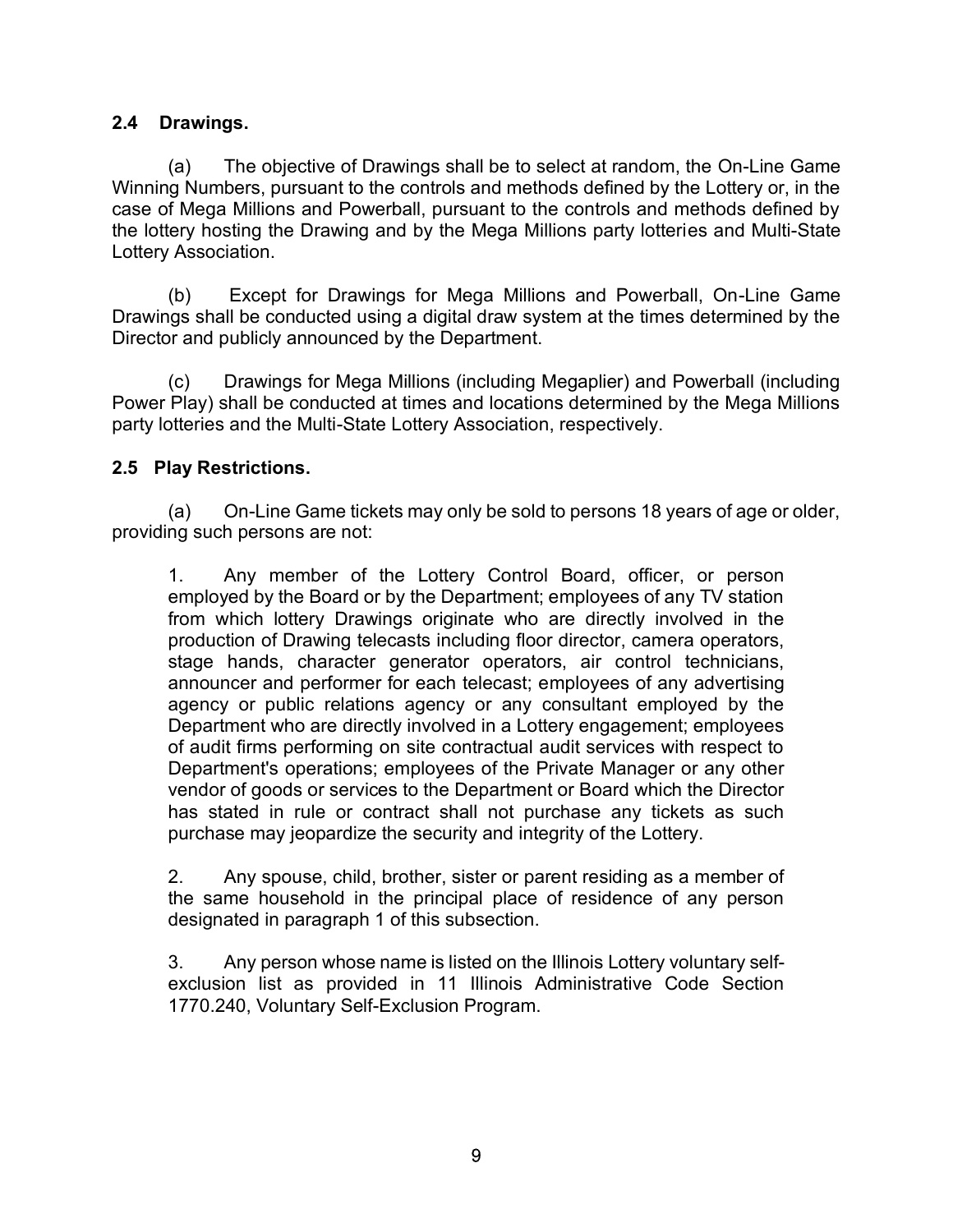#### 2.6 Procedures for Claiming On-Line Game Prizes.

Procedures for Claiming On-Line Game Prizes.<br>
(a) All purported winning tickets presented for payment to the Lottery or an On-<br>
etailer must meet the Lottery's validation requirements as set forth in Section 2.7<br>
(b) Prize below. **Procedures for Claiming On-Line Game Prizes.**<br>
(a) All purported winning tickets presented for payment to the Lottery or an On-<br>
etailer must meet the Lottery's validation requirements as set forth in Section 2.7<br>
(b) Pri

determination of prize payouts, for a period of one year from the ticket Drawing date.

Procedures for Claiming On-Line Game Prizes.<br>
(a) All purported winning tickets presented for payment to the Lottery or an On-<br>
etailer must meet the Lottery's validation requirements as set forth in Section 2.7<br>
(b) Prize cash prizes of \$600 or less provided the Valid Winning Retail On-Line Game Ticket is presented within one year from the Drawing date on the individual Valid Winning Retail On-Line Game Ticket, and such On-Line Retailer has **Procedures for Claiming On-Line Game Prizes.**<br>
(a) All purported winning tickets presented for payment to the Lottery or an On-<br>
etailer must meet the Lottery's validation requirements as set forth in Section 2.7<br>
(b) Pri Winning Retail On-Line Game Ticket representing a cash prize of \$600 or less shall be paid by any On-Line Retailer, provided all of the ticket validation requirements in Section 2.7 hereof have been met, a proper validation pay ticket has been issued by the On-Line Retailer's Terminal, and all other procedures have been complied with as outlined in the Lottery Law, Lottery Rules and these On-Line Game Rules and any amendments or addenda thereto. chancer must mice the Eoticry's vandation requirements as set fortat in eccesin 2.1<br>
(b) Prizes shall be Redeemed or Claimed as follows, effective upon the<br>
lination of prize payouts, for a period of one year from the tick Theretis presention univ to year from the Damier Dramative and on-Line Retailer has stratificient funds available for such paryment. Holders of an individual Valini Winning Retail On-Line Game Ticket representing a cash pr

Valid Winning Retail On-Line Game Ticket representing a cash prize of \$25,000 or less may present their ticket to any official Lottery Claims Center to be validated and Redeemed. Where the individual tickets are identical wagers, required to be combined for tax reporting and withholding purposes, the aggregate Prize Amount may not exceed \$25,000 on a single check.

eligible for payment by an On-Line Retailer or by a Lottery Claims Center may also mail the ticket(s) and a properly completed Claim Form to Lottery What the Central Central Central Central Central Central Central Central Central Central Central Central Central Central Central Central Central Central Central Central Central Central Central Central Central Central Centr exas arian er para by any on-t-line reading the On-Line Reality control any ticket has been in the date of the Drawing. And all other procedures have been complied with as outlined in the Lottery Law, Lottery Rules and the Lottery Central and any prize(s) due will be paid at a later time by State of Illinois warrant. Example The discussion of a method of the Drawing Andeles and any anti-thinding Detail On-Line Game Ticket representing a cash prize of \$25,000 or less may present their ticket to any official Lottery Claims Center \$25,000

representing a cash prize of more than \$25,000 but less than \$1,000,000, must mail a properly completed Claim Form and ticket(s) to Lottery Central **Example The proper standard Condition** Symbol Calim Form and the presenting a cash prize of \$25,000 or less may present their ticket to any official Lottery Calims Center to be validated and Redeemed. Where the individual Claims Center, where the Claim Form and ticket(s) must be received within solven the same present in the date of the Drawing Collins of the be validated and Redeemed. Where the individual tickets are identical to be validated and Redeemed. Where the individual tickets are identical purposes, the Lottery Central and any prize(s) due will be paid at a later time by State of Illinois warrant.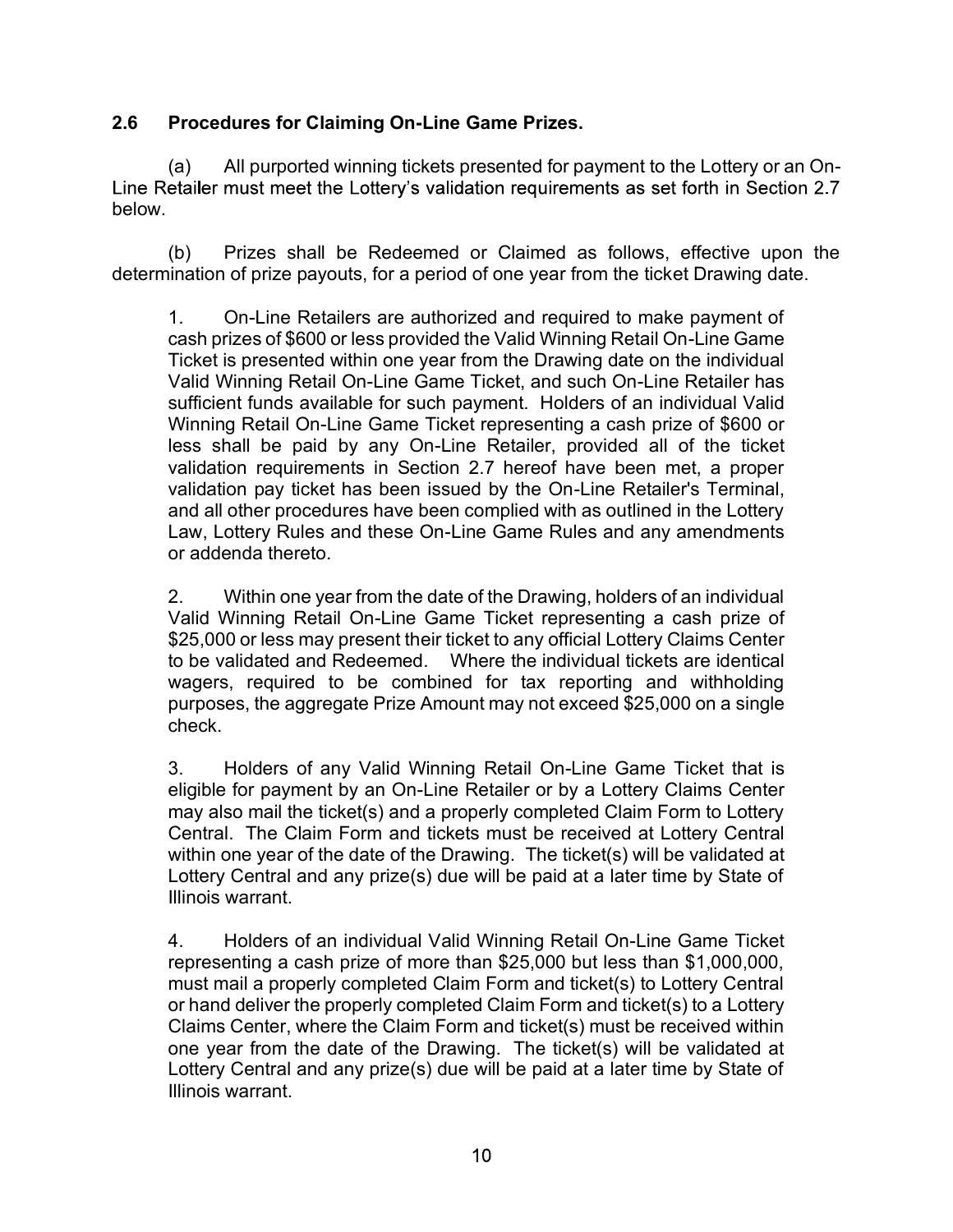5. Prizes of \$1,000,000 or more may be Claimed only at Lottery Central<br>or a Lottery Claims Center, unless an alternate site is mutually agreed upon<br>by the Department and the Ticket Bearer. Such prize Claims shall be made<br>o or a Lottery Claims Center, unless an alternate site is mutually agreed upon 5. Prizes of \$1,000,000 or more may be Claimed only at Lottery Central<br>or a Lottery Claims Center, unless an alternate site is mutually agreed upon<br>by the Department and the Ticket Bearer. Such prize Claims shall be made<br>o on a date and at a time mutually agreed to by the Claimant and the 5. Prizes of \$1,000,000 or more may be Claimed only at Lottery Central<br>or a Lottery Claims Center, unless an alternate site is mutually agreed upon<br>by the Department and the Ticket Bearer. Such prize Claims shall be made<br>o completed Claim Form must be surrendered to Lottery staff at the designated Claim location within one year from the date of the 5. Prizes of \$1,000,000 or more may be Claimed only at Lottery Central<br>or a Lottery Claims Center, unless an alternate site is mutually agreed upon<br>by the Department and the Ticket Bearer. Such prize Claims shall be made<br> will be paid at a later time by State of Illinois warrant. Frizes of \$1,000,000 or more may be Claimed only at Lottery Central<br>or a Lottery Claims Center, unless an alternate site is mutually agreed upon<br>by the Department and the Ticket Bearer. Such prize Claims shall be made<br>to t 5. Prizes of \$1,000,000 or more may be Claimed only at Lottery Central<br>or a Lottery Claims Center, unless an alternate site is mutually agreed upon<br>on a date and at a time mutually agreed to by the Claims shall be made<br>cl

more winning panels, the cumulative Prize Amount shall be Claimed or Redeemed in accordance with the above specified prize payment limits.

prize won may be Redeemed or Claimed immediately or held for later redemption during the Claim period set forth in these rules. If the prize is Claimed or Redeemed immediately and Drawings remain on the ticket, an exchange ticket will be issued to the player. In the event a player wins an EZmatch prize in connection with a Lucky Day Lotto ticket, the EZmatch prize won may be Redeemed or Claimed immediately or held for later redemption during the Claim period set forth in these rules. If the EZmatch prize is Claimed or Redeemed immediately and Lucky Day Lotto Drawings remain on the ticket, and a call at a dimer inducture and a three ticket for Lucky Day Lottery. The Valid Winning Retail On-Line Game Ticket and a properly completed Claim Form must be surrendered to Lottery staff at the designated Claim locati complexite that in the same of the same of the base of the Drawing. The ticket will be paid at later time by State of llines workers will be paid at later time by State of Illinois warrant and any prize due will be paid at (d) In the event a player wins a prize in connection with a multi-draw ticket, the<br>prize wom may be Redeemed or Claimed inmediately or held for later redemption during<br>the Claim period set forth in these rules. If the pri

Purchase will be posted automatically to the Internet Lottery Player Account with no action required by the player. Prizes in excess of \$600 will be submitted to the Department for verification and the Department shall require the player to complete a Claim Form which must be sent to Lottery Central for processing. The player must complete the Claim Form within one (1) year after the date of the Drawing or the prize will be unclaimed. Figure with prize with measure and the claim prince of the measure of the CZ inter Calimed or Claimed or Claimed or Dating the CZ inter of the CZ inter computer computer of the computer computer of the calimed or Redeemed Solid and the prizes of \$1,000,000 or more won by a player as a result of an Internet Purchase will be posted automatically to the Internet Lottery Player Account with no Purchase will be posted automatically to the Intern

Internet Purchase will be paid by the Department after the Department completes its verification procedures if permitted by Lottery Law, Lottery Rules, and Illinois Law generally.

an Internet Purchase will be paid at a later time by State of Illinois warrant.

may be Claimed at Lottery Central or a Lottery Claims Center, unless an alternate site is mutually agreed upon by the Department and the Ticket Bearer. Such prize Claims shall be made on a date and at a time mutually agreed to by the Claimant and the Lottery. A properly completed Claim Form must be surrendered to Lottery staff at the designated Claim location within one year from the date of the Drawing. Any prize due will be paid at a later time by State of Illinois warrant.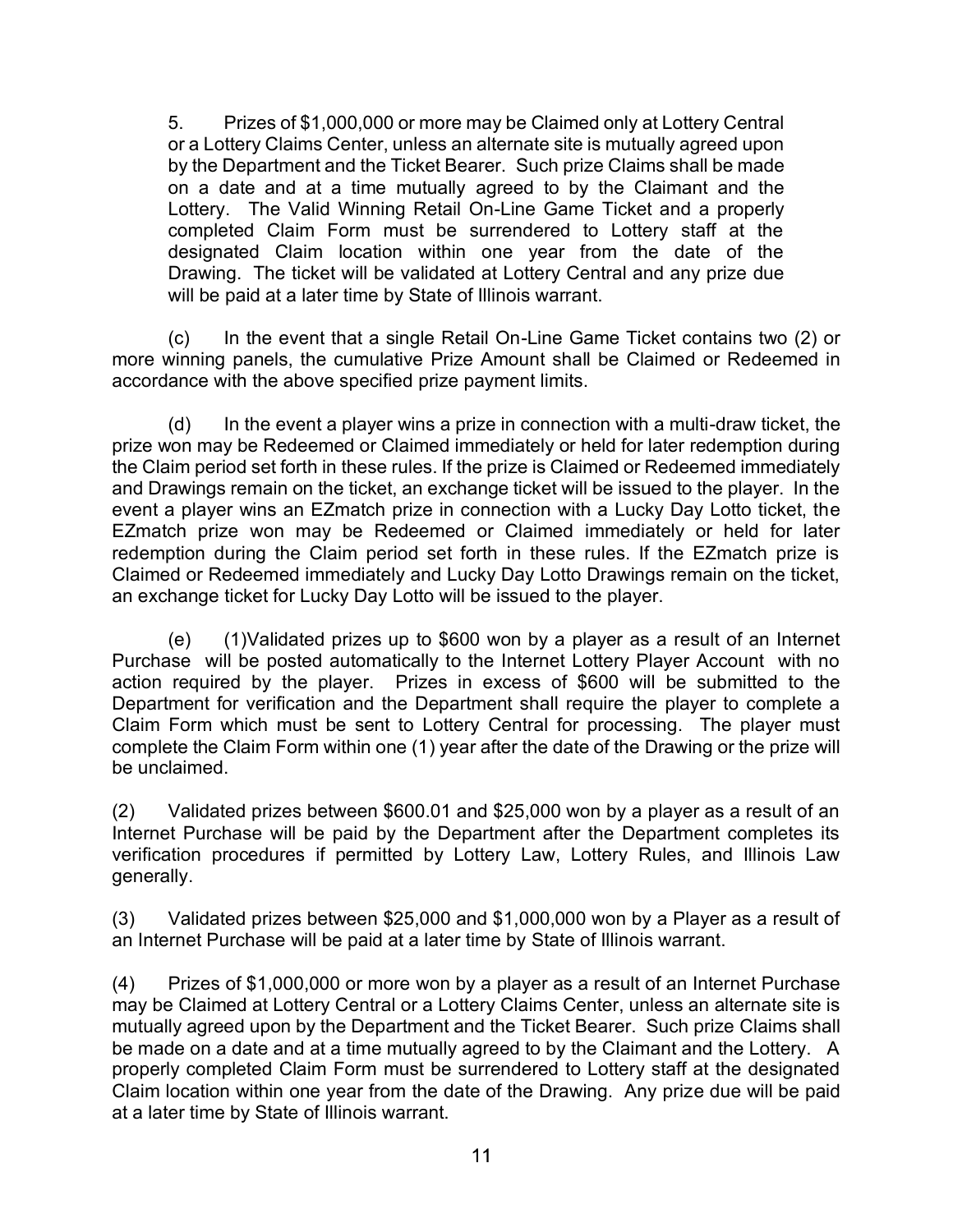(f) The payment of prizes to those persons who may die before receiving any<br>f a particular prize shall be paid in accordance with Section 13 of the Lottery Law<br>CS 1605/13) (relating to prizes payable after death of a prize or all of a particular prize shall be paid in accordance with Section 13 of the Lottery Law (20 ILCS 1605/13) (relating to prizes payable after death of a prize winner).

(f) The payment of prizes to those persons who may die before receiving any<br>
f a particular prize shall be paid in accordance with Section 13 of the Lottery Law<br>
CS 1605/13) (relating to prizes payable after death of a pr prizes as provided in Section 13 of the Lottery Law (relating to discharge of State liability upon payment). (f) The payment of prizes to those persons who may die before receiving any<br>
f a particular prize shall be paid in accordance with Section 13 of the Lottery Law<br>
CS 1605/13) (relating to prizes payable after death of a pr (f) The payment of prizes to those persons who may die before receiving any<br>
f a particular prize shall be paid in accordance with Section 13 of the Lottery Law<br>
CS 1605/13) (relating to prizes payable after death of a pri

as provided by law.

1. The payment of prizes to those persons who may die before receiving any<br>
2. Any member of the Lottery Law<br>
1. Any member of the Lottery Law<br>
1. The Lottery shall be paid in accordance with Section 13 of the Lottery Law<br> employed by the Board or by the Department; employees of any TV station from which lottery Drawings originate who are directly involved in the production of Drawing telecasts, including floor director, camera operators, stage hands, character generator operators, air control technicians, announcer and performer for each telecast; employees of any advertising agency or public relations agency or any consultant employed by the Department who are directly involved in a Lottery engagement; employees of audit firms performing on site contractual audit services with respect to of local in Section 13 of the distinguion and the sisted of any and all liability after payment of symplection 13 of the Lottery Law (relating to discharge of State liability syment).<br>
All prizes shall be subject to tax wi Department's operations; employees of the Private Manager or any other vendor of goods or services to the Department or Board which the Director has stated in rule or contract shall not be paid prizes as such payment may jeopardize the security and integrity of the Lottery. From the prices shall be paid to any of the following persons:<br>
(ded by law.<br>
2. Any member of the Lottery Control Board, officer, or person employed by the Board or by the Doreposite from which lottery Drawings originate 1. Any member of the Lottery Control Board, officer, or pemployed by the Board or by the Department; employees of any TV sfrom which lottery Drawings originate who are directly involved production of Drawing telecasts, inc Employed by the bound of by the Eepartment, employees of any it v suator<br>from which lottery Drawings originate who are directly involved in the<br>production of Drawing telecasts, including floor director, camera operators,<br>s Experiment was a tracking on site contractual audit services with respect to<br>Department's operations; employees of the Physie Manger or any other<br>Department's operations; employes of the Pepartment or Board winch the Direc

the same household in the principal place of residence of any person designated in paragraph 1 of this subsection.

exclusion list as provided in 11 Illinois Administrative Code Section 1770.240, Voluntary Self-Exclusion Program.

#### 2.7 Validation Requirements.

the following conditions must be met:

Face the security and interest of the principle and principle and principle and interesting as a member of the saintail not be paid prizes as such payment may jeopardize the security and integrity of the Lottery.<br>
2. Any s ricorresponding the security and integrity of the Lottery.<br>
2. Any spouse, child, brother, sister or parent residing as a member of<br>
the same household in the principal place of residence of any person<br>
designated in parag printed on the ticket for the Drawing date(s) and, if applicable, Drawing time, printed on the ticket. The ticket must have been produced prior to the Drawing.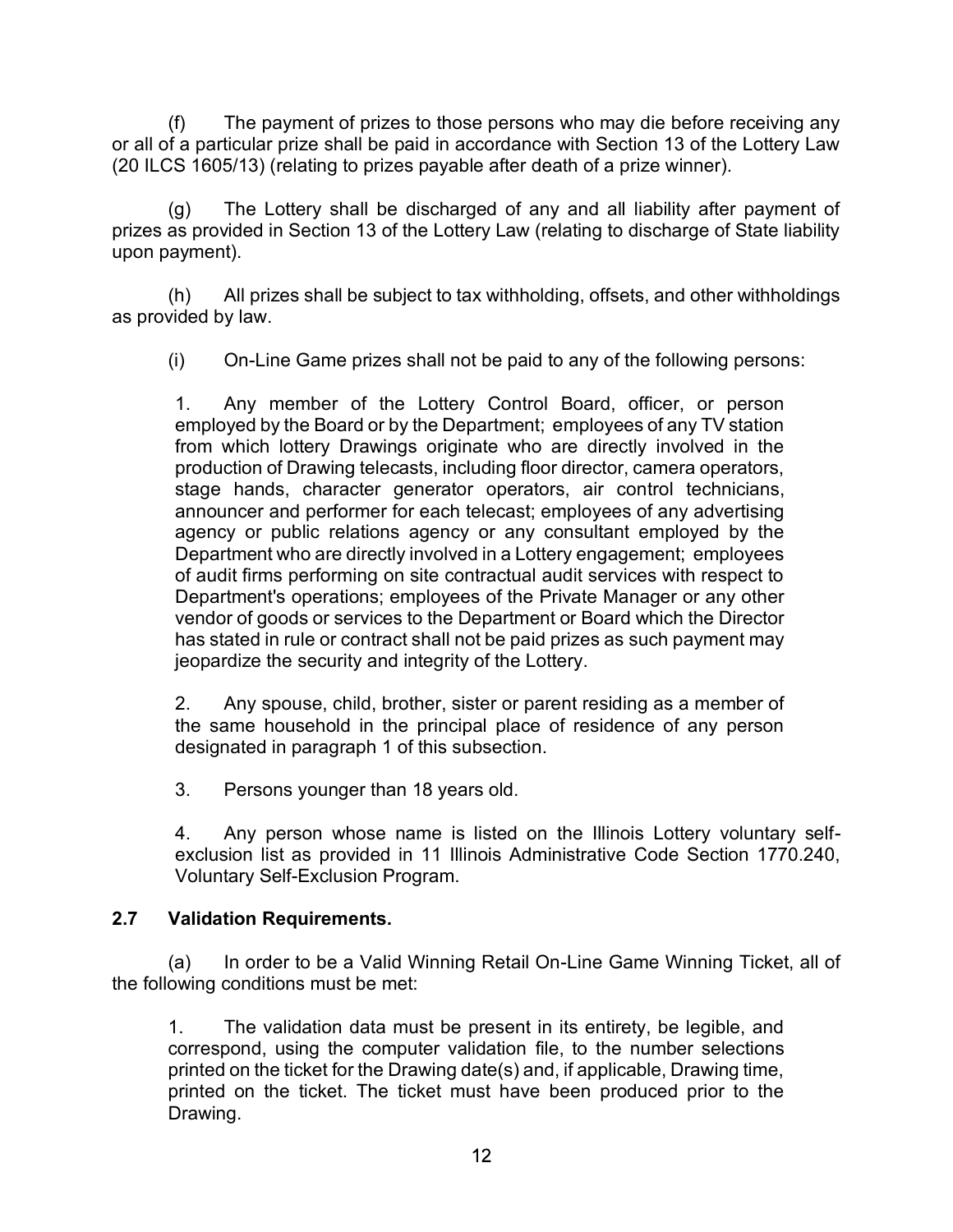2. The ticket must be sufficiently intact to permit validation;<br>3. The ticket must not be intentionally mutilated, altered, reconstituted,<br>or tampered with in any manner; or tampered with in any manner;

2. The ticket must be sufficiently intact to permit validation;<br>3. The ticket must not be intentionally mutilated, altered, reconstituted,<br>or tampered with in any manner;<br>4. The ticket must not be counterfeit or forged, in exact duplicate of another winning ticket;

2. The ticket must be sufficiently intact to permit validation;<br>
3. The ticket must not be intentionally mutilated, altered, reconstituted,<br>
4. The ticket must not be counterfeit or forged, in whole or in part, or an<br>
exac The ticket must be sufficiently intact to permit validation;<br>
3. The ticket must not be intentionally mutilated, altered, reconstituted,<br>
or tampered with in any manner;<br>
4. The ticket must not be counterfeit or forged, in the Department, or Private Manager in an authorized manner on official paper stock; Fraction 12. The ticket must be sufficiently intact to permit validation;<br>
1. The ticket must not be intentionally mutilated, altered, reconstituted<br>
1. The ticket must not be counterfeit or forged, in whole or in part, or The ticket must be sufficiently intact to permit validation;<br>
3. The ticket must not be intentionally mutilated, altered, reconstituted,<br>
4. The ticket must not be counterfeit or forged, in whole or in part, or an<br>
exact d

2.6 above;

The ticket must be sufficiently intact to permit validation;<br>
1. The ticket must not be intentionally mutilated, altered, reconstituted,<br>
1. The ticket must not be counterfeit or forged, in whole or in part, or an<br>
exact d system prior to the Drawing and the ticket data must match this computer record in every respect.

9. The ticket must not be internionally mutialed, altered, reconstituted,<br>a. The ticket must not be counterfeit or forged, in whole or in part, or an<br>exact duplicate of another winning ticket;<br>b. The ticket must have been or tampered with in any manner;<br>4. The ticket must not be counterfeit or forged, in whole or in part, or an<br>exact duplicate of another winning ticket;<br>5. The ticket must have been issued by an authorized On-Line Retailer,<br> appear on the official file of winning tickets, and a ticket with that exact data must not have been previously paid; 5. The ticket must have been issued by an authorized On-Line Retailer,<br>the Department, or Private Manager in an authorized manner on official<br>paper stock;<br>6. The ticket must not have been stolen or canceled;<br>7. The ticket paper stock;<br>
The ticket must not have been stolen or canceled;<br>
T. The ticket must be submitted for payment in accordance with Section<br>
2.6 above;<br>
8. The ticket data must have been recorded on the central computer<br>
syste

or produced in error to an extent that it cannot be processed by the Lottery;

Lottery:

7. The ticket must be submitted for payment in accordance with Section<br>2.6 above;<br>8. The ticket data must have been recorded on the central computer<br>system prior to the Drawing and the ticket data must match this computer<br> agrees to abide by applicable laws, including but not limited to the Lottery Law, Lottery Rules, these On-Line Game Rules, Illinois Law generally, as well as policies, directives, instructions, conditions, procedures, and final decisions of the Director; record in every respect.<br>
9. The player or computer number selections, validation data and, if<br>
applicable, the Drawing date(s) and time of an apparent winning ticket must<br>
appear on the official file of winning tickets, a sheet of the mindle in the original that the discretion, the discretion of the discretion of the discretion of the discretion, the bettery;<br>11. The ticket must pass all other confidential security checks of the<br>Detery;<br>11. (b) In order to be a Valid Winning Internet Game Ticket, the following conditions<br>
(b) In order to be a Valid Min-line Game Ticket for validation, the player<br>
12. In submitting a Retail On-Line Game Ticket for validation,

in relation to the ticket which, in the sole determination of the Director, justifies disqualification.

prize for a ticket that is partially mutilated or not intact if the ticket can still be validated by other validation requirements.

must be met: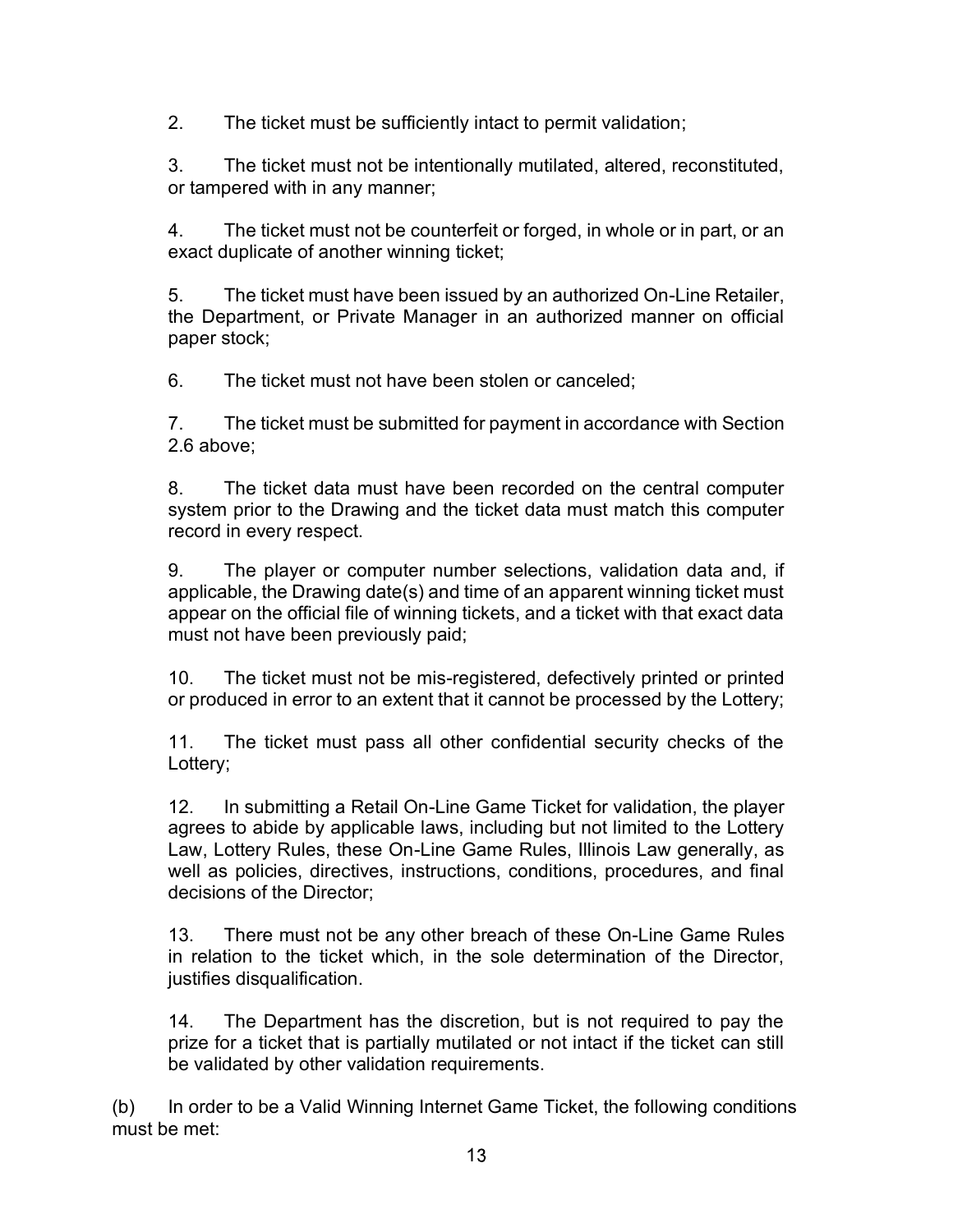1. The validation data must be present in its entirety and must<br>correspond, using the computer validation file, to the number selections<br>printed on the ticket for the Drawing date(s) and, if applicable, Drawing time,<br> $\overline{\$ correspond, using the computer validation file, to the number selections printed on the ticket for the Drawing date(s) and, if applicable, Drawing time, printed on the ticket. 2. The validation data must be present in its entirety and<br>correspond, using the computer validation file, to the number sele-<br>printed on the ticket for the Drawing date(s) and, if applicable, Drawing<br>printed on the ticket 3. The validation data must be present in its entirety and must<br>correspond, using the computer validation file, to the number selections<br>printed on the ticket for the Drawing date(s) and, if applicable, Drawing time,<br>print 1. The validation data must be present in its entirety and must<br>correspond, using the computer validation file, to the number selections<br>printed on the ticket for the Drawing date(s) and, if applicable, Drawing time,<br>print

2.6 above;

system prior to the Drawing and the ticket data must match this computer record in every respect.

The validation data must be present in its entirety and must<br>correspond, using the computer validation file, to the number selections<br>printed on the ticket for the Drawing date(s) and, if applicable, Drawing time,<br>printed applicable, the Drawing date(s) and time of an apparent winning ticket must appear on the official file of winning tickets, and a ticket with that exact data must not have been previously paid; 1. The valuation data must be piesent in its sentent in the valuation of correspond, using the computer validation file, to the number selections printed on the ticket for the Drawing date(s) and, if applicable, Drawing ti 2. The ticket must have been canceled;<br>
2. The ticket must be submitted for payment in accordance with Section<br>
2.6 above;<br>
4. The ticket data must have been recorded on the central computer<br>
system prior to the Drawing an 3. The ticket must be submitted for payment in accordance with Section 2.6 above;<br>2.6 above;<br>3. The ticket data must have been recorded on the central computer<br>system prior to the Drawing and the ticket data must match thi system prior to the Drawing and the ucket vala mast match runs computer<br>
9. The player or computer number selections, validation data and, if<br>
applicable, the Drawing date(s) and time of an apparent winning ticket must<br>
mu

extent that it cannot be processed by the Lottery;

confidential security checks of the Lottery;

limited to the Lottery Law, the Lottery Rules, these On-Line Game Rules, Illinois Law generally, as well as policies, directives, instructions, conditions, procedures, and final decisions of the Director; eppear on the official file of winning tickets, and a ticket with that exact data must not have been previously paid;<br>
6. The ticket must not be mis-registered or produced in error to an extent that it cannot be processed

ticket which, in the sole determination of the Director, justifies disqualification.

preceding validation conditions shall be considered void, subject to the following determinations:

1. The ticket which the time-termination of the Department shall other that it cannot be processed by the Lottery;<br>
1. The ticket and the Internet Purchase thereof must pass all other<br>
2. The player agrees to abide by appl final and binding; however, the Department may, at its option, replace an invalid ticket with a ticket of equivalent sales price from any current Lottery game;

8. The player agrees to abide by applicable laws, including but not limited to the Lottery Law, the Lottery Rules, these On-Line Game Rules, lilliniois Law generally, as well as policies, directives, instructions, conditio Department determines to adjust an error, the sole and exclusive remedy shall be the replacement of such defective or erroneous ticket(s) with a ticket of equivalent sales price from any current Lottery game;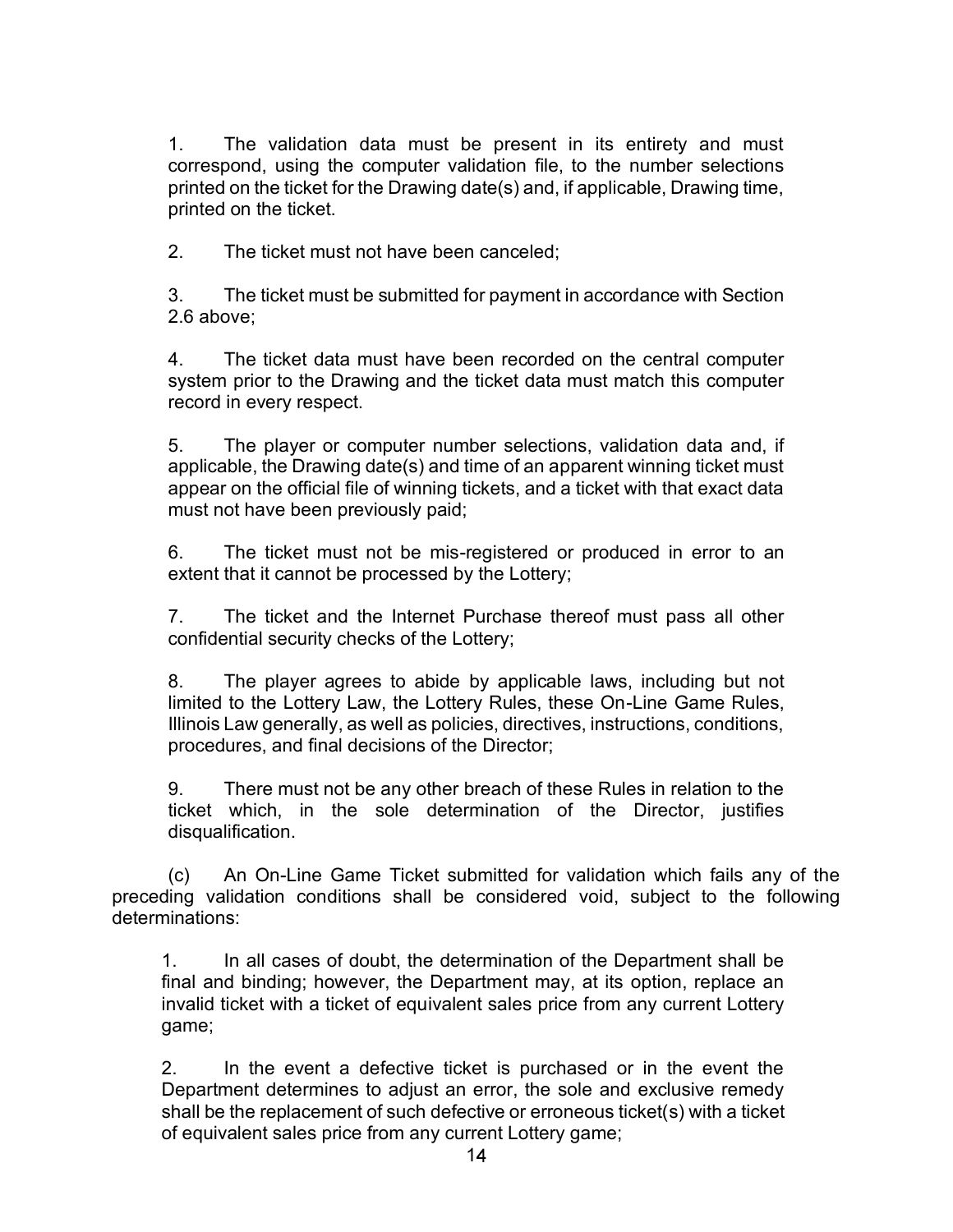3. In the event a ticket is not paid by the Department and a dispute<br>occurs as to whether the ticket is a Valid Winning Ticket, the Department<br>may, at its option, replace the ticket as provided in paragraph 1 of this<br>subse occurs as to whether the ticket is a Valid Winning Ticket, the Department may, at its option, replace the ticket as provided in paragraph 1 of this subsection. This shall be the sole and sole and the sole and a sole and solution.<br>
Subsection. This shall be the sole and exclusive remedy of the holder of the subsection. This shall be the sole and exclusive remedy of the ticket;

3. In the event a ticket is not paid by the Department and a dispute<br>occurs as to whether the ticket is a Valid Winning Ticket, the Department<br>may, at its option, replace the ticket as provided in paragraph 1 of this<br>subs 3. In the event a ticket is not paid by the Department and a dispute<br>occurs as to whether the ticket is a Valid Winning Ticket, the Department<br>may, at its option, replace the ticket as provided in paragraph 1 of this<br>subse (11 Ill. Admin. Code 1700 et seq.), the Director will review the recommendation of the hearing officer and, if applicable, the Lottery Control Board, and issue a final decision regarding the dispute. Any party adversely affected by a final decision or order of the Director may obtain judicial review Law (735 ILCS 5/Article III). 3. In the event a ticket is not paid by the Department and a dispute<br>occurs as to whether the ticket is a Valid Winning Ticket, the Department<br>may, at its option, replace the ticket as provided in paragraph 1 of this<br>subse 3. In the event a ticket is not paid by the Department and a dispute<br>occurs as to whether the ticket is a Valid Winning Ticket, the Department<br>may, at its option, replace the ticket as provided in paragraph 1 of this<br>subse oncours as wheneve the ucet is a van whiming those, the bepatiment the user that where the tickets as provided in paragraph 1 of this subsection. This shall be the sole and exclusive remedy of the holder of the ticket;<br>4.

retained by the Director for payment to the ticket holder entitled thereto, with respect to redemption is made within one (1) year of the applicable Drawing date on the ticket, any remaining prize monies shall be paid out of the State Lottery Fund and used for purposes otherwise provided for in accordance with Section 19 of the Lottery Law (20 ILCS 1605/19) (relating to unclaimed prize money). begarment, may seek revive before a nearing onter pursuant to section<br>
(3.3 of the Lottery Law. In accordance with the Department's hearing rules<br>
11 III. Admin. Code 1700 *et* seq.), the Director will review the<br>
ecommen (a) Prize monies allocated for the payment of Valid Winning Tickets shall be dy the Director for payment to the ticket holder entitled thereto, with respect to Glaim or Game Tickets purchased from On-Line Retailers. In th

in Section 2.6(e) of these On-Line Game Rules (relating to procedures for Claiming Online prizes relating to Internet Game Tickets and Subscription Plans). In the event no Claim or redemption is made within one (1) year of the applicable Drawing date on the ticket, any remaining prize monies shall be paid out of the State Lottery Fund and used for purposes otherwise provided for in accordance with Section 19 of the Lottery Law (20 ILCS 1605/19) (relating to unclaimed prize money).

#### 2.9 Governing Law.

applicable laws, including without limitation, the Lottery Law, the Lottery Rules, these On-Helmetta by the Director or payment to the lucket mole to the the mode there to chain or D-Line Game Tickets purchased from On-Line Retailers. In the event no Claim or redemption is made within one (1) year of the applicab on-Line Garme lickets purchasing and on Uni-Line Retailers. In the event no claim of redemption is made within one (1) year of the applicable Drawing date on the ticket, any remaining prize monies shall be paid out of the retemption is matace within orie (1) year or the appircate Drawing date on the ticket, and<br>remaining prize monies shall be paid out of the State Lottery Fund and used for purposes<br>otherwise provided for in accordance with issued for Mega Millions or Powerball, the player agrees to comply with and be bound by all applicable statutes, administrative rules and regulations, and procedures of the party lottery of the state in which the ticket is purchased, and by directives and determinations of the director of that party lottery. Additionally, the player shall be bound to all applicable provisions of the "Mega Millions Official Game Rules" and the Mega Millions Finance and Operations Procedures. The player agrees, as its sole and exclusive remedy, that claims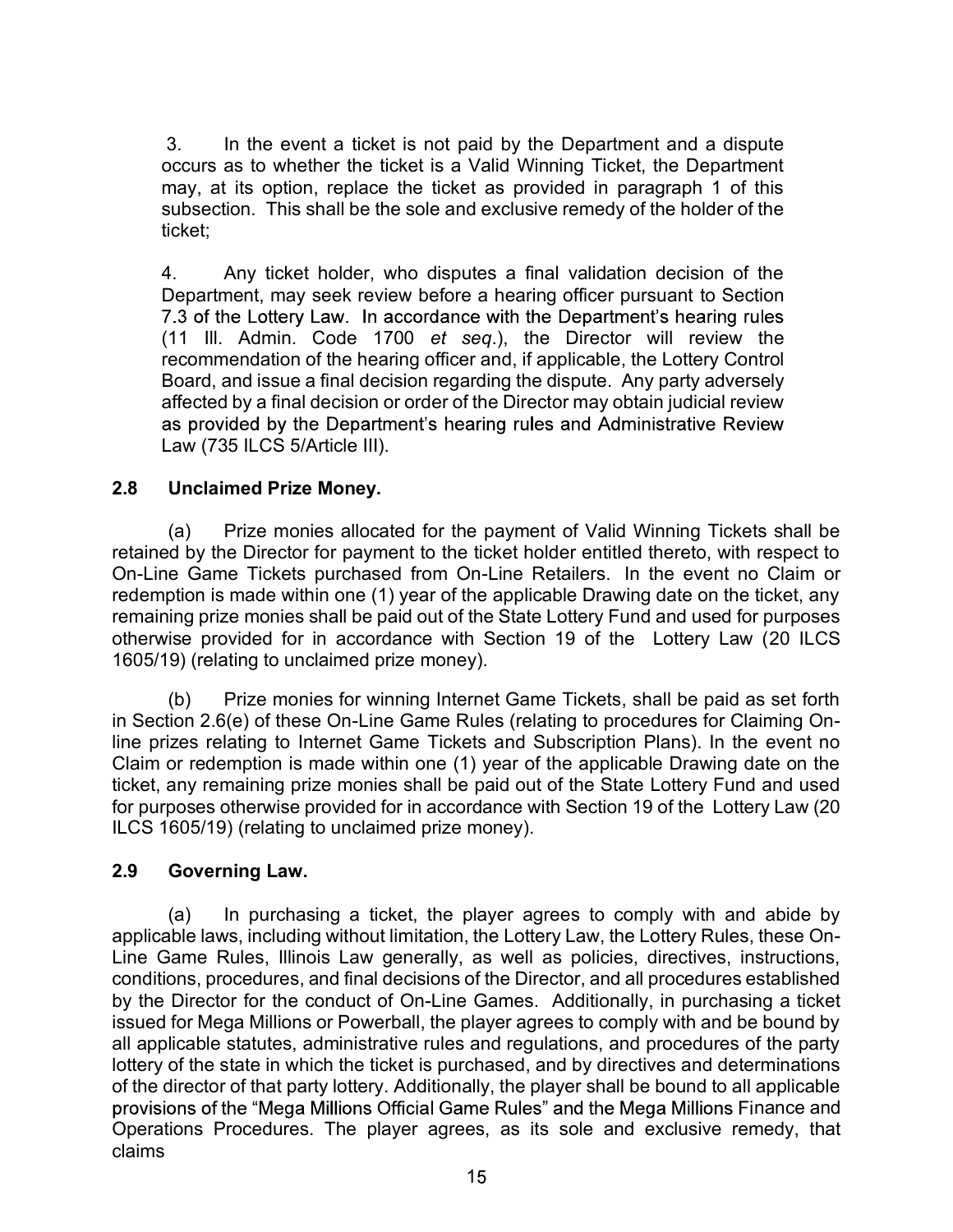arising out of a Mega Millions ticket can only be pursued against the party lottery of ticket purchase. Litigation, if any, shall only be maintained within the state in which the Mega Millions ticket was purchased and only against the party lottery that issued the ticket. Nothing in this rule shall be construed as a waiver of any defense or claim the Lottery may have in the event a player pursues litigation against the Illinois Lottery, its officers, or employees. In purchasing a ticket issued for Powerball or Mega Millions, the purchaser agrees to comply with and abide by all applicable laws, rules, regulations, procedures, and decisions of the selling lottery where the ticket was purchased. out of a Mega Millions ticket can only be pursued against the party lottery of ticket<br>se. Litigation, if any, shall only be maintained within the state in which the Mega<br>s ticket was purchased and only against the party lo arising out of a Mega Millions ticket can only be pursued against the party lottery of ticket<br>purchase. Litigation, if any, shall only be maintained within the state in which the Mega<br>Millions ticket was purchased and only out of a Mega Millions ticket can only be pursued against the party lottery of ticket see. Litigation, if any, shall only be maintained within the state in which the Mega<br>si ticket was purchased and only against the party arising out of a Mega Millions ticket can only be pursued against the party lottery of ticket by Millions ticket was purchased and only against the party blettery Millions ticket was purchased and only against the party bl

other information appearing on the ticket shall be deemed as given exclusively by the owner.

process provided by 11 Illinois Administrative Code 1700 et seq., including the declaration Rules, shall be final and binding on all players and on every person making a claim in respect thereof. Any party adversely affected by a final decision or order of the Director may obtain judicial review as provided by the Department's hearing rules and Administrative Review Law (735 ILCS 5/Article III). metrial use similar the constance as a water of any density of a commit the cuttery is officers, the purchase for powerball or Mega Millions, the purchaser is to comply with and abide by all applicable laws, rules, regulat

rules governing the On-Line Games, the statutes and rules control in the following order of precedence: 20 ILCS 1605, Lottery Law; Title 11 Illinois Administrative Code Part 1770 Lottery (General), and these On-Line Game Rules.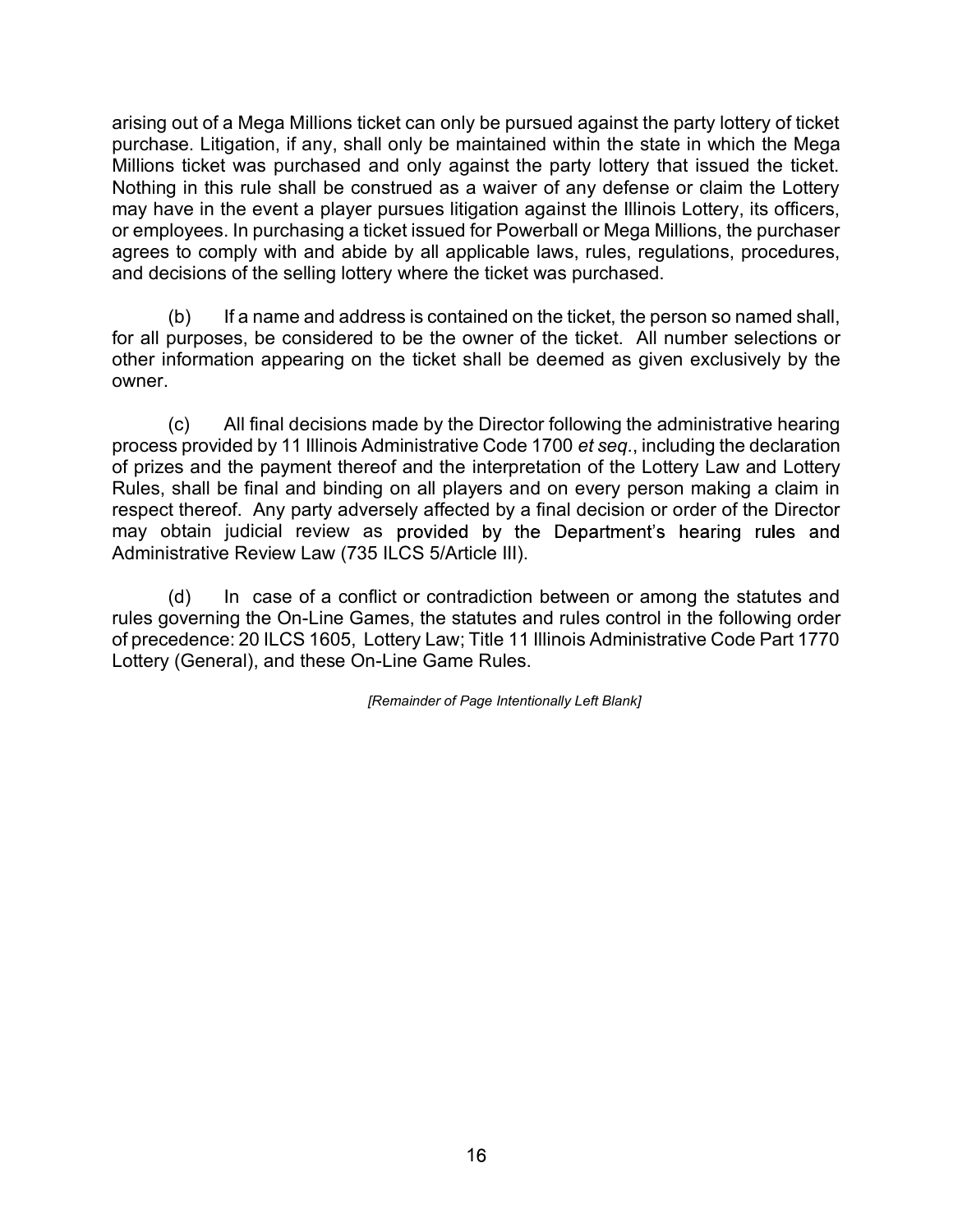# SECTION 3 Pick 3 Game

**3.1 Pick 3.** The Director is authorized to conduct a game known as "Pick 3". The Director may issue further directives for the conduct of Pick 3 that are consistent with this Section. Pick 3 awards prizes to Ticket Bearers matching a three-digit number from 000 through 999, or a designated combination thereof, with the three-digit Pick 3 Winning Number randomly selected using a digital draw system during the scheduled Drawing(s).

#### 3.2 Plus FIREBALL.

The plus FIREBALL option is an add-on to Pick 3. Players who select the plus FIREBALL option pay, for each game panel played, a cost equal to the Pick 3 base wager, thereby doubling the purchase, to get an extra number drawn at random and improve the chances **SECTION 3**<br>**Pick 3 Game**<br>**SECTION 3**<br>**Director may issue further directives for the conduct of Pick 3 that are consistent with this<br>Section. Pick 3 awards prizes to Ticket Bearers matching a three-digit number from 000<br>th** Play Slip. Players cannot apply the option to individual panels on a Play Slip. The digital draw system will select one number from t zero (0) through nine (9). For Pick 3, the number drawn (the plus FIREBALL number) may replace any one of the three (3) numbers drawn to create winning plus FIREBALL combinations (winning Pick 3 combinations, the player wins plus FIREBALL. If the plus FIREBALL number is the same as one of the player's numbers, and the player's numbers match the numbers drawn for FIREBALL prize. The plus FIREBALL prize that will be awarded will be all winning plus FIREBALL combinations, as determined by the player's play style and wager amount. (a) Pick 3 Back Pair Wager - A two-digit number wager designed to match incomple provide the neumber from t zero (0) through nine (9). For Pick 3, the r drawn (the plus FIREBALL number) may replace any one of the three (3) For syour-responsive the plus FIREBALL number from the responsive of the rise of the three (3) For Pick 3, the number drawn (the plus FIREBALL combinations) (winning Pick 3 combinations). If the player's selected numbers m Now you. The plus FIREBALL number) may replace any one in<br>number drawn (the plus FIREBALL number) may replace any one in<br>numbers drawn to create winning plus FIREBALL combinations (combinations). If the player's selected n It was the player in the creat winning player in the player is selected numbers match any of the plus FIREBALL antitions). If the player wins plus FIREBALL if the plus FIREBALL numbers the same of the player's numbers, and combinations, the player wins plus FIREBALL. If the plus FIREBALL number is the same<br>combinations, the player sumbers, and the player's numbers match the numbers drawn for<br>the player's play style, the player will be awarde Somblination, the putyce with putch and the player's numbers match the numbers of the player's numbers, and the player's numbers match the number of the player's play style, the player will be awarded due Pick 3 base princ (c) Pick 3 Front Pair Wager - A two-digit number wager in which all digits<br>(all prize. The plus FIREBALL prize that will be awarded will be all winning plus<br>ALL combinations, as determined by the player's play style and wa FIREBALL combinations, as determined by the player's play style and waver amimal process of the plus FIREBALL option, wherever the term "bonus prize" is used, "bonus prize" means plus FIREBALL option, wherever the term "bo

#### 3.3 Definitions.

The following words and terms, when used within this document, shall have the following meaning unless otherwise indicated.

Definitions.<br>
University and terms, when used within this document, shall have the following<br>
(a) Pick 3 Back Pair Wager - A two-digit number wager designed to match, in<br>
order, the last two digits of the Pick 3 Winning N 3.3 **Definitions.**<br>
The following words and terms, when used within this document, shall have the following<br>
meaning unless otherwise indicated.<br>
(a) Pick 3 Back Pair Wager - A two-digit number wager designed to match, in

Drawing. Example: "123", no repeated digits.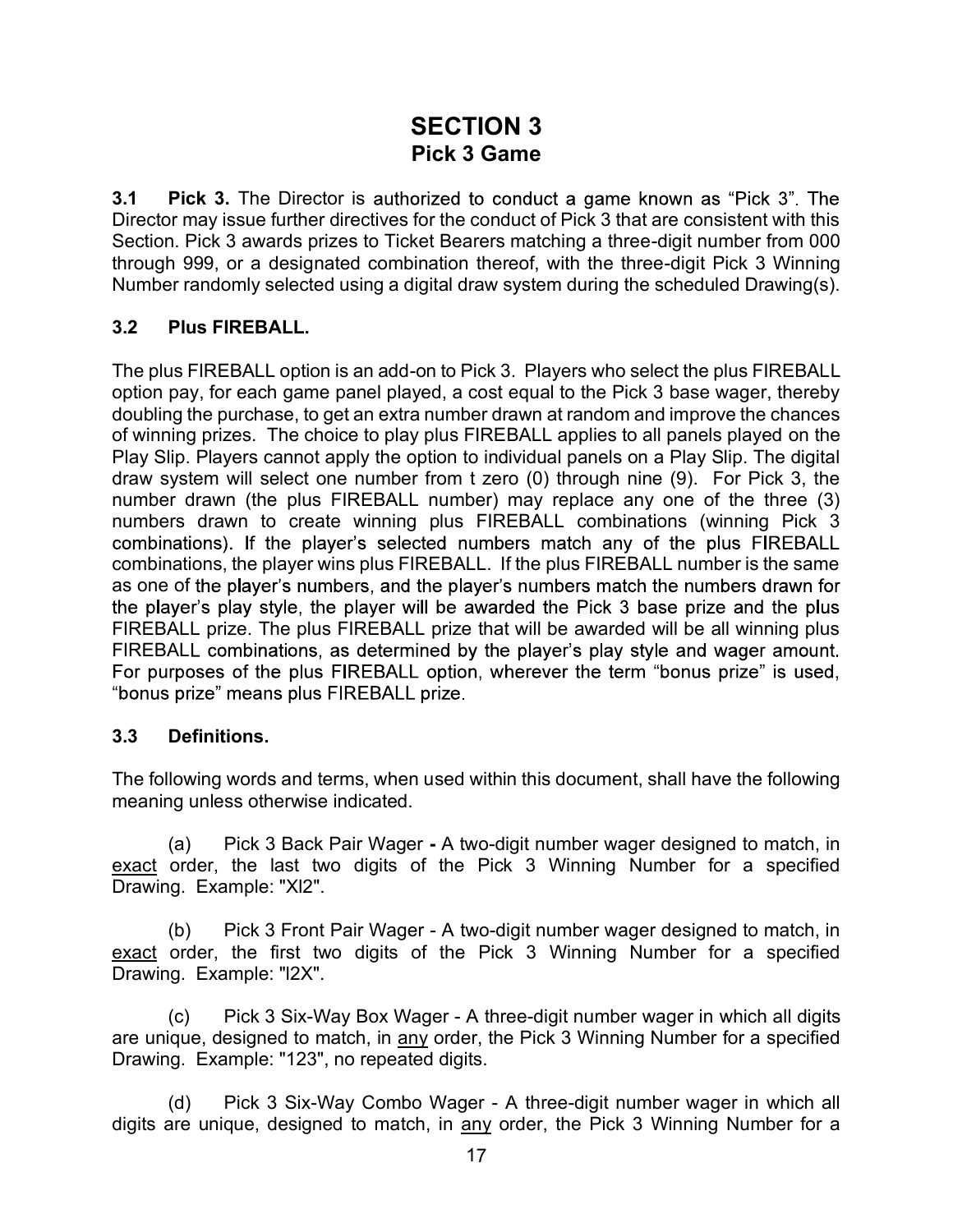specified Drawing. The Six-Way Combo wager costs six times more than a conventional<br>Straight wager, but pays at the Straight prize rate regardless of draw order. Example:<br>"123", no repeated digits.<br>(e) Pick 3 Six-Way Strai specified Drawing. The Six-Way Combo wager costs six times more than a conventional<br>Straight wager, but pays at the Straight prize rate regardless of draw order. Example:<br>"123", no repeated digits.<br>(e) Pick 3 Six-Way Strai "123", no repeated digits.

ed Drawing. The Six-Way Combo wager costs six times more than a conventional<br>ti wager, but pays at the Straight prize rate regardless of draw order. Example:<br>no repeated digits.<br>(e) Pick 3 Six-Way Straight/Box Wager - A th specified Drawing. The Six-Way Combo wager costs six times more than a conventional<br>Straight wager, but pays at the Straight prize rate regardless of draw order. Example:<br>"123", no repeated digits.<br>(e) Pick 3 Six-Way Strai 3 Winning Number for a specified Drawing, but which pays at both the 50¢ Straight and Six-Way Box prize rates if the draw order is exact or pays at the  $50¢$  Six-Way Box prize rate if the draw order is different. Example: "123", no repeated digits. specified Drawing. The Six-Way Combo wager costs six times more than a conventional<br>Straight wager, but pays at the Straight prize rate regardless of draw order. Example:<br>"123", no repeated digits.<br>(e) Pick 3 Six-Way Stra ed Drawing. The Six-Way Combo wager costs six times more than a conventional<br>th wager, but pays at the Straight prize rate regardless of draw order. Example:<br>no repeated digits.<br>(e) Pick 3 Six-Way Straight/Box Wager - A th specified Drawing. The Six-Way Combo wager costs six times more than a converting that wager, but pays at the Straight prize rate regardless of draw order. En "123", no repeated digits.<br>
(e) Pick 3 Six-Way Straight/Box Wa ed Drawing. The Six-Way Combo wager costs six times more than a conventional<br>the wager, but pays at the Straight prize rate regardless of draw order. Example:<br>(e) Pick 3 Six-Way Straight/Box Wager - A three-digit number wa specified Drawing. The Six-Way Combo wager costs six times more than a conventional<br>Straight wager, but pays at the Straight prize rate regardless of draw order. Example:<br>"123", no repeated digits.<br>(e) Pick 3 Six-Way Strai specified Drawing. The Six-Way Combo wager costs six times more than a convent<br>Straight wager, but pays at the Straight prize rate regardless of draw order. Example:<br>"123", no repeated digits.<br>
(e) Pick 3 Six-Way Straight/

ed Drawing. The Six-Way Combo wager costs six times more than a conventional<br>th wager, but pays at the Straight prize rate regardless of draw order. Example:<br>no repeated digits.<br>(e) Pick 3 Six-Way Straight/Box Wager - A th specified Drawing. The Six-Way Combo wager costs six times more than a conventional<br>Straight wager, but pays at the Straight prize rate regardless of draw order. Example:<br>"123", no reparted digits.<br>(e) Pick 3 Six-Way Strai Straight wager, in convertion and convention and convertional Straight wager, but pays at the Straight prize rate regardless of draw order. Example:<br>"123", no repeated digits.<br>
(e) Pick 3 Six-Way Straight/Box Wager - A th conventional Straight wager, but pays at the Straight prize rate regardless of draw From this mum of \$1.00 in which all digits are unique, designed to match, in minimum of \$1.00 in which all digits are unique, designed to match, in 3 Winning Number for a specified Drawing, but which pays at both th Six-W

(c)<br>
Three-Consor and Boy and product and the state of the Diversity and the particle and the particle Drawing, but which and right and<br>
im of \$1.00 in which all digits are unique, designed to match, in any order, the Pick a minimum of \$1.00 in which two of the three digits are alike, designed to match, in any order, the Pick 3 Winning Number for a specified Drawing, but which pays at both the  $\overline{50\phi}$ Straight and Three-Way Box prize rates if the draw order is exact or pays at the 50¢ Three-Way Box prize rate if the draw order is different. Example: "122", one repeated digit. (g) Pick 3 Three-Way Box Wager - A three-digit number wager in which two of<br>(g) Pick 3 Three-Way Box Wager - A three-digit number wager in which two of<br>tied Drawing. Example: "122", one repeated digit.<br>(h) Pick 3 Three-Way (h) Pick 3 Three-Way Combo Wager - A three-digit number wager in which two<br>for a specified prawing. The Three-Way Combo wager costs three limes more than a<br>conventional Straight wager, but pays at the Straight prize are m of the specified Drawing. The Three-Way Combo wager costs three times more than a<br>conventional Straight wager, but pays at the Straight prize rate regardess of draw<br>order. Example: "122", one repeated digit.<br>The e-Way Stra From the system of stating interview of the three-rigit number was interviewed in a system of the Figure in 122", one repeated digit.<br>
(i) Pick 3 Three-Way Straight/Box Wager - A three-digit number wager costing<br>
a minimu

randomly selected at each Pick 3 Drawing which shall be used to determine the winning plays contained on Pick 3 Internet Game Tickets and Retail On-Line Game Tickets.

containing ten (10) areas numbered zero (0) through nine (9), and having each panel identified by an alpha character: A through E or an internet virtual form for Subscription player the option of selecting the midday or evening Drawing; 50¢ or \$1.00 play; Straight, Box, Straight/Box, Combo, Front Pair and Back Pair wager; the plus FIREBALL option. (i)<br>
The most of the three-digits are alike, designed to match, in any<br>
num of \$1.00 in which two of the three digits are alike, designed to match, in any<br>
the Pick 3 Winning Number for a specified Drawing, but which pays mice-way box prize rate in the draw crider is sincernic. Example.<br>
(i) Pick 3 Winning Number - A three-digit number, from<br>
randomly selected at each Pick 3 Drawing which shall be used to de<br>
plays contained on Pick 3 Inter

through 999, randomly selected at each Pick 3 Drawing, and a one-digit number (the plus FIREBALL number), from 0 through 9, randomly selected immediately after each Pick 3 Drawing, which shall be used to determine the winning plus FIREBALL plays (winning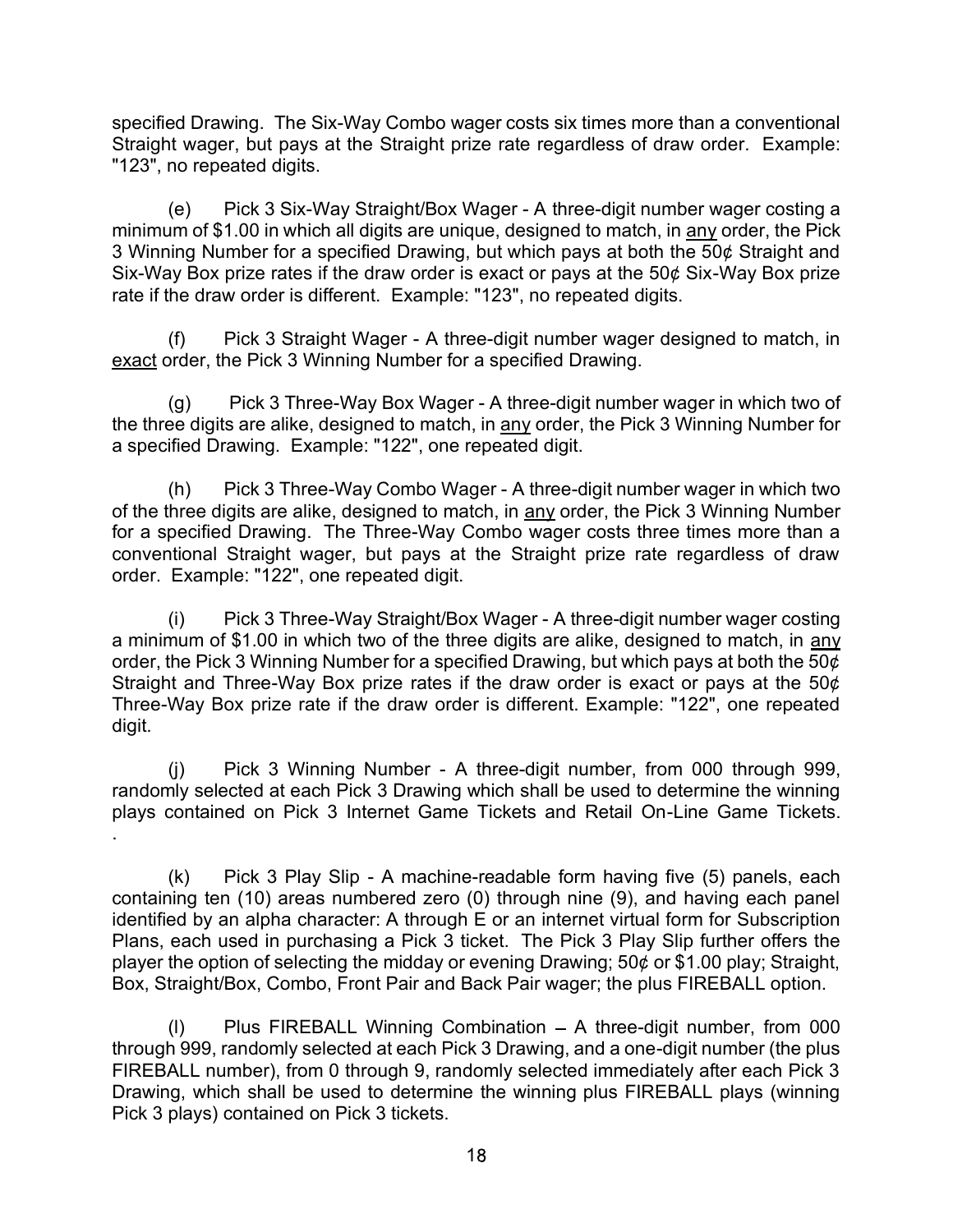#### 3.4 Plays and Tickets.

**Plays and Tickets.**<br>
(a) Pick 3 tickets may be purchased for  $50¢$ , \$1.00, \$2.00, \$3.00, \$4.00 or<br>
ber ticket, or multiples thereof dependent upon wager type and number of draws,<br>
discretion of the purchaser. The plus FI \$5.00 per ticket, or multiples thereof dependent upon wager type and number of draws, 3.4 Plays and Tickets.<br>
(a) Pick 3 tickets may be purchased for  $50\phi$ , \$1.00, \$2.00, \$3.00, \$4.00 or<br>
\$5.00 per ticket, or multiples thereof dependent upon wager type and number of draws,<br>
at the discretion of the purcha equal to the Pick 3 base wager, thereby doubling the purchase.

**Plays and Tickets.**<br>
(a) Pick 3 tickets may be purchased for  $50¢$ ,  $$1.00$ ,  $$2.00$ ,  $$3.00$ ,  $$4.00$  or ore ticket, or multiples thereof dependent upon wager type and number of draws, discretion of the purchaser. The p **Calceled by** (a) Fick 3 tickets may be purchased for 50¢, \$1.00, \$2.00, \$3.00, \$4.00 or \$5.00 per ticket, or multiples thereof dependent upon wager type and number of draws, at the discretion of the purchaser. The plus F by the purchaser to the selling On-Line Retailer on the same day as the purchase, and if no Drawing applicable to the ticket has previously been held.

**Plays and Tickets.**<br>
(a) Pick 3 tickets may be purchased for  $50\phi$ , \$1.00, \$2.00, \$3.00, \$4.00 or<br>
per ticket, or multiples thereof dependent upon wager type and number of draws,<br>
discretion of the purchaser. The plus F conveys the purchase to an On-Line Retailer, be purchased up to seven (7) days in advance, including the day of purchase. Such purchases may be for up to seven (7) consecutive midday Drawings, up to seven (7) consecutive evening Drawings, or for individual Drawings within the seven (7) day period. Pick 3 tickets may, at the purchaser's discretion, if the purchaser submits a completed Pick 3 Play Slip, be purchased up to six 3.4 Plays and Tickets.<br>
(a) Pick 3 tickets may be purchased for 50¢, \$1.00, \$2.00, \$3.00, \$4.00 or<br>
\$5.00 per ticket, or multiples thereof dependent upon wager type and number of draws,<br>
at the discretion of the purchaser (a) Princes States may be purchased for 50¢, \$1.00, \$2.00, \$3.00, \$4.00 or (a) Pick 3 tickets may be purchased for 50¢, \$1.00, \$2.00, \$3.00, \$4.00 or \$5.00 per ticket, or multiples thereof dependent upon wager type and nu individual Drawings within the six (6) day period. Midday and evening wagers may not be S5.00 per licket, or multiples thereof dependent upon wager type and number of draws,<br>at the discretion of the purchaser. The plus FIREBALL option may be selected for a cost<br>equal to the Pick 3 base wager, thereby doubling date of purchase, the maximum number of consecutive midday or evening Drawings on the ticket will be six (6). (b) Pick 3 tickets and any corresponding plus FIREBALL additions, may be earby, and a refund issued to, the purchaser providing such ticket is surrendered purchaser to the selling On-Line Retailer on the same day as the pu (c) Pick 3 tickets may, at the purchaser's discretion, if the purchaser orally<br>
or the purchase to an On-Line Retailer, be purchased up to seven (7) days in<br>
e.e, including the day of purchase. Such purchases may be for u

Plans for those tickets may be deleted by the Lottery and the balance of the Subscription Plan cost refunded under the following circumstances:

Drawing schedule or any other element of the game, or another event occurs which changes the terms and conditions of the contract between the Subscriber and the Lottery or (B) if a change described in 1 (A) occurs and the Subscriber notifies the Lottery, in writing, that the new terms and conditions are not acceptable and requests termination of the Subscription Plan. Cancellation shall be effective upon deletion of the Subscription Plan by the Lottery. Deal of the Subscriber when the same of the Subscriber of the Subscribers of the Praving and The prochase, the maximum number of consecutive midday or evening Drawings on et will be six (6).<br>
Pick 3 tickets purchased throu (d) Pick 3 tickets purchased through Subscription Plans may not be canceled<br>purchase rone entered into the Lottery's gaming system, except that Subscription<br>for those tickets may be deleted by the Lottery and the balance

the authorized representative of the Subscriber's estate requests, in writing, that the remaining Subscription Plan be canceled.

number of consecutive Drawings, depending upon the Subscription Plan purchased, shall be considered a Pick 3 ticket throughout its duration. Plus FIREBALL may be added to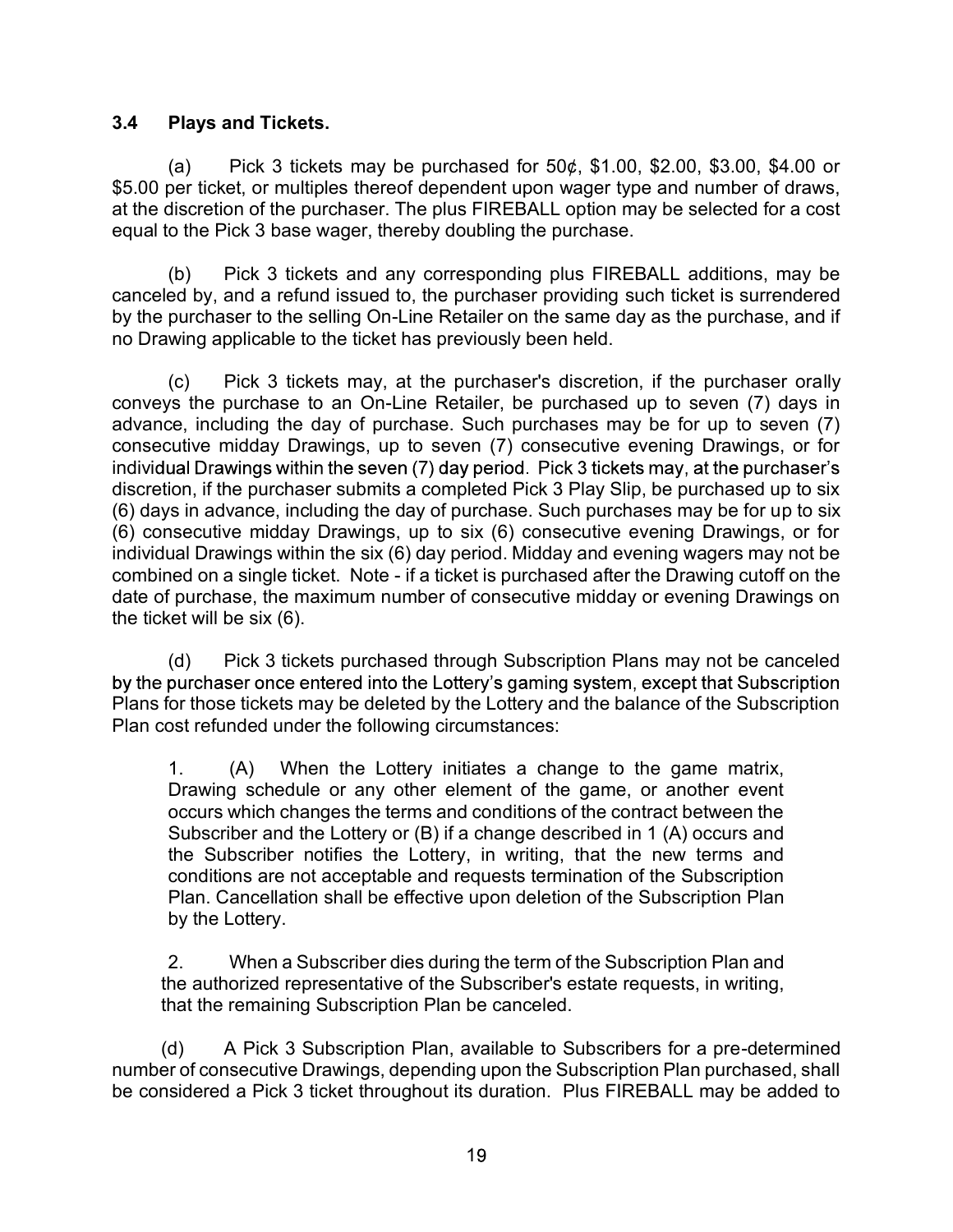purchase, for an additional cost.

(e) The numbers played on a Pick 3 Subscription Plan may be modified upon<br>see, for an additional cost.<br>(e) The numbers played on a Pick 3 Subscription Plan may be modified upon<br>scriber's written request in instances where a Subscriber's written request in instances where the Subscription Plan has been entered in the system but the Subscription Plan start date has not yet been reached or if the first Drawing under the Subscription Plan has not yet occurred. Once a Subscription Plan has begun, the numbers played on a Pick 3 Subscription Plan may be modified for the balance of the Subscription Plan due to a matrix change. a Pick 3 Game Subscription Plan at the Subscriber's discretion,<br>purchase, for an additional cost.<br>(e) The numbers played on a Pick 3 Subscription Plan m<br>a Subscripte's written request in instances where the Subscription P<br>

A person who holds a Valid Winning Ticket for a winning Pick 3 play is entitled to a prize as shown.

|                           |                                                                                                                                                                                                                                                                                                                                                                                                                                                                                      |                   | Pick 3                                          |                             |                                                 |                               |
|---------------------------|--------------------------------------------------------------------------------------------------------------------------------------------------------------------------------------------------------------------------------------------------------------------------------------------------------------------------------------------------------------------------------------------------------------------------------------------------------------------------------------|-------------------|-------------------------------------------------|-----------------------------|-------------------------------------------------|-------------------------------|
| Type of Wager             | Odds*                                                                                                                                                                                                                                                                                                                                                                                                                                                                                | 50¢<br>Play Prize | 50¢plus<br><b>FIREBALL</b><br><b>Play Prize</b> | \$1.00<br>Play Prize        | \$1.00<br>plus<br><b>FIREBALL</b><br>Play Prize | Odds* for plus<br>FIREBALL**  |
| Straight                  | 1:1000                                                                                                                                                                                                                                                                                                                                                                                                                                                                               | \$250             | \$100                                           | \$500                       | \$200                                           | 1:333                         |
| Three-way Box             | 1:333                                                                                                                                                                                                                                                                                                                                                                                                                                                                                | \$80              | \$30                                            | \$160                       | \$60                                            | 1:111                         |
| Six-way Box               | 1:167                                                                                                                                                                                                                                                                                                                                                                                                                                                                                | \$40              | \$15                                            | \$80                        | \$30                                            | 1:56                          |
| Three-Way<br>Combo        | 1:333                                                                                                                                                                                                                                                                                                                                                                                                                                                                                | \$250<br>(\$1.50) | \$100                                           | \$500<br>(\$3.00<br>Wager)  | \$200                                           | 1:111                         |
| Six-Way<br>Combo          | 1:167                                                                                                                                                                                                                                                                                                                                                                                                                                                                                | \$250<br>(\$3.00) | \$100                                           | \$500<br>(\$6.00<br>Wager)  | \$200                                           | 1:56                          |
| Three-Way<br>Straight/Box | 1:1000<br>1:333 (Box<br>Only)                                                                                                                                                                                                                                                                                                                                                                                                                                                        | N/A               | N/A                                             | \$330<br>\$80 (Box<br>Only) | \$130<br>\$30 (Box<br>Only)                     | 1:333<br>1:111 (Box<br>Only)  |
| Six-Way<br>Straight/Box   | 1:1000<br>1:167 (Box<br>Only)                                                                                                                                                                                                                                                                                                                                                                                                                                                        | N/A               | N/A                                             | \$290<br>\$40 (Box<br>Only) | \$115<br>$$15$ (Box<br>Only)                    | 1:333<br>$1:56$ (Box<br>Only) |
| <b>Front Pair</b>         | 1:100                                                                                                                                                                                                                                                                                                                                                                                                                                                                                | \$25              | \$10                                            | \$50                        | \$20                                            | 1:33                          |
| Back pair                 | 1:100                                                                                                                                                                                                                                                                                                                                                                                                                                                                                | \$25              | \$10                                            | \$50                        | \$20                                            | 1:33                          |
| * Rounded.                | **plus FIREBALL gives the player an extra number drawn at random and improves the chances of winning a prize. In the event<br>the plus FIREBALL number is the same as one of the player's numbers, and the player's numbers match the numbers drawn for<br>the play style, the player will be awarded the Pick 3 base prize and the plus FIREBALL prize for all plus FIREBALL Winning<br>Combinations due to plus FIREBALL, for the player's play style and wager amount selections. |                   |                                                 |                             |                                                 |                               |
|                           | Because Pick 3 prize payouts are fixed (not Pari-Mutuel), it may be necessary for the<br>Lottery to restrict wagers on certain number combinations for certain Drawings in order<br>to ensure the Lottery's ability to pay all prizes won. Such decisions will be made on a<br>case-by-case basis, based upon potential liability.                                                                                                                                                   |                   |                                                 |                             |                                                 |                               |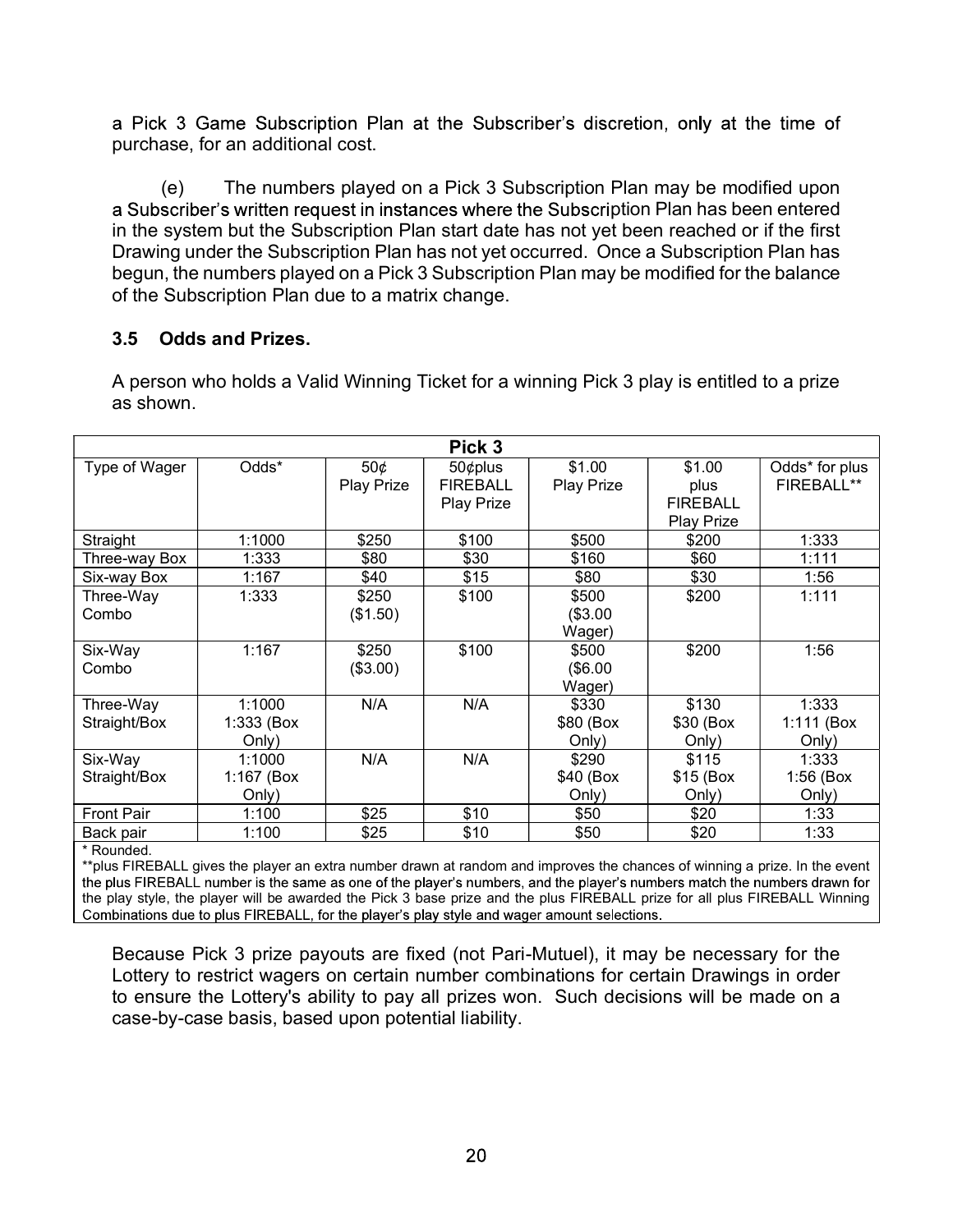# SECTION 4 Pick 4 Game

#### 4.1 Pick 4.

The Director is authorized to conduct a game known as "Pick 4". The Director may issue further directives for the conduct of Pick 4 that are consistent with this Section. Pick 4 awards prizes to Ticket Bearers matching a four-digit number, from 0000 through 9999, or a designated combination thereof, with the four-digit Pick 4 Winning Number randomly selected using a digital draw system during the scheduled Drawing(s).

### 4.2 Plus FIREBALL.

The plus FIREBALL option is an add-on to Pick 4. Players who select the plus FIREBALL option pay, for each panel played, a cost equal to the Pick 4 base wager, thereby doubling the purchase, to get an extra number drawn at random and improve the chances of winning prizes. The choice to play plus FIREBALL applies to all panels played on the Play Slip. Players cannot apply the option to individual panels on a Play Slip. The digital draw system will select one number from zero (0) through nine (9). The number drawn (the plus FIREBALL number) may replace any one of the four (4) numbers drawn to create selected numbers match any of the plus FIREBALL combinations, the player wins plus FIREBALL. If the plus FIREBALL number is the same as one of the player's numbers, will be awarded the Pick 4 base prize and the plus FIREBALL prize. The plus FIREBALL prize that will be awarded will be all winning plus FIREBALL combinations, as determined Four-singure of the combon Wager - A four-digit number wager, designed to matching in the pick of the pysics cannot apply the option to individual panels on a Play Silp. The digital in Players cannot apply the option to in when we stem clubes the proton of the pick and the Dividual panels on a Palay Slip. The digital<br>draw system will select one number from zero (0) through nine (9). The number drawn<br>drep plus FIREBALL combinations (winning y user in the plus FIREBALL combinations, the interpret in the player is the than the player in the player in the player in the player is the semi-RLL. If the player is an one of the players numbers match the numbers drawn solution in the player's number in the player in the player is underly the player in the player's numbers, and the player's number is the same as one of the player's numbers, and the player's numbers are the number is the Frame to the payrabidity and the player's numbers matted and the player's numbers match the numbers drawn for the player's play style, the p<br>will be awarded the Pick 4 base prize and the plus FIREBALL prize. The plus FIREE

#### 4.3 Definitions.

The following words and terms, when used within this document, shall have the following meaning unless otherwise indicated.

up to twenty-four times more than a conventional Straight wager (dependent upon the style of four-digit number wagered), but pays at the Straight rate regardless of draw order. what would be alwarded will be all winning plus FIREBALL combinations, as determined<br>player's play style and wager amount. For purposes of the plus FIREBALL option,<br>player's play style and wager amount. For purposes of the by the player's play style and wager amount, For purposes of the plus FIREBALL option,<br>wherever the term "bonus prize" is used, "bonus prize" means plus FIREBALL prize.<br>4.3 Definitions.<br>4.3 Definitions.<br>The following word by an engage of specified Drawing. The pulsos of the pulsos of the priority of the following words and terms, when used within this document, shall have the followin meaning unless otherwise indicated.<br>
4.3 Definitions.<br>
T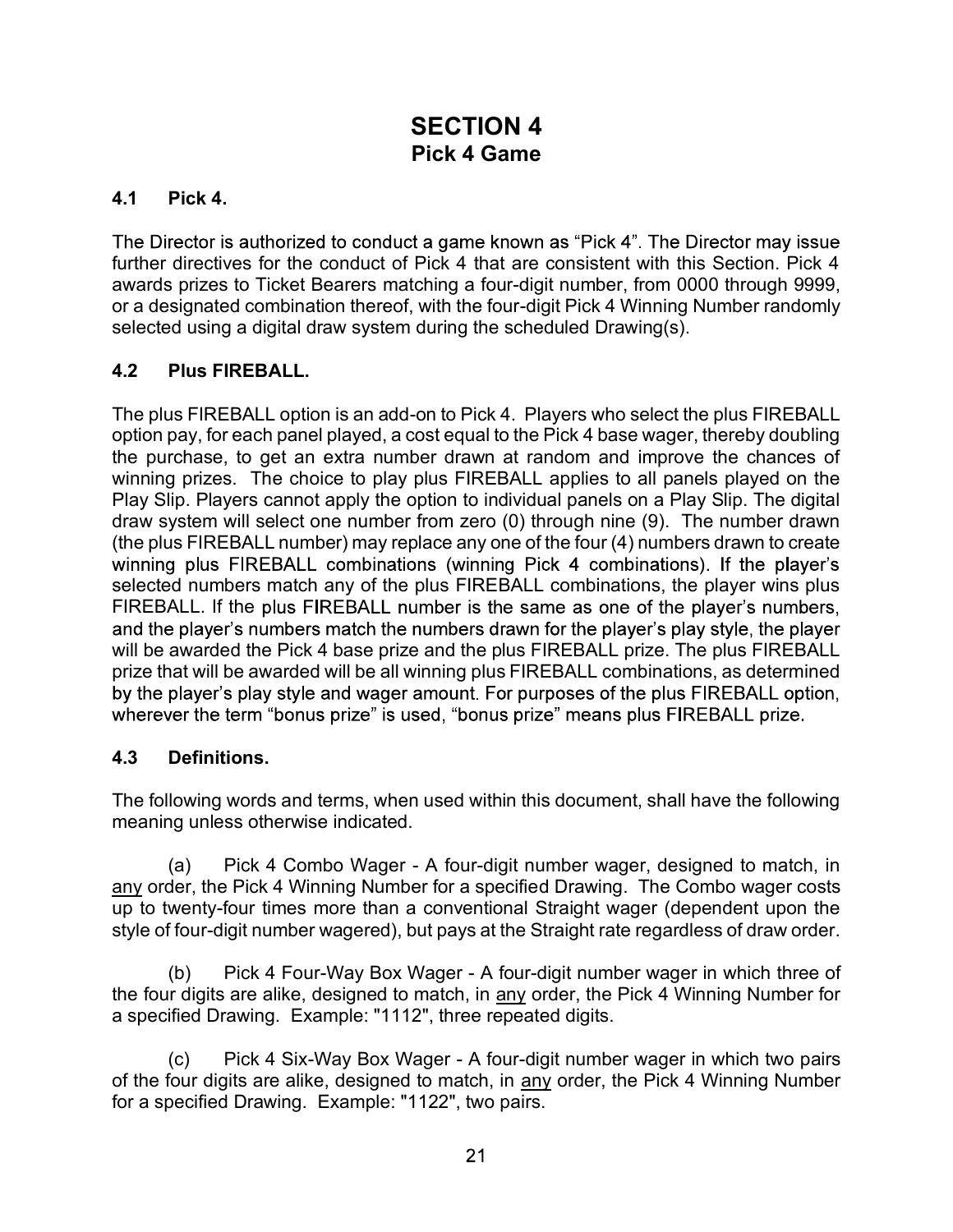(d) Pick 4 Straight Wager - A four-digit number wager designed to match, in<br>order, the Pick 4 Winning Number for a specified Drawing.<br>(e) Pick 4 Straight/Box Wager - A four-digit number wager costing a minimum<br>00, designed (d) Pick 4 Straight Wager - A four-digit number wager designed to mexact order, the Pick 4 Winning Number for a specified Drawing.<br>
(e) Pick 4 Straight/Box Wager - A four-digit number wager costing a m<br>
of \$1.00, designed (d) Pick 4 Straight Wager - A four-digit number wager designed to match, in order, the Pick 4 Winning Number for a specified Drawing.<br>(e) Pick 4 Straight/Box Wager - A four-digit number wager costing a minimum 00, designe (d) Pick 4 Straight Wager - A four-digit number wager designed to match, in exact order, the Pick 4 Winning Number for a specified Drawing.<br>
(e) Pick 4 Straight/Box Wager - A four-digit number wager costing a minimum<br>
of Drawing, but which pays at both the 50¢ Straight and Box prize rates if the draw order is exact or pays at the 50¢ Box prize rate if the draw order is different. Prize rates are determined by the style of four-digit number wager selected. (d) Pick 4 Straight Wager - A four-digit number wager designed to match, in<br>rder, the Pick 4 Winning Number for a specified Drawing.<br>(e) Pick 4 Straight/Box Wager - A four-digit number wager costing a minimum<br>0, designed t (d) Pick 4 Straight Wager - A four-digit number wager designed to match, in  $\frac{60}{2}$  and the Pick 4 Winning Number for a specified Drawing.<br>
(e) Pick 4 Straight/Box Wager - A four-digit number wager costing a minimum of (d) Pick 4 Straight Wager - A four-digit number wager designed to mate<br>
<u>exact</u> order, the Pick 4 Straight/Box Wager - A four-digit number wager costing a miniof \$1.00, designed to match, in <u>any</u> order, the Pick 4 Winnin (d) Pick 4 Straight Wager - A four-digit number wager designed to match, in<br>
order, the Pick 4 Winning Number for a specified Drawing.<br>
(e) Pick 4 Straight/Box Wager - A four-digit number wager costing a minimum<br>
(d), desi (d) Pick 4 Straight Wager - A four-digit number wager designed to match, in exact order, the Pick 4 Winning Number for a specified Drawing.<br>
(e) Pick 4 Straight/Box Wager - A four-digit number wager costing a minimum of \$ (d) Pick 4 Straight Wager - A four-digit number wager designed to mexact order, the Pick 4 Winning Number for a specified Drawing.<br>
(e) Pick 4 Straight/Box Wager - A four-digit number wager costing a min of \$1.00, designe (d) Pick 4 Straight Wager - A four-digit number wager designed to match, in<br>order, the Pick 4 Winning Number for a specified Drawing.<br>(e) Pick 4 Straight/Box Wager - A four-digit number wager costing a minimum<br>00, designed

randomly selected at each Pick 4 Drawing which shall be used to determine the winning plays contained on Pick 4 tickets.

(e) Pick 4 Straight/Box Wager - A four-digit number wager costing a minimum<br>on), designed to match, in any order, the Pick 4 Winning Number for a specified<br>on, dut which pays at both the 50¢ Straight and Box prize rates i containing ten (10) areas numbered zero (0) through nine (9), and having each panel or who are the 50% and the 196 and the 196 and the 196 and the 196 and the 197 and the space of pays at both the 50% Straight and Box prize rates if the draw order is exact or pays at both the 50% Box prize rate if the dra **Example, the Winder proportion of the Control of the Control of the Superinte Control of the Superintent Chip Fick 4 Twelve-Way Box Wager - A four-digit number wager in which two of the four digit further wagers selected** player the option of selecting the midday or evening Drawing;  $50\phi$  or \$1.00 play; Straight, Box, Straight/Box and Combo wager; the plus FIREBALL option. (v)<br>
Tradigits are alike, designed to match, in any order, the Pick 4 Winning Number for<br>
fried Drawing. Example: "1123", two repeated digits.<br>
(g) Pick 4 Twenty-Four-Way Box Wager - A four-digit number wager in which<br>
is

through 9999, randomly selected at each Pick 4 Drawing, and a one-digit number (the plus FIREBALL number), from 0 through 9, randomly selected immediately after each Pick 4 Drawing, which shall be used to determine the winning plus FIREBALL plays (winning Pick 4 plays) contained on Pick 4 Internet Game Tickets and Retail On-Line Game Tickets. My solected and Pick 4 tickets.<br>
(i) Pick 4 Play Slip - A machine-readable form having five (5) panels, each<br>
ing ten (10) areas numbered zero (0) through nine (9), and having each panel<br>
ed by an alpha character: A throug (i) Pick 4 Play Slip - A machine-readable form having five (5) panels, each<br>containing en (10) areas numbered zero (0) through nie (9), and having each panel<br>identified by an alpha character: A through E, or an internet v each used in purchasing a Pick 3 ticket. The Pick 4 Play Slip further offers the eption of selecting the midday or evening Drawing: 50¢ or \$1.00 play; Straight,<br>traight/Box and Combo wager; the plus FIREBALL option.<br>
(i) P Fraceled by, and statest and providing in the vector. The river of the purchaser (in the plus FIREBALL Winning Combination - A four-digit number, from 0000 through 9999, randomly selected at each Pick 4 Drawing, Such a on

#### 4.4 Plays and Tickets.

\$5.00 per ticket, or multiples thereof dependent upon wager type and number of draws, equal to the Pick 4 base wager, thereby doubling the purchase.

by the purchaser to the selling On-Line Retailer on the same day as the purchase, and if no Drawing applicable to the ticket has previously been held.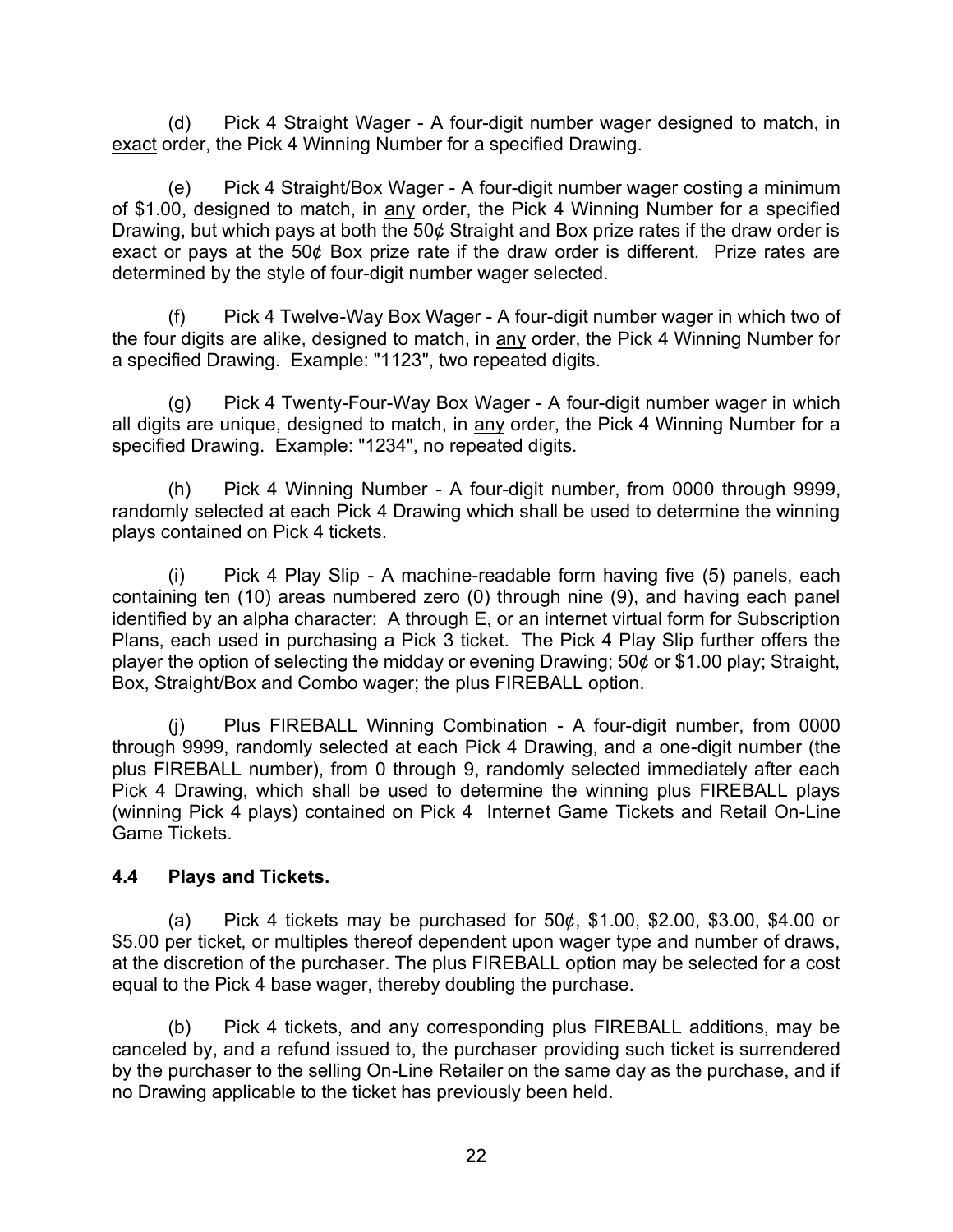(c) Pick 4 tickets may, at the purchaser's discretion, if the purchaser orally<br>vs the purchase to an On-Line Retailer, be purchased up to seven (7) days in<br>ce, including the day of purchase. Such purchases may be for up to conveys the purchase to an On-Line Retailer, be purchased up to seven (7) days in advance, including the day of purchase. Such purchases may be for up to seven (7) consecutive midday Drawings, up to seven (7) consecutive evening Drawings, or for discretion, if the purchaser submits a completed Pick 4 Play Slip, be purchased up to six (c)  $Pick 4$  tickets may, at the purchaser's discretion, if the purchaser orally conveys the purchase to an On-Line Retailer, be purchases may be for up to seven (7) days in advance, including the day of purchase. Such purc (c) Pick 4 tickets may, at the purchaser's discretion, if the purchaser orally conveys the purchase to an On-Line Retailer, be purchased up to seven (7) days in advance, including the day of purchase. Such purchases may b individual Drawings within the six (6) day period. Midday and evening wagers may not be (c) Pick 4 tickets may, at the purchaser's discretion, if the purchaser orally conveys the purchase to an On-Line Retailer, be purchased up to seven (7) days in a consecutive midday Drawings, up to seven (7) consecutive e date of purchase, the maximum number of consecutive midday or evening Drawings on the ticket will be six (6). (c) Pick 4 tickets may, at the purchaser's discretion, if the purchaser orally<br>
ore, including the day of purchase. Such purchased up to seven (7) days in<br>  $\sigma$ , including the day of purchase. Such purchases may be for up (c) Pick 4 tickets may, at the purchaser's discretion, if the purchaser orally<br>
or the purchase to an On-Line Retailer, be purchased up to seven (7) days in<br>
e.e, including the day of purchase. Such purchases may be for u

by the purchaser once entered into the Lottery's gaming system, except that Subscription Plans for those tickets may be deleted by the Lottery and the balance of the Subscription Plan cost refunded under the following circumstances:

Drawing schedule or any other element of the game, or another event occurs which changes the terms and conditions of the contract between the Subscriber and the Lottery or (B) if a change described in 1 (A) occurs and the Subscriber notifies the Lottery, in writing, that the new terms and conditions are not acceptable and requests termination of the Subscription Plan. Cancellation shall be effective upon deletion of the Subscription Plan by the Lottery. Deal on a single licket. Note - if a ticket is purchased after the Drawing sudd for the purchase, the maximum number of consecutive midday or evening Drawings on et will be six (6).<br>
Picket is purchased through Subscriptio (d) Pick 4 tickets purchased through Subscription Plans may not be canceled<br>purchaser once entered into the Lottery's gaming system, except that Subscription<br>for those tickets may be deleted by the Lottery and the balance (Fig. 1) The market between a dominions of the control manner of the same interacts which changes the ferms and conditions of the contract between the Subscriber and the Subscriber and the Subscriber and the Subscriber on

the authorized representative of the Subscriber's estate requests, in writing, that the remaining Subscription Plan be canceled.

number of consecutive Drawings, depending upon the Subscription Plan purchased, shall be considered a Pick 4 ticket throughout its duration. Plus FIREBALL may be added to a Pick 4 Subscription Plan at the Subscriber's discretion, only at the time of purchase, for an additional cost.

a Subscriber's written request in instances where the Subscription Plan has been entered in the system but the Subscription Plan start date has not yet been reached or if the first Drawing under the Subscription Plan has not yet occurred. Once a Subscription Plan has begun, the numbers played on a Pick 4 Subscription Plan may be modified for the balance of the Subscription Plan due to a matrix change.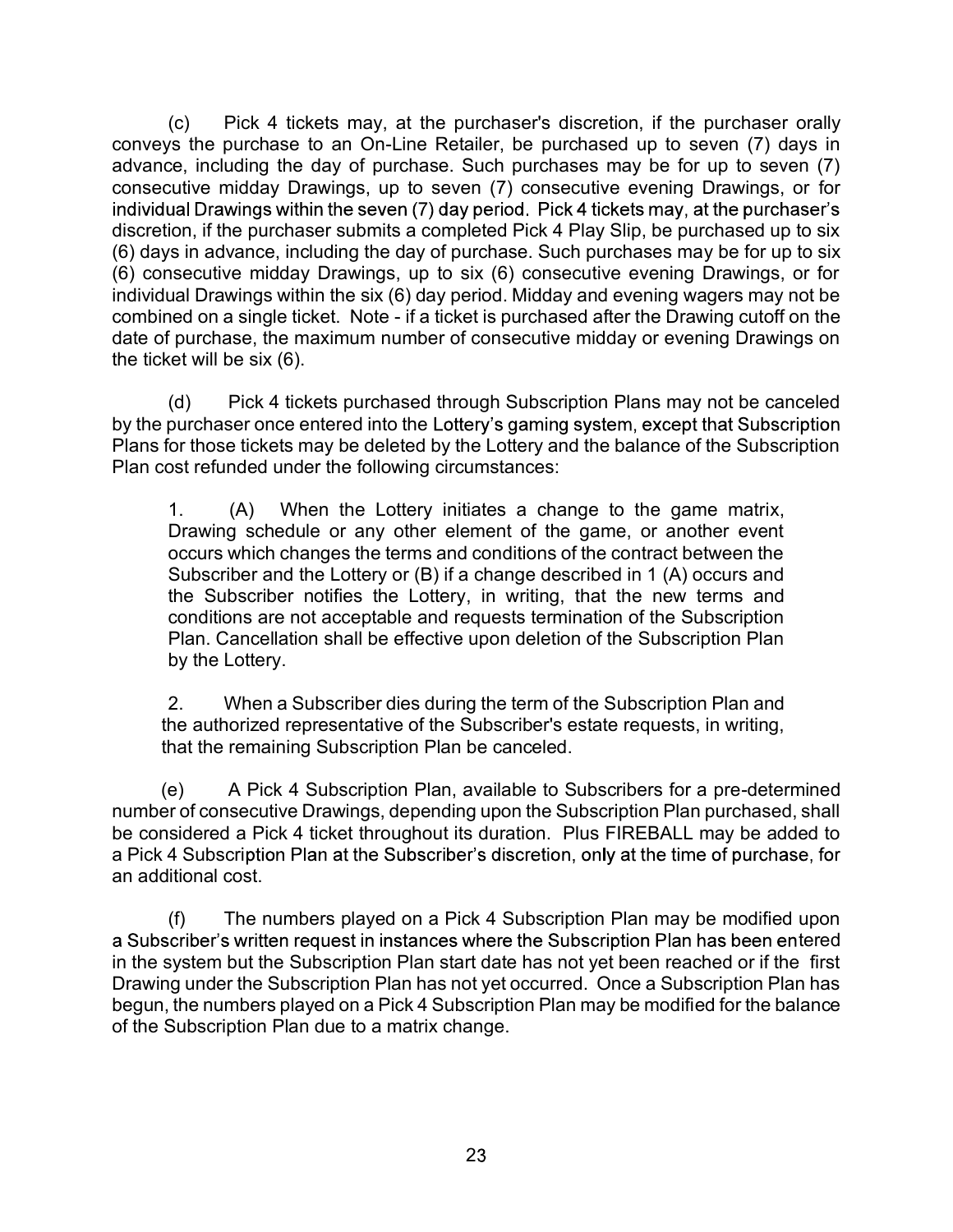#### 4.5 Odds and Prizes.

| Odds*<br>\$1.00<br>50¢<br>\$1.00<br>Odds* for plus<br>Type of Wager<br>50¢<br>FIREBALL**<br>Play Prize<br><b>Play Prize</b><br>plus FIREBALL<br>plus<br><b>FIREBAL</b><br><b>Play Prize</b><br>Play<br>Prize<br>\$750<br>1:2,500<br>Straight<br>1:10,000<br>\$2,500<br>\$5,000<br>\$1,500<br>\$600<br>\$180<br>\$360<br>Four-Way box<br>1:2,500<br>\$1,200<br>1:625<br>\$400<br>\$120<br>\$240<br>1:1,667<br>\$800<br>1:417<br>Six-Way Box<br>\$120<br>Twelve-Way<br>1:833<br>\$200<br>\$60<br>\$400<br>1:208<br>Box<br>1:104<br>Twenty-four-<br>1:417<br>\$100<br>\$30<br>\$200<br>\$60<br>Way Box<br>\$1,500<br>1:625<br>1:2,500<br>\$2,500<br>\$750<br>\$5,000<br>Four-Way<br>(\$2.00<br>Combo<br>(\$4.00 Wager)<br>Wager)<br>1:1,667<br>\$2,500<br>\$750<br>\$5,000<br>\$1,500<br>1:417<br>Six-Way Combo<br>(\$3.00<br>(\$6.00 Wager)<br>Wager)<br>1:833<br>\$5,000<br>\$1,500<br>1:208<br>Twelve-Way<br>\$2,500<br>\$750<br>(\$6.00<br>(\$12.00 Wager)<br>Combo<br>Wager)<br>1:417<br>\$1,500<br>1:104<br>Twenty-Four-<br>\$2,500<br>\$750<br>\$5,000 |
|------------------------------------------------------------------------------------------------------------------------------------------------------------------------------------------------------------------------------------------------------------------------------------------------------------------------------------------------------------------------------------------------------------------------------------------------------------------------------------------------------------------------------------------------------------------------------------------------------------------------------------------------------------------------------------------------------------------------------------------------------------------------------------------------------------------------------------------------------------------------------------------------------------------------------------------------------------------------------------------------------------------------------------------------------------|
|                                                                                                                                                                                                                                                                                                                                                                                                                                                                                                                                                                                                                                                                                                                                                                                                                                                                                                                                                                                                                                                            |
|                                                                                                                                                                                                                                                                                                                                                                                                                                                                                                                                                                                                                                                                                                                                                                                                                                                                                                                                                                                                                                                            |
|                                                                                                                                                                                                                                                                                                                                                                                                                                                                                                                                                                                                                                                                                                                                                                                                                                                                                                                                                                                                                                                            |
|                                                                                                                                                                                                                                                                                                                                                                                                                                                                                                                                                                                                                                                                                                                                                                                                                                                                                                                                                                                                                                                            |
|                                                                                                                                                                                                                                                                                                                                                                                                                                                                                                                                                                                                                                                                                                                                                                                                                                                                                                                                                                                                                                                            |
|                                                                                                                                                                                                                                                                                                                                                                                                                                                                                                                                                                                                                                                                                                                                                                                                                                                                                                                                                                                                                                                            |
|                                                                                                                                                                                                                                                                                                                                                                                                                                                                                                                                                                                                                                                                                                                                                                                                                                                                                                                                                                                                                                                            |
|                                                                                                                                                                                                                                                                                                                                                                                                                                                                                                                                                                                                                                                                                                                                                                                                                                                                                                                                                                                                                                                            |
|                                                                                                                                                                                                                                                                                                                                                                                                                                                                                                                                                                                                                                                                                                                                                                                                                                                                                                                                                                                                                                                            |
|                                                                                                                                                                                                                                                                                                                                                                                                                                                                                                                                                                                                                                                                                                                                                                                                                                                                                                                                                                                                                                                            |
|                                                                                                                                                                                                                                                                                                                                                                                                                                                                                                                                                                                                                                                                                                                                                                                                                                                                                                                                                                                                                                                            |
|                                                                                                                                                                                                                                                                                                                                                                                                                                                                                                                                                                                                                                                                                                                                                                                                                                                                                                                                                                                                                                                            |
| (\$12.00<br>(\$24.00 Wager)<br>Way Combo<br>Wager)                                                                                                                                                                                                                                                                                                                                                                                                                                                                                                                                                                                                                                                                                                                                                                                                                                                                                                                                                                                                         |
| Four-Way<br>1:10,000<br>\$930<br>1:2,500<br>N/A<br>N/A<br>\$3,100                                                                                                                                                                                                                                                                                                                                                                                                                                                                                                                                                                                                                                                                                                                                                                                                                                                                                                                                                                                          |
| \$600 (Box<br>\$180 (Box<br>1:625 (Box<br>Straight/Box<br>1:2,500 (Box                                                                                                                                                                                                                                                                                                                                                                                                                                                                                                                                                                                                                                                                                                                                                                                                                                                                                                                                                                                     |
| Only)<br>Only)<br>Only)<br>Only)                                                                                                                                                                                                                                                                                                                                                                                                                                                                                                                                                                                                                                                                                                                                                                                                                                                                                                                                                                                                                           |
| 1:10,000<br>N/A<br>N/A<br>\$2,900<br>\$870<br>1:2,500<br>Six-Way<br>1:1,667 (Box<br>\$400 (Box<br>\$120 (Box<br>Straight/Box<br>1:417 (Box<br>Only)<br>Only)<br>Only)<br>Only)                                                                                                                                                                                                                                                                                                                                                                                                                                                                                                                                                                                                                                                                                                                                                                                                                                                                             |
| N/A<br>N/A<br>\$810<br>Twelve-Way<br>1:10,000<br>\$2,700<br>1:2,500                                                                                                                                                                                                                                                                                                                                                                                                                                                                                                                                                                                                                                                                                                                                                                                                                                                                                                                                                                                        |
| 1:833 (Box<br>\$200 (Box<br>\$60 (Box Only)<br>1:208 (Box<br>Straight/Box                                                                                                                                                                                                                                                                                                                                                                                                                                                                                                                                                                                                                                                                                                                                                                                                                                                                                                                                                                                  |
| Only)<br>Only)<br>Only)                                                                                                                                                                                                                                                                                                                                                                                                                                                                                                                                                                                                                                                                                                                                                                                                                                                                                                                                                                                                                                    |
| 1:10,000<br>N/A<br>N/A<br>\$2,600<br>\$780<br>1:2,500<br>Twenty-Four-                                                                                                                                                                                                                                                                                                                                                                                                                                                                                                                                                                                                                                                                                                                                                                                                                                                                                                                                                                                      |
| 1:417 (Box<br>\$100 (Box<br>\$30 (Box Only)<br>1:104 (Box<br>Way                                                                                                                                                                                                                                                                                                                                                                                                                                                                                                                                                                                                                                                                                                                                                                                                                                                                                                                                                                                           |
| Straight/Box<br>Only)<br>Only)<br>Only)<br>*Rounded.                                                                                                                                                                                                                                                                                                                                                                                                                                                                                                                                                                                                                                                                                                                                                                                                                                                                                                                                                                                                       |
| *plus FIREBALL gives the player an extra number drawn at random and improves the chances of winning a prize. In the event the<br>plus FIREBALL number is the same as one of the player's numbers, and the player's numbers match the numbers drawn for the play<br>style, the player will be awarded the Pick 4 base prize and the plus FIREBALL prize for all plus FIREBALL Winning Combinations<br>due to plus FIREBALL, for the player's play style and wager amount selections.                                                                                                                                                                                                                                                                                                                                                                                                                                                                                                                                                                        |

A person who holds a Valid Ticket for a winning Pick 4 play is entitled to a prize as shown.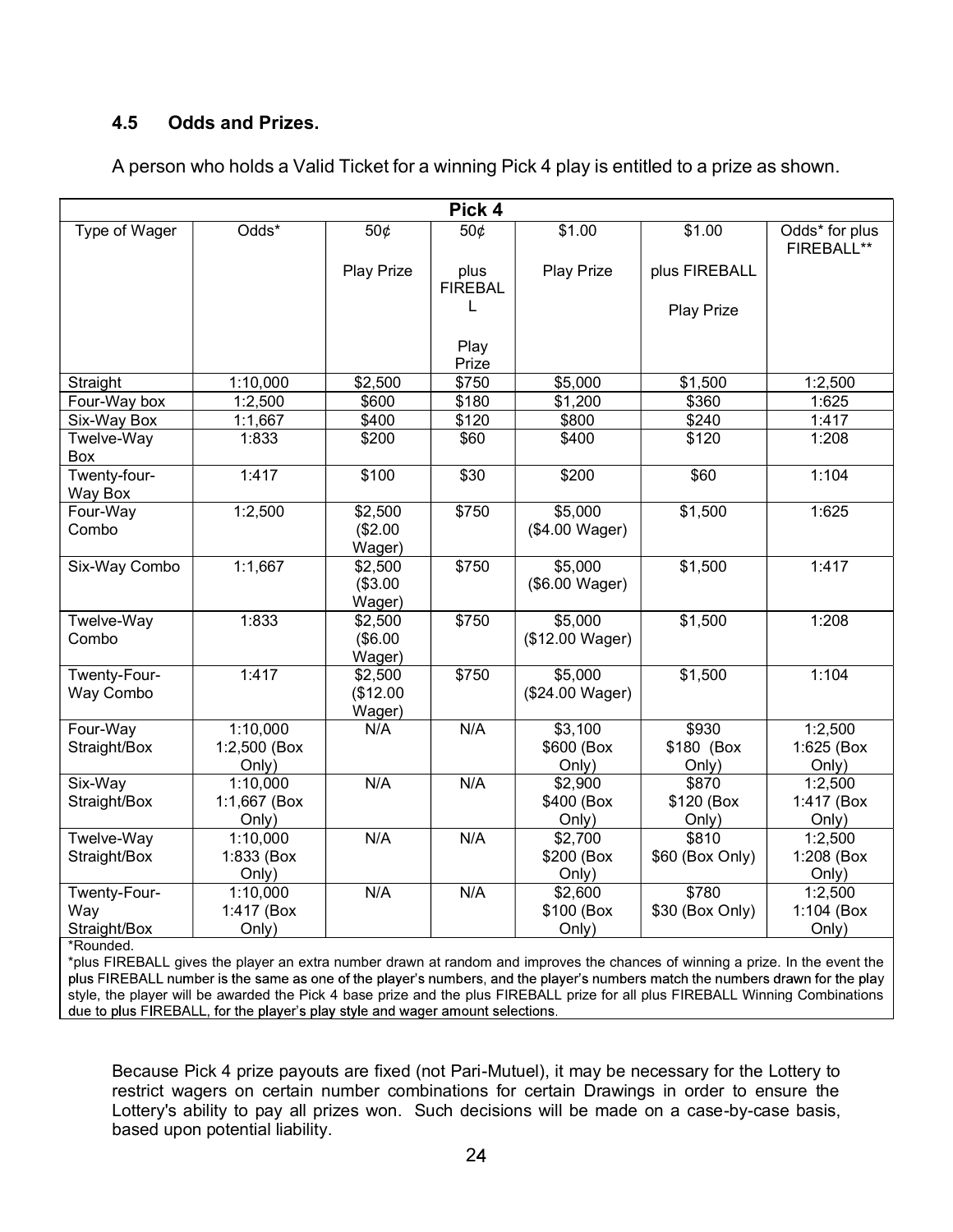## SECTION 5

# Lotto Game

#### 5.1 Lotto

further directives for the conduct of Lotto that are consistent with this Section. Lotto awards prizes to Ticket Bearers matching two (2), three (3), four (4), five (5) or six (6) numbers from one (01) through fifty (50) with six (6) Lotto Winning Numbers randomly selected using a digital draw system during the scheduled three separate Drawings: the Jackpot, Lotto Million 1 and Lotto Million 2. **5.1 Lotto**<br> **The Director is authorized to conduct a game known as "Lotto." The Director may issue<br>
further directives for the conduct of Lotto that are consistent with this Section. Lotto<br>
fuverards prizes to Ticket Bear** 5.1 Lotto<br>The Director is authorized to conduct a game known as "Lotto." The Di<br>further directives for the conduct of Lotto that are consistent with thi<br>awards prizes to Ticket Bearers matching two (2), three (3), four (4)

#### 5.2 Extra Shot.

The Extra Shot option is an add-on to the Lotto game. Players who select the Extra Shot option pay an extra \$1.00 per panel played on their Lotto ticket for the opportunity to get Extra Shot does NOT modify Top Prizes (i.e., Grand Prize, Lotto Million 1 or Lotto Million 2). The choice to play Extra Shot applies to all panels played on the ticket. Players cannot id using a digital draw system during the scheduled three separate Drawings: the<br>t, Lotto Million 1 and Lotto Million 2.<br> **tra Shot**,<br> **tra Shot**<br> **trand Price The prize aread-on to the Lotto game. Players who select the E** tra Shot.<br>
tra Shot option is an add-on to the Lotto game. Players who select the Extra Shot<br>
pay an extra \$1.00 per panel played on their Lotto ticket for the opportunity to get<br>
a number drawn at random and increase the tha Shot option is an add-on to the Lotto game. Players who select the Extra Shot pay an extra \$1.00 per panel played on their Lotto ticket for the opportunity to get a number drawn at random and increase the chances of wi

#### 5.3 Definitions.

The following words and terms, when used within this document, shall have the following meaning unless otherwise indicated.

Drawing.

annual installments.

of a single payment (calculated as set forth in Section 5.5 (b) of these On-Line Game Rules).

choice to play Extra Shot applies to all panels played on the ticket. Players cannot<br>
the option to individual panels on a Play Slip.<br> **finitions.**<br>
Iowing words and terms, when used within this document, shall have the fo through J, containing one field of 50 and containing one or two digit numbers. This is the area where the player, or computer if the player is using the Quick Pick option, will select six (6) one or two-digit numbers from the field of 50.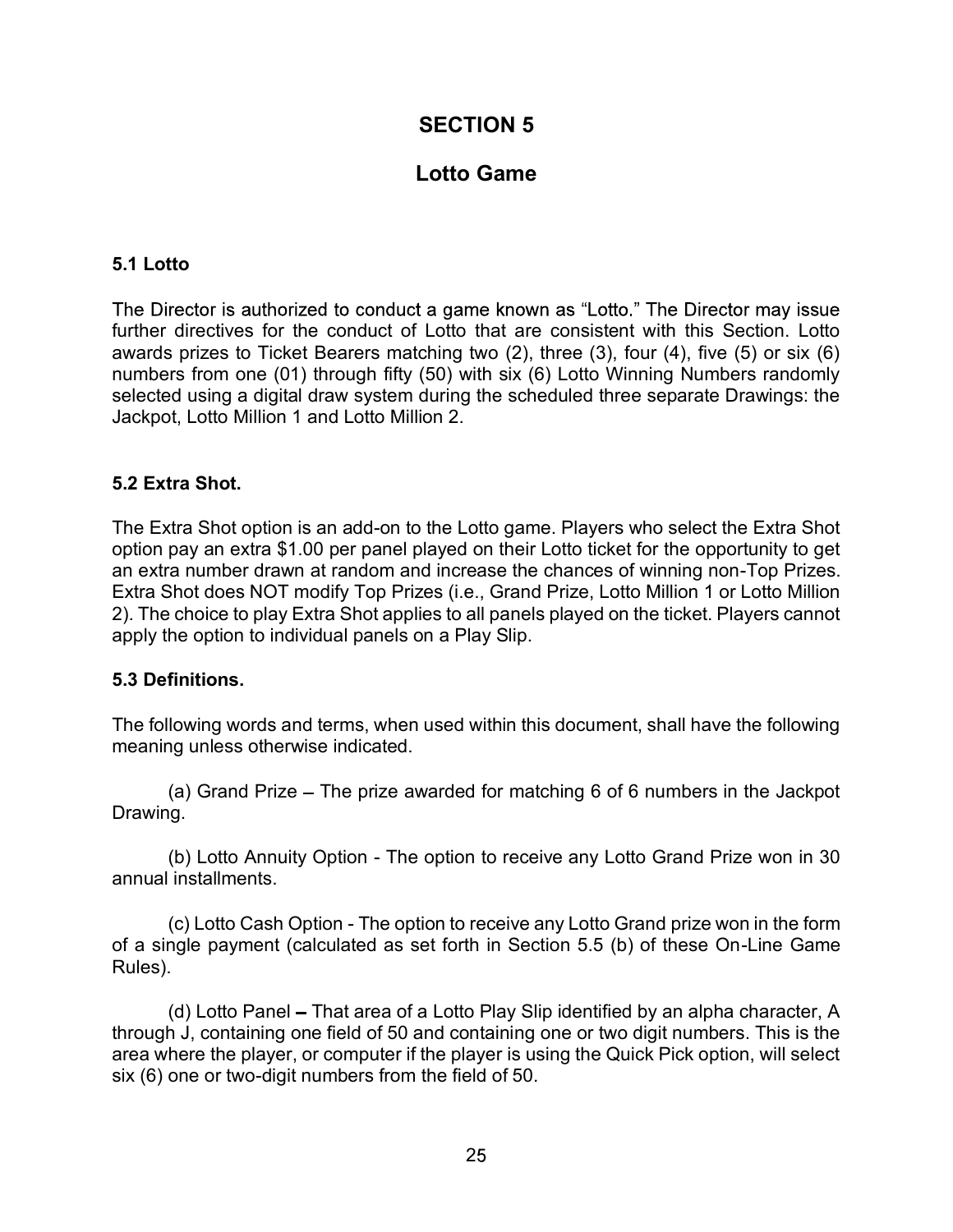(e) Lotto Winning Numbers - Six (6) one or two-digit numbers, from one (01)<br>h fifty (50), randomly selected at the Lotto Jackpot Drawing, which shall be used to<br>ine the winning plays contained on Lotto Internet Game Ticket through fifty (50), randomly selected at the Lotto Jackpot Drawing, which shall be used to determine the winning plays contained on Lotto Internet Game Tickets and Retail On-Line Game Tickets.

(e) Lotto Winning Numbers - Six (6) one or two-digit numbers, from one (01)<br>h fifty (50), randomly selected at the Lotto Jackpot Drawing, which shall be used to<br>line the winning plays contained on Lotto Internet Game Tick (e) Lotto Winning Numbers - Six (6) one or two-digit numbers, from one (01)<br>through fifty (50), randomly selected at the Lotto Jackpot Drawing, which shall be used to<br>determine the winning plays contained on Lotto Internet used to determine the winning plays contained on the Lotto Internet Game Tickets and Retail On-Line Game Tickets.

(e) Lotto Winning Numbers - Six (6) one or two-digit numbers, from one (01)<br>
fifty (50), randomly selected at the Lotto Jackpot Drawing, which shall be used to<br>
ine the winning plays contained on Lotto Internet Game Ticket (e) Lotto Winning Numbers - Six (6) one or two-digit numbers, from one (01)<br>through fifty (50), randomly selected at the Lotto Jackpot Drawing, which shall be used to<br>determine the winning plays contained on Lotto Internet used to determine the winning plays contained on the Lotto Internet Game Tickets and Retail On-Line Game Tickets.

(e) Lotto Winning Numbers - Six (6) one or two-digit numbers, from one (01)<br>h fifty (50), randomly selected at the Lotto Jackpot Drawing, which shall be used to<br>line the winning plays contained on Lotto Internet Game Ticke containing fifty (50) areas numbered one (l) through fifty (50), and having each panel identified by an alpha character: A through J or internet virtual form, each used in purchasing a Lotto ticket.

ine the winning plays contained on Lotto Internet Game Tickets and Retail On-<br>ame Tickets.<br>(f) Lotto Million 1 Winning Numbers – Six (6) one or two-digit numbers, from one<br>orough fifty (50), randomly selected at the Lotto of prizes. The Winnings Pool for any Lotto Drawing is expected to be 50% of sales, but may be higher or lower based upon the relationship between the advertised Grand Prize and actual sales for the Drawing in question and the number of fixed prizes awarded for the Drawing in question. On-Line Game Tickets.<br>
(g) Lotto Million 2 Winning Numbers – Six (6) one or two-digit numbers, from one<br>
rough fifty (50), randomly selected at the Lotto Million 2 Drawing, which shall be<br>
o determine the winning plays con (g) Lotto Million 2 Winning Numbers – Six (6) one or two-digit numbers, from one (01) through fifty (50), randomly selected at the Lotto Million 2 Drawing, which shall be used to determine the winning plays contained on t

#### 5.4 Plays and Tickets.

(h) Lotto Play Slip - A machine-readable form having ten (10) panels, each<br>uing fifty (50) areas numbered one (l) through fifty (50), and having each panel<br>ed by an alpha character: A through J or internet virtual form, e (h) Lotto Play Slip - A machine-readable form having ten (10) panels, each<br>containing fifty (50) areas numbered one (l) through fifty (50), and having each panel<br>identified by an alpha character: A through J or internet v the discretion of the purchaser, in accordance with the number of panels and inclusive Drawings. The player receives one set of six numbers for each \$2.00 played in Lotto. This set of numbers is entered into three separate drawings: the Jackpot, Lotto Million 1 and Lotto Million 2. The Extra Shot option may be selected for an additional \$1.00 per panel purchased, per Drawing be higher or lower based upon the relationship between the advertised Grand Prize<br>tual sales for the Drawing in question and the number of fixed prizes awarded for<br>awing in question.<br>(i) Top Prize – The Grand Prize and pri (i) Top Prize – The Grand Prize and prizes awarded when 6 of 6 numbers match<br>mbers drawn in the Lotto Million 1 Drawing or the Lotto Million 2 Drawing.<br> **yys and Tickets.**<br>
(a) Lotto tickets may be purchased for \$2.00, \$4

five (25) consecutive Drawings by orally conveying the number of Drawings to an On-Line Retailer, commencing with the next scheduled Drawing.

Subscription Plans may not be cancelled by the purchaser once entered into the Lottery's gaming system, except that Subscription Plans for those tickets may be effectively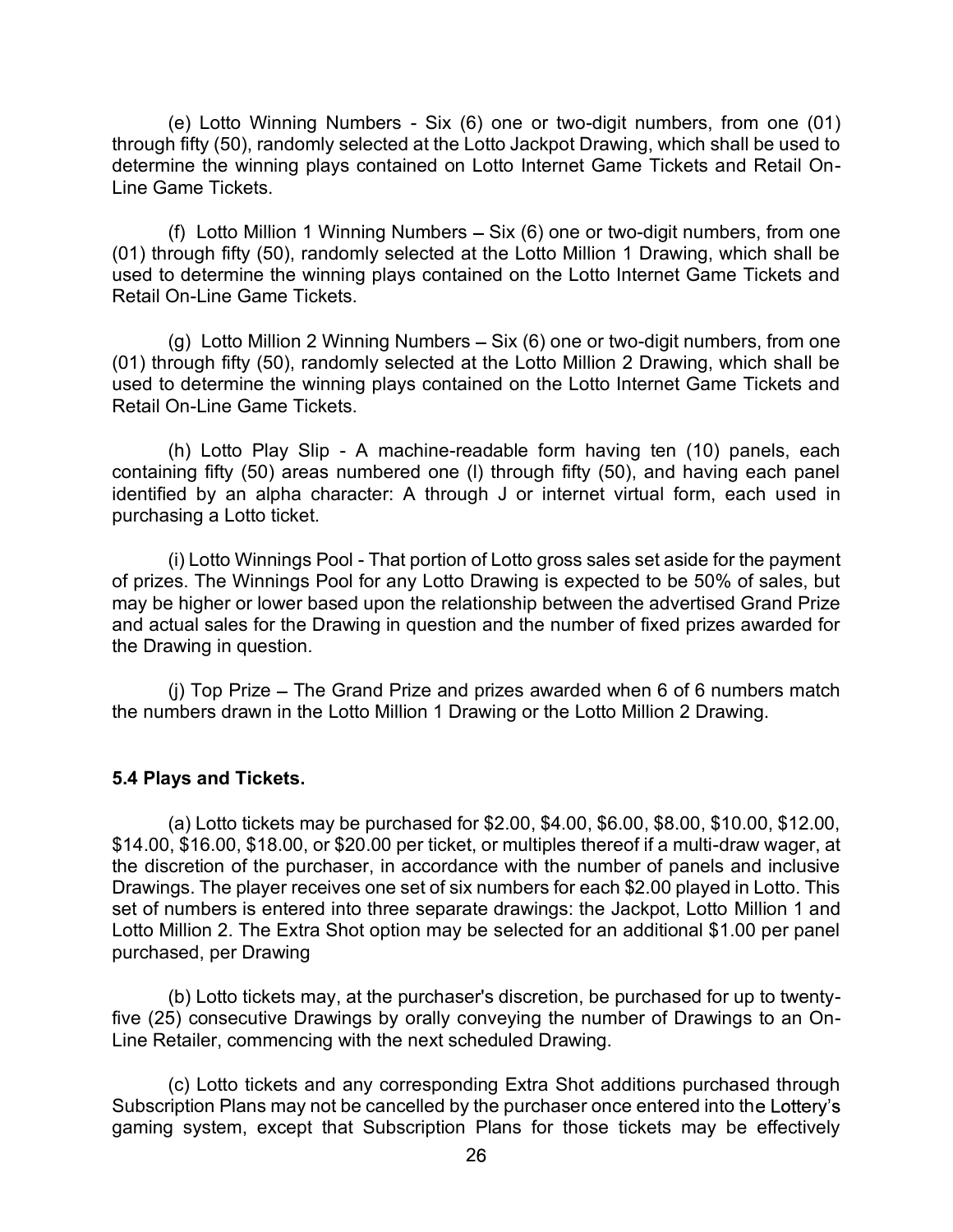cancelled upon deletion of the Subscription Plan by the Lottery and the balance of the Subscription Plan cost refunded under the following circumstances:

tion of the Subscription Plan by the Lottery and the balance of the<br>st refunded under the following circumstances:<br>1. (A) When the Lottery initiates a change to the game matrix,<br>Drawing schedule or any other element of the Drawing schedule or any other element of the game, or another event occurs that changes the terms and conditions of the contract between the Subscriber and the Lottery; and (B) the Subscriber notifies the Lottery, in writing, that such changes are not acceptable and requests termination of the Subscription Plan. tion of the Subscription Plan by the Lottery and the balance of the<br>st refunded under the following circumstances:<br>1. (A) When the Lottery initiates a change to the game matrix,<br>Drawing schedule or any other element of the on deletion of the Subscription Plan by the Lottery and the balance of the<br>Plan cost refunded under the following circumstances:<br>1. (A) When the Lottery initiates a change to the game, or another<br>event occurs that changes

and the authorized representative of the Subscriber's estate requests, in writing, that the remaining Subscription Plan be cancelled.

ied upon deletion of the Subscription Plan by the Lottery and the balance of the<br>piption Plan cost refunded under the following circumstances:<br>
1. (A) When the Lottery initiates a change to the game matrix,<br>
Drawing schedu purchased, shall be considered as a Lotto ticket throughout its duration. The Extra<br>Shot option may be added to a Lotto Subscription Plan at the Subscriber's discretion, only at the time of purchase, for an additional cost.

event occurs that changes the terms and conditions of the contract<br>between the Subscriber and the Lottery; and (B) the Subscriber<br>notifies the Lottery, in writing, that such changes are not acceptable<br>and requests terminat entered in the system but the Subscription Plan start date has not yet been reached or if the first Drawing under the Subscription Plan has not yet occurred. Once a Subscription Plan has begun, the numbers played on a Lotto Subscription Plan may be modified for the balance of the Subscription Plan due to a matrix change. (d) A Lotto Subscription Plan, available to Subscribers for a pre-determined<br>number of consecutive Drawings, depending upon the Subscription Plan<br>purchased, shall be considered as a Lotto ticket throughout its duration. T

#### 5.5 Odds and Prizes.

|                                               | (e) The numbers played on a Lotto Subscription Plan may be modified upon<br>a Subscriber's written request in instances where the Subscription Plan has been<br>entered in the system but the Subscription Plan start date has not yet been reached  |              |  |
|-----------------------------------------------|------------------------------------------------------------------------------------------------------------------------------------------------------------------------------------------------------------------------------------------------------|--------------|--|
|                                               | or if the first Drawing under the Subscription Plan has not yet occurred. Once a<br>Subscription Plan has begun, the numbers played on a Lotto Subscription Plan<br>may be modified for the balance of the Subscription Plan due to a matrix change. |              |  |
|                                               |                                                                                                                                                                                                                                                      |              |  |
| 5.5 Odds and Prizes.                          |                                                                                                                                                                                                                                                      |              |  |
| to a prize as shown.                          | (a) A person who holds a Valid Winning Ticket for a winning Lotto play is entitled                                                                                                                                                                   |              |  |
| <b>Match</b>                                  | <b>Prize</b>                                                                                                                                                                                                                                         | <b>Odds</b>  |  |
| 6 of 6                                        | Jackpot starts at \$2,000,000*                                                                                                                                                                                                                       | 1:15,890,700 |  |
| 6 of 6 Lotto Million 1                        | \$1.000.000**                                                                                                                                                                                                                                        | 1:15,890,700 |  |
|                                               | \$1,000,000**                                                                                                                                                                                                                                        | 1:15,890,700 |  |
| 6 of 6 Lotto Million 2<br>5 of 6 + Extra Shot | Pari-mutuel<br>25 x Match 5 prize                                                                                                                                                                                                                    | 1:1,504,801  |  |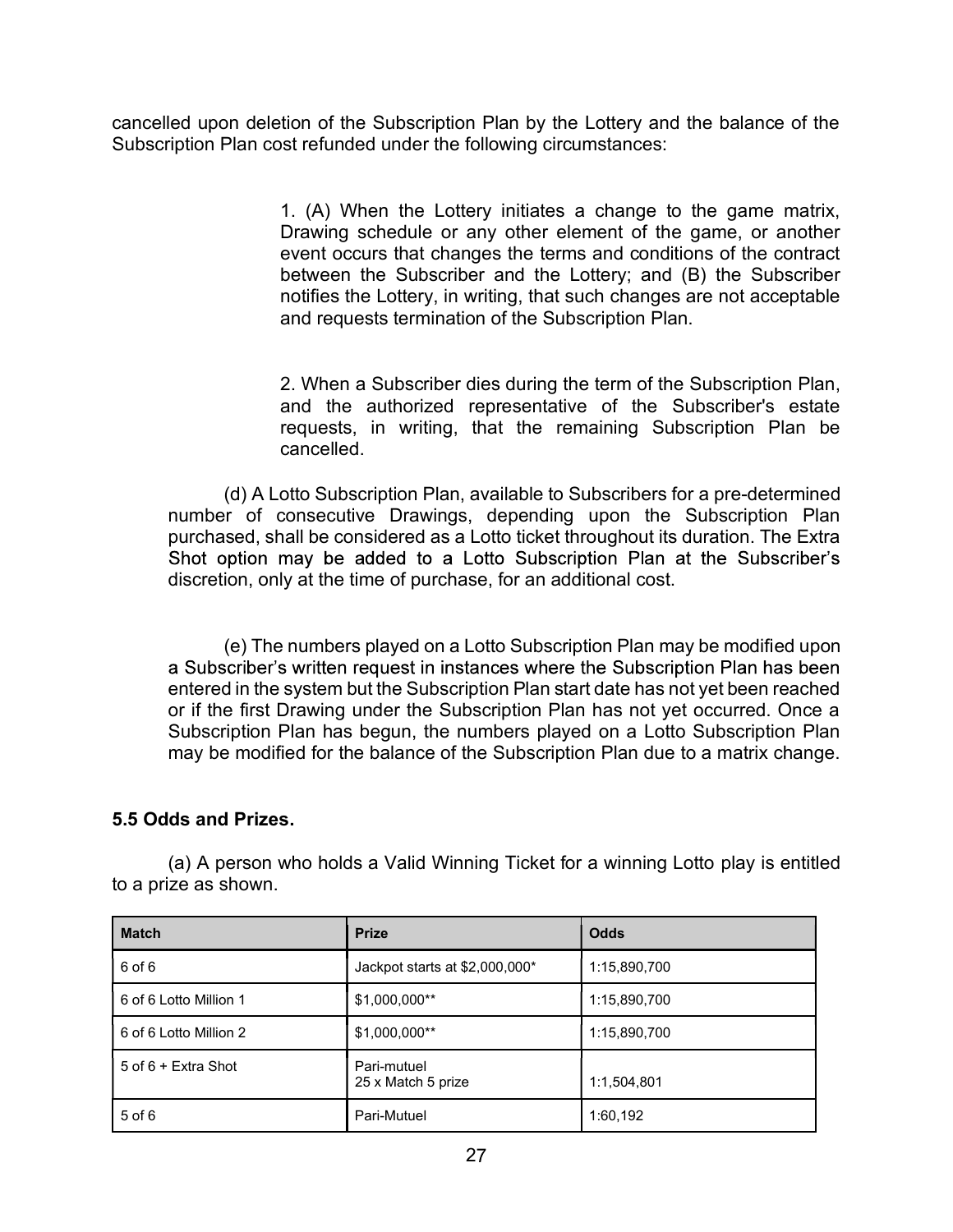| 4 of 6 + Extra Shot                   | Pari-mutuel<br>25 x Match 4 prize                                                                                                                                                                                                                           | 1:27,996 |
|---------------------------------------|-------------------------------------------------------------------------------------------------------------------------------------------------------------------------------------------------------------------------------------------------------------|----------|
| $4$ of 6                              | Pari-mutuel                                                                                                                                                                                                                                                 | 1:1,120  |
| 3 of 6 + Extra Shot                   | \$125                                                                                                                                                                                                                                                       | 1:1,500  |
| $3$ of $6$                            | \$5                                                                                                                                                                                                                                                         | 1:60     |
| 2 of 6 + Extra Shot                   | \$25                                                                                                                                                                                                                                                        | 1:195    |
| $2$ of $6$                            | \$2                                                                                                                                                                                                                                                         | 1:7.8    |
| 1 of 6 + Extra Shot                   | \$10                                                                                                                                                                                                                                                        | 1:61     |
| 0 of 6 + Extra Shot                   | \$5                                                                                                                                                                                                                                                         | 1:56.3   |
| Odds of Base Lotto: 1:6.9             | * Shared Jackpot minimum<br>\$2,000,000 annuity                                                                                                                                                                                                             |          |
|                                       | ** Jackpot, Lotto Million 1 and<br>Lotto Million 2 are three<br>separate Drawings for three<br>separately shared prizes.                                                                                                                                    |          |
| Numbers drawn in the Jackpot Drawing. | (b) The Prize advertised for the Grand Prize shall be the basis for determining the<br>amount to be awarded for each Lotto Panel matching all six (6) of the six (6) Lotto Winning<br>1. If the advertised Grand Prize divided by the number of Grand Prize |          |
| the number of winning Lotto Panels).  | winning Lotto Panels results in a Grand Prize per Lotto Panel of less than<br>\$2,000,000, the Grand Prizes will be paid in a lump sum (cash value divided by                                                                                               |          |
| more:                                 | 2. If the advertised Grand Prize divided by the number of Grand Prize-<br>winning Lotto Panels results in a Grand Prize per Lotto Panel of \$2,000,000 or                                                                                                   |          |
|                                       | (1) Each Grand Prize winner will be afforded 60 days, beginning with                                                                                                                                                                                        |          |

<sup>\*\*</sup> Jackpot, Lotto Million 1 and<br>
separate Drawings for three<br>
separate Drawings for three<br>
separated y shared prize shall be the basis for determining the<br>
ed for each Lotto Panel matching all six (6) of the six (6) Lott the day after the Drawing, in which to select the Lotto Cash Option or the Lotto Annuity Option. The selection of Lotto Cash Option or Lotto Annuity Option must be made in writing on a form provided by the Lottery. If no selection is made by close of business on the 60th advertised for the Grand Prize shall be the basis for determining the<br>dof or each Lotto Panel matching all six (6) of the six (6) Lotto Winning<br>e Jackpot Drawing.<br>Pales results in a Grand Prize per Lotto Panel of less than business on that day, the prize will be paid under the Lotto Annuity Option. Once a selection is made by a winner or by the lapsing of the 60-day selection period, the payment option so selected is irrevocable. No Grand Prize payment will be processed until the Claimant submits the selection form, or the 60-day selection period lapses, whichever shall first occur.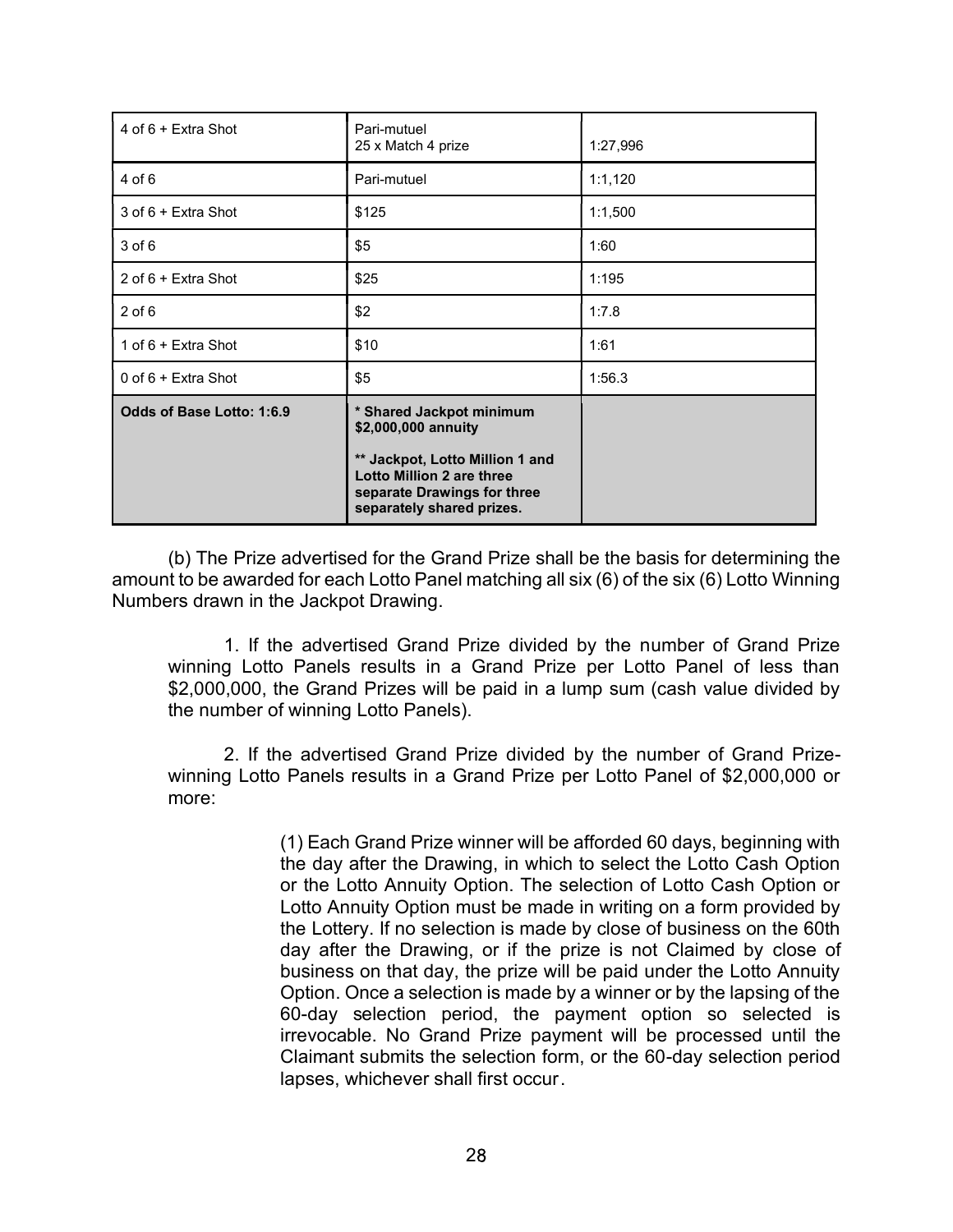Each Grand Prize winner who selects the Lotto Annuity Option or who does not make a selection within the 60-day period will receive the advertised Grand Prize divided by the number of Grand Prize winning Lotto Panels (the "annuity value"), paid in 30 installments. The initial payment shall be paid at a later time following completion of internal validation procedures; the subsequent 29 payments will be paid annually by monies generated by the purchase of U.S. government securities. (2) Each Grand Prize winner who selects the Lotto Annuity Option or<br>who does not make a selection within the 60-day period will receive<br>the advertised Grand Prize divided by the number of Grand Prize<br>winning Lotto Panels who does not make a selection within the 60-day period will receive<br>the advertised Grand Prize divided by the number of Grand Prize<br>winning Lotto Panels (the "annuity value"), paid in 30 installments.<br>The initial payment

Grand Prize winners who select the Lotto Cash Option will receive the player's share from the prize pool in one lump-sum payment. The amount of each prize will be calculated by a factor of 62%.

Winning Numbers, the Grand Prize to be divided among the winning Lotto Panels shall not be less than \$2,000,000, and the prize awarded per Grand Prize winning Lotto Panel shall not be less than \$250,000.

Numbers, the prize awarded shall not be less than the amount derived by dividing \$5,000,000 by the number of Grand Prize-winning Lotto Panels.

of internal validation procedures; the subsequent 29 payments will<br>be paid annually by monies generated by the purchase of U.S.<br>government securities.<br>(3) Grand Prize winners who select the Lotto Cash Option will receive<br>t shall be equally divided by the number of Lotto Panels matching five (5) of the six (6) Lotto Winning Numbers. With Extra Shot, the prize shall be multiplied by twenty-five (25). These prizes shall be paid in one payment.

the player's share from the prize pool in one lump-sum payment. The<br>amount of each prize will be calculated by a factor of 62%.<br>3. If two (2) through twenty (20) Lotto Panels match six (6) of six (6) Lotto<br>Winning Numbers, Numbers shall be equally divided by the number of Lotto Panels matching four (4) of the six (6) Lotto Winning Numbers. With Extra Shot, the prize shall be multiplied by twentyfive (25). These prizes shall be paid in one payment. Winning Numbers, the Grand Prize to be divided among the winning Lotto Panels<br>shall not be less than \$2,000,000, and the prize awarded per Grand Prize winning<br>Lotto Panel shall not be less than \$250,000.<br>4. If more than tw 4. If more than twenty (20) Lotto Panels match six (6) of six (6) Lotto Winning<br>Numbers, the prize awarded shall not be less than the amount derived by dividing<br>\$5,000,000 by the number of Grand Prize-winning Lotto Panels \$5,000,000 by the number of Grand Prize-winning Lotto Panels.<br>
(c) Prize money allocated for matching five (5) of the six (6) Lotto Winning Numbers<br>
e equally divided by the number of Lotto Panels matching five (5) of the e equally divided by the number of Lotto Panels matching five (5) of the six (6)<br>Winning Numbers. With Extra Shot, the prize shall be multiplied by twenty-five (25).<br>Prizes shall be paid in one payment.<br>(d) Prize money al (d) Prize money allocated for matching four (4) of the six (6) Lotto Winning<br>trs shall be equally divided by the number of Lotto Panels matching four (4) of the<br>Lotto Winning Numbers. With Extra Shot, the prize shall be m

is entitled to receive a fixed prize of \$5.00. With Extra Shot, \$125.00 (\$5.00 x 25)

is entitled to receive a fixed prize of \$2.00. With Extra Shot, \$25.00

option in one Lotto Panel is entitled to receive a fixed prize of \$10.00.

Extra Shot option in one Lotto Panel is entitled to receive a fixed prize of \$5.00

divided by the number of Lotto Panels matching all six (6) of the six (6) Lotto Million 1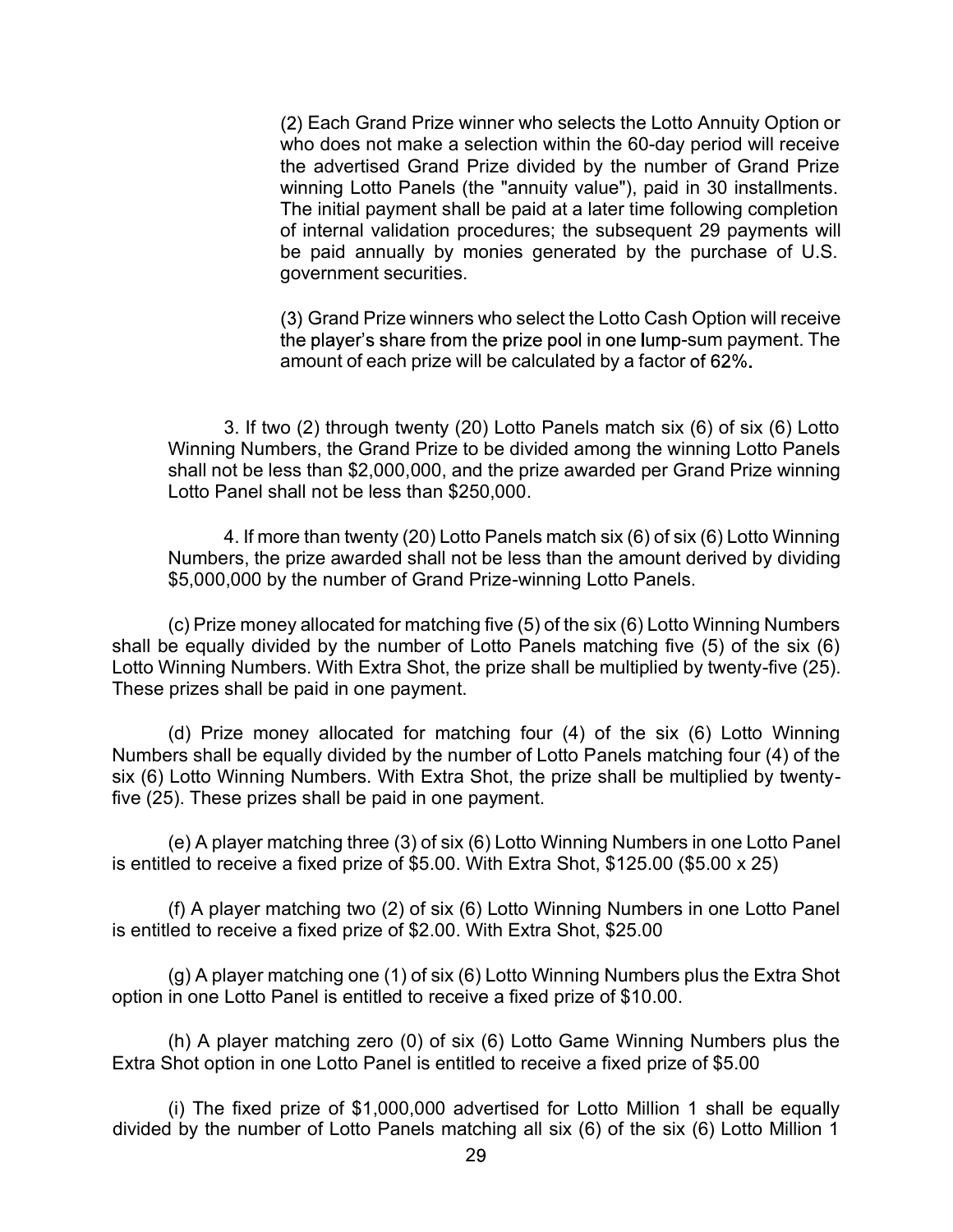Winning Numbers drawn in the Lotto Million 1 Drawing. These prizes shall be paid in one lump sum payment. There is no minimum amount set for this prize tier.

g Numbers drawn in the Lotto Million 1 Drawing. These prizes shall be paid in one<br>um payment. There is no minimum amount set for this prize tier.<br>(i) The fixed prize of \$1,000,000 advertised for Lotto Million 2 shall be eq divided by the number of Lotto Panels matching all six (6) of the six (6) Lotto Million 2 Winning Numbers drawn in the Lotto Million 2 Drawing. Drawing. These prizes shall be paid in one lump sum payment. There is no minimum amount set for this prize tier.

g Numbers drawn in the Lotto Million 1 Drawing. These prizes shall be paid in one<br>um payment. There is no minimum amount set for this prize tier.<br>(i) The fixed prize of \$1,000,000 advertised for Lotto Million 2 shall be eq Lotto Million 2 (or a combination of two of the three Top Prizes), the holder of a Valid Winning Ticket may win in only one Prize Category per single Lotto Panel in connection with the Lotto Winning Numbers and shall be entitled only to the highest prize. g Numbers drawn in the Lotto Million 1 Drawing. These prizes shall be paid in one<br>um payment. There is no minimum amount set for this prize tier.<br>(i) The fixed prize of \$1,000,000 advertised for Lotto Million 2 shall be eq g Numbers drawn in the Lotto Million 1 Drawing. These prizes shall be paid in one<br>um payment. There is no minimum amount set for this prize tier.<br>(i) The fixed prize of \$1,000,000 advertised for Lotto Million 2 shall be eq

the calculation shall be rounded down so that prizes shall be paid in multiples of fifty (50) cents.

among the Prize Categories may be changed at the discretion of the Director. Such change shall be announced by public notice.

(i) by the number of Lotto Panels matching all six (6) of the six (6) Lotto Million 2 g Numbers drawn in the Lotto Million 2 Drawing. Drawing. These prizes shall be one lump sum payment. There is no minimum amount set for Category is insufficient to cover the advertised prize established by the Director, the difference between the cost of the guaranteed prize payment and the amount available in the particular Prize Pool will be paid from the sales proceeds for the Drawing for which the shortfall occurred. If sales proceeds are not sufficient to pay the advertised prize, the Department shall use funds from other authorized sources. is Lotto Winning Numbers and shall be entitled only to the highest prize.<br>
(I) For purposes of prize calculation with respect to any Lotto Valid Winning Ticket,<br>
culation shall be rounded down so that prizes shall be paid

Capital Projects Fund, as required by Illinois law.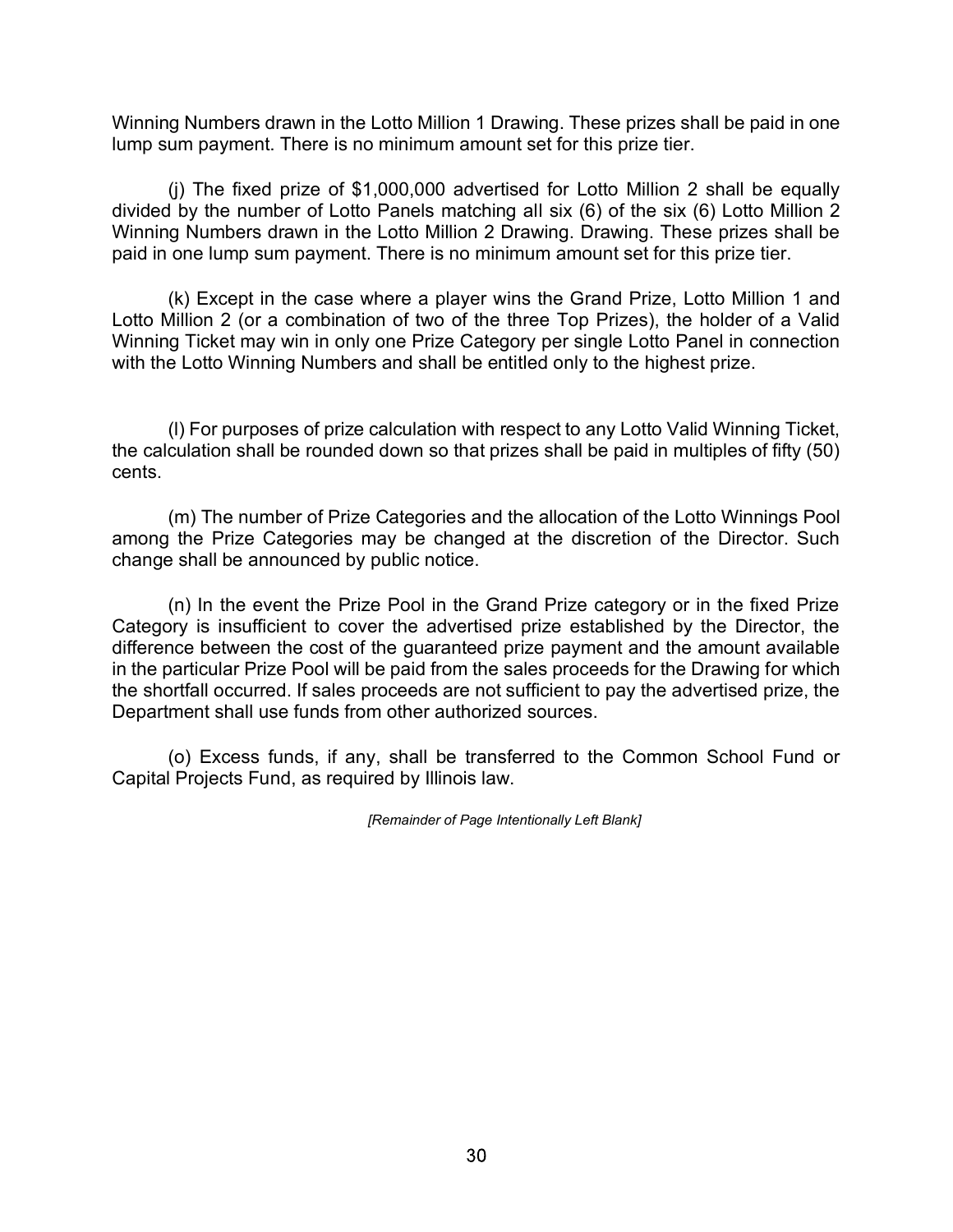# SECTION 6 Lucky Day Lotto Game

#### 6.1. Lucky Day Lotto.

may issue further directives for the conduct of Lucky Day Lotto that are consistent with this Section. Lucky Day Lotto Game (formerly known as Little Lotto) awards prizes to Ticket Bearers matching two (2), three (3), four (4) or five (5) numbers from one (01) through forty-five (45) with the five (5) Lucky Day Lotto Winning Numbers randomly selected using a digital draw system during the scheduled Drawing. **SECTION 6**<br> **ELOCATE ACTES AND LATE CONDUCT ASSOCIATE CONDUCT THE Director**<br>
The Director is authorized to conduct a game known as "Lucky Day Lotto". The Director<br>
may issue further directives for the conduct of Lucky Da

#### 6.2 EZmatch.

\$1.00 per play in addition to the cost of the Lucky Day Lotto ticket. A player selecting EZmatch will receive five (5) EZmatch numbers printed below the Lucky Day Lotto numbers on the ticket. If any of the EZmatch numbers matches any of the Lucky Day **SECTION 6**<br> **Lucky Day Lotto.**<br>
The Director is authorized to conduct a game known as "Lucky Day Lotto". The Director<br>
may issue further directives for the conduct of Lucky Day Lotto that are consistent with<br>
this Sectio **Example 1. Comparison Constant Constant Constant Constant Constant Constant Constant Constant Constant Applies to the conduct a game known as "Lucky Day Lotto". The Director may issue further directives for the conduct 6.1.** Lucky Day Lotto.<br>The Director is authorized to conduct a game known as "Lucky Day Lott<br>may issue further directives for the conduct of Lucky Day Lotto that are<br>this Section. Lucky Day Lotto Game (formerly known as beaters matching words, and terms, when used within this document, shall have the following a digital draw system during the scheduled Drawing.<br> **EZmatch.**<br> **EZmatch**,<br> **EZmatch**, and the five (5) Lucky Day Lotto Winning N 6.2 Ezmatch.<br>The Ezmatch option is an instant-win feature associated with Lucky Day Lotto that costs<br>\$1.00 per play in addition to the cost of the Lucky Day Lotto ticket. A player selecting<br>Ezmatch will receive five (5) Ez Ematch option is an instant-win feature associated with Lucky Day Lotto that costs<br>per play in addition to the cost of the Lucky Day Lotto ticket. A player selecting<br>the Will receive five (5) EZmatch numbers printed below

#### 6.3 Definitions.

The following words and terms, when used within this document, shall have the following meaning unless otherwise indicated.

by an alpha character, A through E, containing one field of 45 and containing one or two digit numbers. This is the area where the player, or computer if the player is using the

one (01) through forty-five (45), randomly selected at each Lucky Day Lotto Drawing, which shall be used to determine the winning plays contained on Lucky Day Lotto Internet Game Tickets and Retail On-Line Game Tickets.

(c) Lucky Day Lotto Winning Numbers - Five (5) one or two-digit numes on the following words and terms, when used within this document, shall have the following words and terms, when used within this document, shall have t Day Lotto ticket, having five (5) panels, each containing forty-five (45) areas numbered **6.3 Definitions.**<br> **6.3 Definitions**<br> **6.3 Definitions**<br> **Fine following words and terms**, when used within this document, shall have the following<br>
meaning unless otherwise indicated.<br>
(a) Lucky Day Lotto Panel - That ar through E or an internet virtual form for Subscription Plans, each used in purchasing Lucky Day Lotto Tickets. by unless otherwise indicated.<br>
(a) Lucky Day Lotto Panel - That area of a Lucky Day Lotto Play Slip identified<br>
alpha character, A through E, containing one field of 45 and containing one or two<br>
members. This is the area shall meaning unics set as the material.<br>
(a) Lucky Day Lotto Piay Slip identified<br>
by an alpha character, A through E, containing one field of 45 and containing one or two<br>
digit numbers. This is the area where the player

Drawing is expected to be 50% of sales, but may be higher or lower based upon the relationship between the advertised First Prize and actual sales for the Drawing in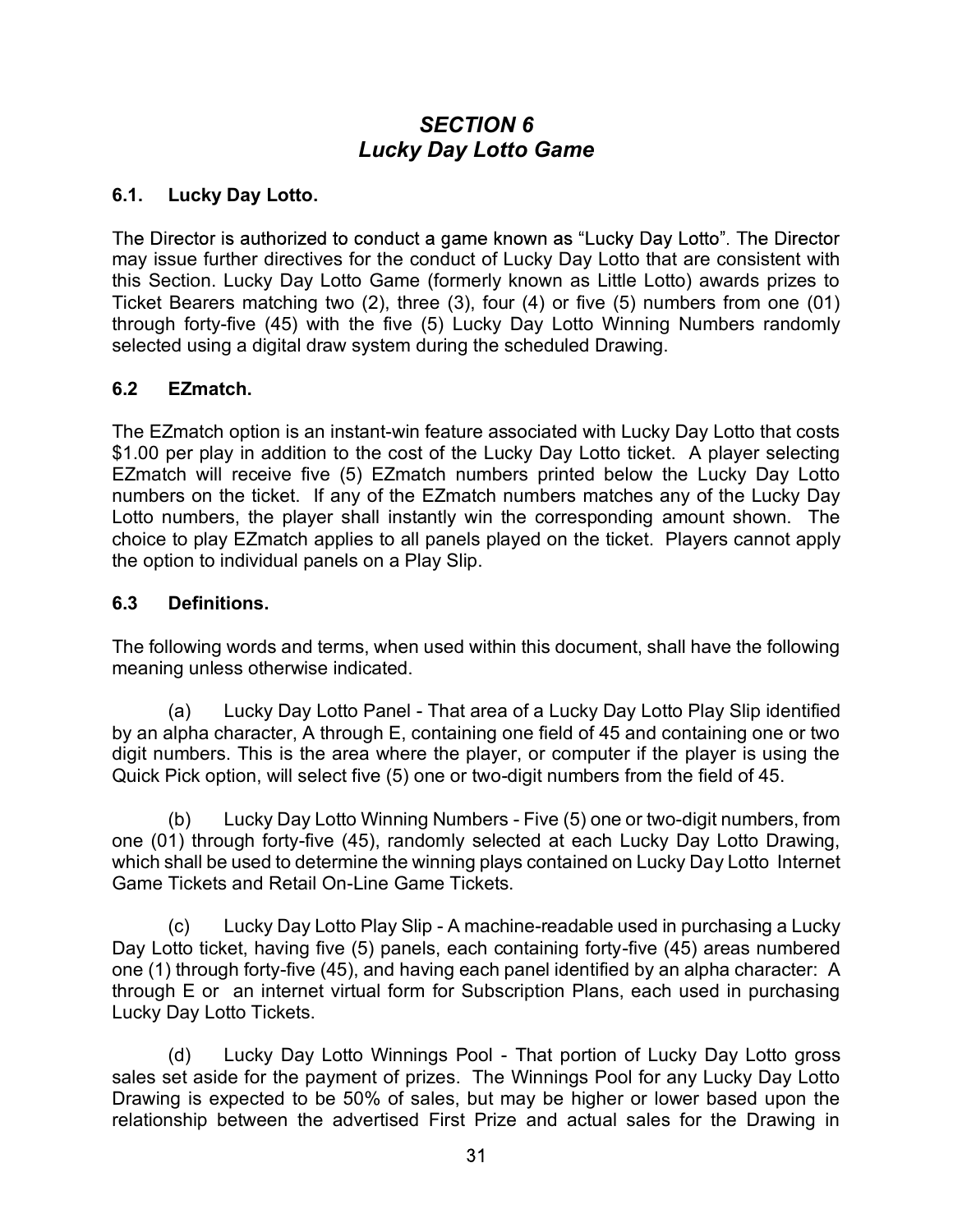question and the number of second through fourth prizes awarded for the Drawing in question.

#### 6.4 Plays and Tickets.

on and the number of second through fourth prizes awarded for the Drawing in<br>
Plays and Tickets.<br>
(a) Lucky Day Lotto tickets may be purchased for \$1.00, \$2.00, \$3.00, \$4.00,<br>
\$6.00, \$7.00, \$8.00, \$9.00 or \$10.00 per ticke \$5.00, \$6.00, \$7.00, \$8.00, \$9.00 or \$10.00 per ticket, or multiples thereof if a multi-draw wager, at the discretion of the purchaser, in accordance with the number of panels and question and the number of second through fourth prizes awarded for the Drawing in<br>question.<br>6.4 Plays and Tickets.<br>(a) Lucky Day Lotto tickets may be purchased for \$1.00, \$2.00, \$3.00, \$4.00,<br>\$5.00, \$6.00, \$7.00, \$8.00, \$ Lucky Day Lotto. The EZmatch option may be selected for an additional \$1.00 per panel purchased, per Drawing, thereby doubling the purchase price of the ticket. on and the number of second through fourth prizes awarded for the Drawing in<br>
Plays and Tickets.<br>
(a) Lucky Day Lotto tickets may be purchased for \$1.00, \$2.00, \$3.00, \$4.00,<br>
\$6.00, \$7.00, \$8.00, \$9.00 or \$10.00 per tick 6.4 Plays and Tickets.<br>
(a) Lucky Day Lotto tickets may be purchased for \$1.00, \$2.00, \$3.00, \$4<br>
\$5.00, \$6.00, \$7.00, \$8.00, \$9.00 or \$10.00 per ticket, or multiples thereof if a multi-d<br>
wager, at the discretion of the (a) Lucky Day Lotto tickets may be purchased for \$1.00, \$2.00, \$3.00, \$4.00, \$6.00, \$7.00, \$8.00, \$9.00 or \$10.00 per ticket, or multiples thereof if a multi-draw at the discretion of the purchaser, in accordance with the

(b) Lucky Day Lotto Tickets may, at the purchaser's discretion, be purchased for up to twenty-five (25) consecutive midday, evening, or both midday and evening and which Drawing (midday, evening, or both midday and evening) to an On-Line Retailer, commencing with the next scheduled Drawing.

Subscription Plans for those tickets may be deleted by the Lottery and the balance of the<br>Subscription Plan cost refunded under the following circumstances:

Drawing schedule or any other element of the game, or another event occurs which changes the terms and conditions of the contract between the Subscriber and the Lottery or (B) if a change described in 1 (A) occurs and the Subscriber notifies the Lottery, in writing, that the new terms and conditions are not acceptable and requests termination of the Subscription Sear, per Drawing, inetery doctoming the purchase pince of the lacter.<br>
(b) Lucky Day Loth Tickets may, at the purchaser's discretion, be purchased<br>
(b) wently-five (25) consecutive midday, evening, or both midday and even by the Lottery. or worreline to the Houstandary, evening, or both mixtage and occurrelines by marking "yes" on the Play Slip and orally conveying the number of Drawings<br>thich Drawing (midday, evening, or both midday and evening) to an On-(c) Lucky Day Lotto tickets purchased through Subscription Plans may not be<br>
ded by the purchaser once entered into the Lottery's gaming system, except that<br>
iption Plan, sort refunded under the following circumstances:<br> Subscription Plan cot we to the determined under the following circumstances:<br>
1. (A) When the Lottery initiates a change to the game matrix,<br>
Drawing schedule or any other element of the game, or another event<br>
cocurs whi 1. (A) When the Lottery initiates a change to the game matrix,<br>Drawing schedule or any other element of the game, or a norther event<br>Cocurs which changes the terms and conditions of the contract between the<br>Subscriber and

the authorized representative of the Subscriber's estate requests, in writing, that the remaining Subscription Plan be canceled.

determined number of consecutive Drawings, depending upon the Subscription Plan purchased, shall be considered as a Lucky Day Lotto ticket throughout its duration. The EZmatch option is not available to be added to a Lucky Day Lotto Subscription Plan.

modified upon a Subscriber's written request in instances where the Subscription Plan has been entered in the system but the Subscription Plan start date has not yet been reached or if the first Drawing under the Subscription Plan has not yet occurred. Once a Subscription Plan has begun, the numbers played on a Lucky Day Lotto Subscription Plan may be modified for the balance of the Subscription Plan due to a matrix change.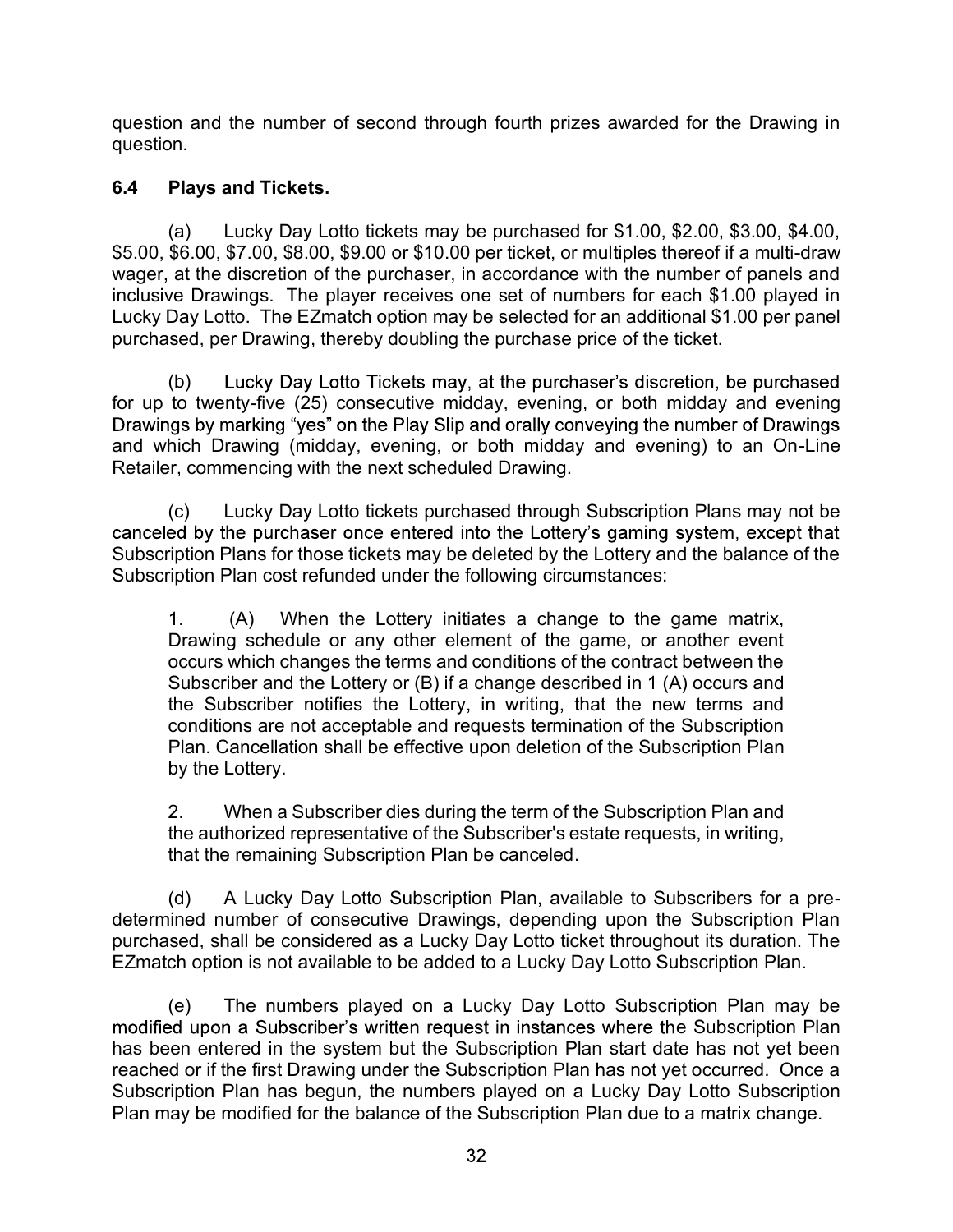#### 6.5 Odds, Prize Pool Allocations, and Prizes.

| A person who holds a Valid Ticket for a winning Lucky Day Lotto play is |  |  |  |
|-------------------------------------------------------------------------|--|--|--|
| entitled to a prize as shown.                                           |  |  |  |

|       | led to a prize as shown.                                                                                                                                                                                                                                                                                                                  |             |                                | A person who holds a Valid Ticket for a winning Lucky Day Lotto play is |
|-------|-------------------------------------------------------------------------------------------------------------------------------------------------------------------------------------------------------------------------------------------------------------------------------------------------------------------------------------------|-------------|--------------------------------|-------------------------------------------------------------------------|
|       |                                                                                                                                                                                                                                                                                                                                           |             |                                |                                                                         |
|       | <b>Match in Same Panel</b>                                                                                                                                                                                                                                                                                                                | <b>Odds</b> | <b>Prize Allocation</b>        | % of Winnings Pool                                                      |
|       | Five $(5)$                                                                                                                                                                                                                                                                                                                                | 1:1,221,759 | Category<br><b>First Prize</b> | by Category<br>58.13%*                                                  |
|       | Four $(4)$                                                                                                                                                                                                                                                                                                                                | 1:6,109     | Second Prize                   | 6.55%                                                                   |
|       | Three $(3)$                                                                                                                                                                                                                                                                                                                               | 1:156.64    | <b>Third Prize</b>             | 19.15%                                                                  |
|       | Two $(2)$                                                                                                                                                                                                                                                                                                                                 | 1:12.37     | <b>Fourth Prize</b>            | 16.17%                                                                  |
|       | *Less 2.5% reserve fund as provided below.                                                                                                                                                                                                                                                                                                |             |                                |                                                                         |
| (b)   | For each Lucky Day Lotto Drawing, the Lottery will determine the First Prize<br>unt to be advertised, based upon current and historical sales data. The advertised<br>Prize amount shall be equally divided by the number of Lucky Day Lotto Panels<br>ching all five (5) of the five (5) Lucky Day Lotto Winning Numbers, subject to the |             |                                |                                                                         |
| wing: |                                                                                                                                                                                                                                                                                                                                           |             |                                |                                                                         |

amount to be advertised, based upon current and historical sales data. The advertised First Prize amount shall be equally divided by the number of Lucky Day Lotto Panels matching all five (5) of the five (5) Lucky Day Lotto Winning Numbers, subject to the following:

Panels which qualify for the First Prize Category, the prize money allocated to such Prize Category shall be reallocated and added to the amount allocated for the First Prize Category in the next consecutive Lucky Day Lotto and the resultant amount shall be divided as set forth in the first paragraph of this subsection. (c) Conserver the First Prize Category in the next conserver that the five developed all five (5) of the five (5) Lucky Day Lotto Winning Numbers, subject to the fige all five (5) of the five (5) Lucky Day Lotto Winning N (g) and the move (c) Lacky Day Lotto Will the First Prize category be less than \$100,000.<br>
2. In no event will the prize paid per First Prize winning Lucky Day Lotto<br>
Panel be less than \$5,000.<br>
3. If in any Lucky Day Lott Fig. 1. In the content will the prize paid per First Prize winning Lucky Day Lotto<br>
Panel be less than \$5,000.<br>
3. If in any Lucky Day Lotto Drawing there are no Lucky Day Lotto<br>
Panels which qualify for the First Prize C Endification and principle parallel less than \$5,000.<br>
Then the less than \$5,000.<br>
3. If in any Lucky Day Lotto Drawing there are no Lucky Day<br>
Panels which qualify for the First Prize Category, the prize money all<br>
to suc If in any Lucky Day Lotto Drawing there are no Lucky Day Lotto<br>swhich qualify for the First Prize Category, the prize money allocated<br>the Trize Category shall be rellocated and added to the amount<br>ted for the First Prize

Winning Numbers shall be entitled to a Second Prize of \$200.00.

Winning Numbers shall be entitled to a Third Prize of \$15.00.

Winning Numbers shall be entitled to a Fourth Prize of \$1.00.

Lotto that costs \$1.00 per play in addition to the cost of the Lucky Day Lotto ticket. A player selecting EZmatch will receive five (5) EZmatch numbers printed below the Lucky Day Lotto numbers on the ticket. If any of the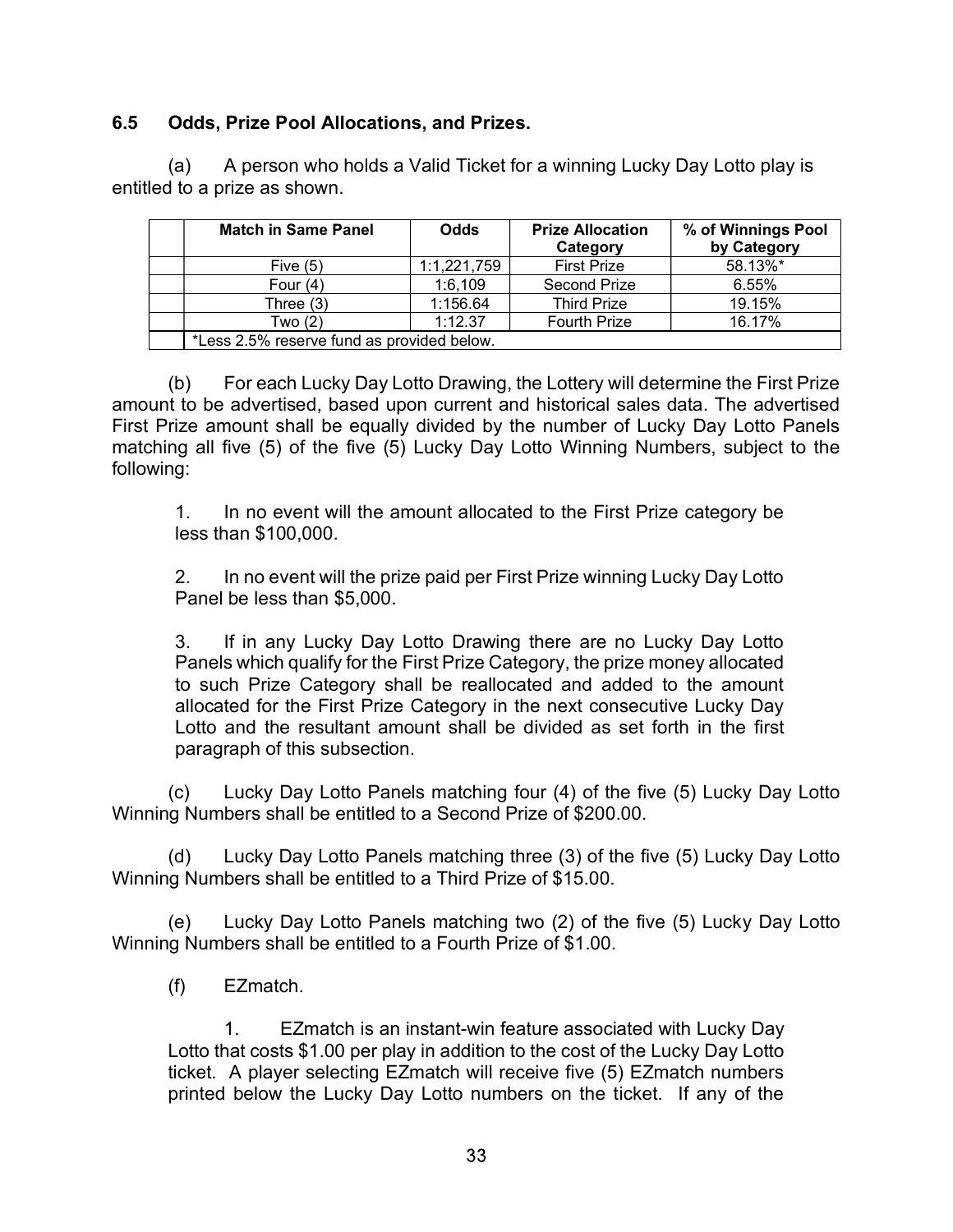EZmatch numbers matches any of the Lucky Day Lotto numbers, the player<br>shall instantly win the corresponding amount shown.<br>2. Players may play EZmatch by marking the applicable<br>EZmatch box on the Lucky Day Lotto Play Slip ch numbers matches any of the Lucky Day Lotto numbers, the player<br>stantly win the corresponding amount shown.<br>2. Players may play EZmatch by marking the applicable<br>ch box on the Lucky Day Lotto Play Slip or by orally conve EZmatch box on the Lucky Day Lotto Play Slip or by orally conveying the request to the On-Line Retailer. Marking the EZmatch box will (1) add EZmatch to every panel containing Lucky Day Lotto selections and (2) when the EZmatch feature. ch numbers matches any of the Lucky Day Lotto numbers, the player<br>stantly win the corresponding amount shown.<br>2. Players may play EZmatch by marking the applicable<br>th box on the Lucky Day Lotto Play Slip or by orally conv 6. The base prize structure and estimated odds of winning the applicable<br>
4. The base prize structure and prize structure and the base of the base of the base prize structure and the base prize to the On-Line Retailer. Ma

| 2.<br>EZmatch box on the Lucky Day Lotto Play Slip or by orally conveying the                                                                                                                                                                    |                    | Players may play EZmatch by marking the applicable                      |
|--------------------------------------------------------------------------------------------------------------------------------------------------------------------------------------------------------------------------------------------------|--------------------|-------------------------------------------------------------------------|
| request to the On-Line Retailer. Marking the EZmatch box will (1) add                                                                                                                                                                            |                    |                                                                         |
| EZmatch to every panel containing Lucky Day Lotto selections and (2) when                                                                                                                                                                        |                    |                                                                         |
| the "Quick Pick" box is also marked, result in each Quick Pick ticket having                                                                                                                                                                     |                    |                                                                         |
| the EZmatch feature.                                                                                                                                                                                                                             |                    |                                                                         |
| 3.                                                                                                                                                                                                                                               |                    |                                                                         |
| ticket.                                                                                                                                                                                                                                          |                    | Each panel played with EZmatch will be printed on a separate            |
|                                                                                                                                                                                                                                                  |                    |                                                                         |
| 4.                                                                                                                                                                                                                                               |                    | The base prize structure and estimated odds of winning                  |
| EZmatch are as follows:                                                                                                                                                                                                                          |                    |                                                                         |
|                                                                                                                                                                                                                                                  |                    |                                                                         |
| <b>Prize</b>                                                                                                                                                                                                                                     | Winners in 260,000 | <b>Estimated Odds</b>                                                   |
|                                                                                                                                                                                                                                                  | (Per Pool)         |                                                                         |
| \$5,000                                                                                                                                                                                                                                          | 1                  | 1:260,000.00                                                            |
| \$1,000                                                                                                                                                                                                                                          | 5                  | 1:52,000                                                                |
| \$100                                                                                                                                                                                                                                            | 100                | 1:2,600                                                                 |
| \$50                                                                                                                                                                                                                                             | 200                | 1:1,300                                                                 |
| \$10                                                                                                                                                                                                                                             | 1,200              | 1:216.67                                                                |
| \$5<br>$\sqrt{$2$}$                                                                                                                                                                                                                              | 3,200<br>50,000    | 1:81.25<br>1:5.20                                                       |
|                                                                                                                                                                                                                                                  |                    |                                                                         |
| Overall                                                                                                                                                                                                                                          |                    | 1:4.75                                                                  |
| 5 <sub>1</sub><br>the top tier prizes are exhausted. The prize structure and odds of winning<br>are subject to change. The current prize structure and odds are available<br>at www.illinoislottery.com, Lottery offices and retailer locations. |                    | The EZmatch structure will be replenished automatically when            |
| 6.<br>draw date on the Lucky Day Lotto ticket.                                                                                                                                                                                                   |                    | EZmatch prizes can be Claimed up to 365 days from the first             |
| Lucky Day Lotto prizes shall be paid in one payment.<br>(g)                                                                                                                                                                                      |                    |                                                                         |
|                                                                                                                                                                                                                                                  |                    | The holder of a Valid Winning Ticket may win in only one Prize Category |

the top tier prizes are exhausted. The prize structure and odds of winning are subject to change. The current prize structure and odds are available at www.illinoislottery.com, Lottery offices and retailer locations. (i) For purposes are schouted of prize that in the prize server of fits of prize server and only are subject to change. The current prize structure and odds are available at www.illinoislottery.com, Lottery offices and re

Winning Ticket, the calculation shall be rounded down so that prizes shall be paid in multiples of fifty (50) cents.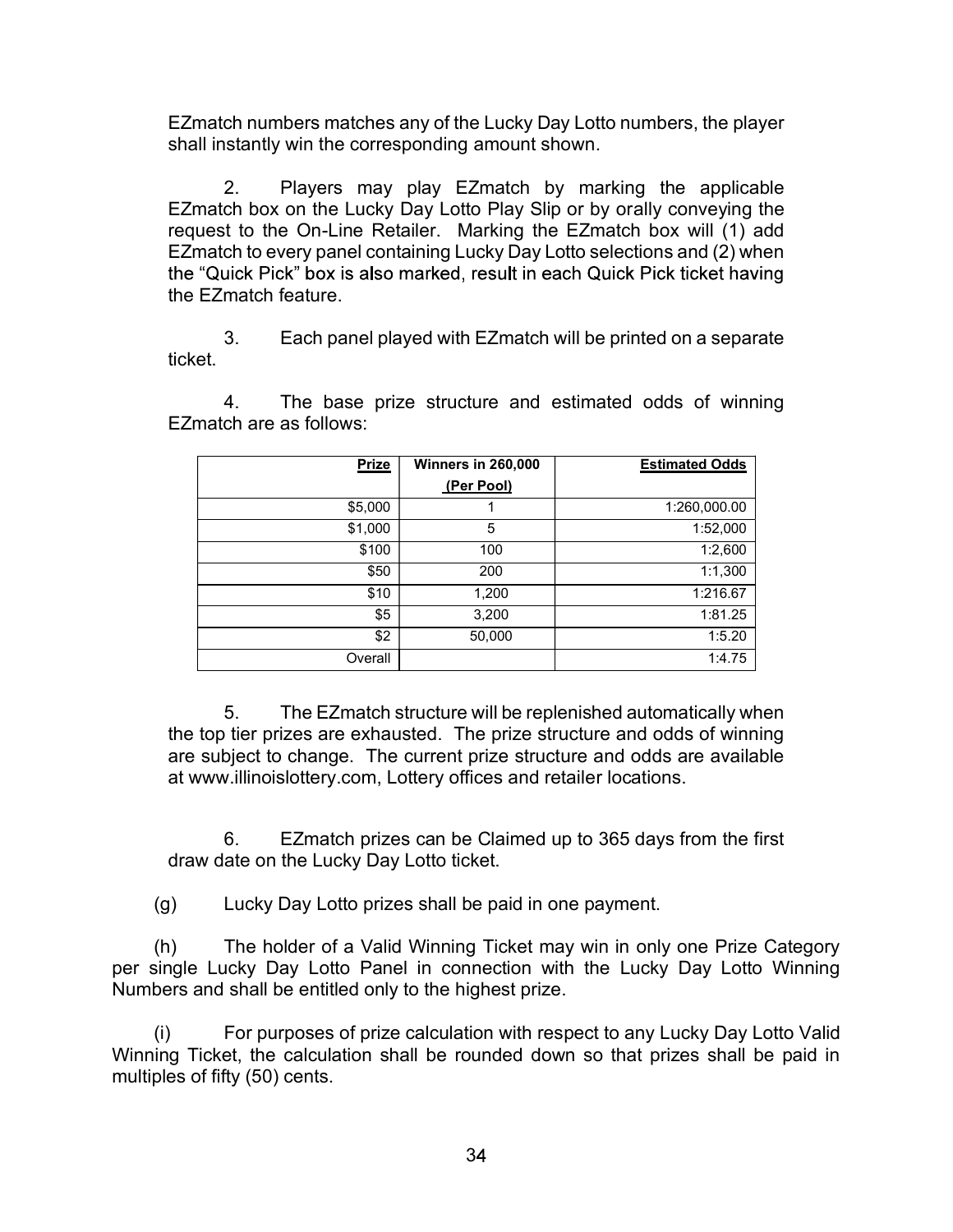(j) The number of Prize Categories and the allocation of the Lucky Day Lotto<br>ings Pool among the Prize Categories may be changed at the discretion of the<br>tor. Such change shall be announced by public notice.<br>(k) For each L Winnings Pool among the Prize Categories may be changed at the discretion of the

(j) The number of Prize Categories and the allocation of the Luck<br>Winnings Pool among the Prize Categories may be changed at the discreenced by public notice.<br>Director. Such change shall be announced by public notice.<br>(k) (j) The number of Prize Categories and the allocation of the Lucky Day Lotto ings Pool among the Prize Categories may be changed at the discretion of the tor. Such change shall be announced by public notice.<br>
(k) For each First Prize pool and maintain a running total of these amounts as a First Prize reserve (j) The number of Prize Categories and the allocation of the Lucky Day Lotto<br>Winnings Pool among the Prize Categories may be changed at the discretion of the<br>Director. Such change shall be announced by public notice.<br>(k) Drawing are insufficient to cover the advertised First Prize established by these Rules, or by the Director or his/her designee, the difference between the advertised First Prize (i) The number of Prize Categories and the allocation of the Lucky Day Lotto<br>Winnings Pool among the Prize Categories may be changed at the discretion of the<br>Director. Such change shall be announced by public notice.<br>(k) the reserve balance is insufficient to cover the shortfall, then the remaining amount shall be paid from the sales proceeds for the Drawing for which the shortfall occurred. The reserve pool set-aside shall cease when the fund balance reaches \$150,000, and will (j) The number of Prize Categories and the allocation of the Lucky Day Lotto<br>Winnings Pool among the Prize Categories may be changed at the discretion of the<br>Director. Such change shall be announced by public notice.<br>
(k) (j) The number of Prize Categories and the allocation of the Lucky Day Lotto<br>Winnings Pool among the Prize Categories may be changed at the discretion of the<br>Director. Such change shall be announced by public notice.<br>(k) pay the advertised prize, the Department shall use funds from other authorized sources. (j) The number of Prize Categories and the allocation of the Lucky Day Lotto<br>ings Pool among the Prize Categories may be changed at the discretion of the<br>tor. Such change shall be announced by public notice.<br>(k) For each L The poor and manner is chromagy bustic to these amounts as a first critic the sent the funds allocated to the Lucky Day Lotto First Prize category for any imp are insufficient to cover the advertised First Prize establish gnee, the direfence between the advertised First Prize inference between the advertised First to cover the shortfall, then the remaining amount shall ds for the Drawing for which the shortfall occurred. The has when the fu

than First Prize are insufficient to cover any minimum or guaranteed prize established by these On-Line Game Rules or by the Director or his/her designee, the difference between the minimum or guaranteed prize payment and the amount available in the particular Prize Category will be paid from the sales proceeds for the Drawing for which the shortfall occurred.

to the Common School Fund or Capital Projects Fund, as required by Illinois law.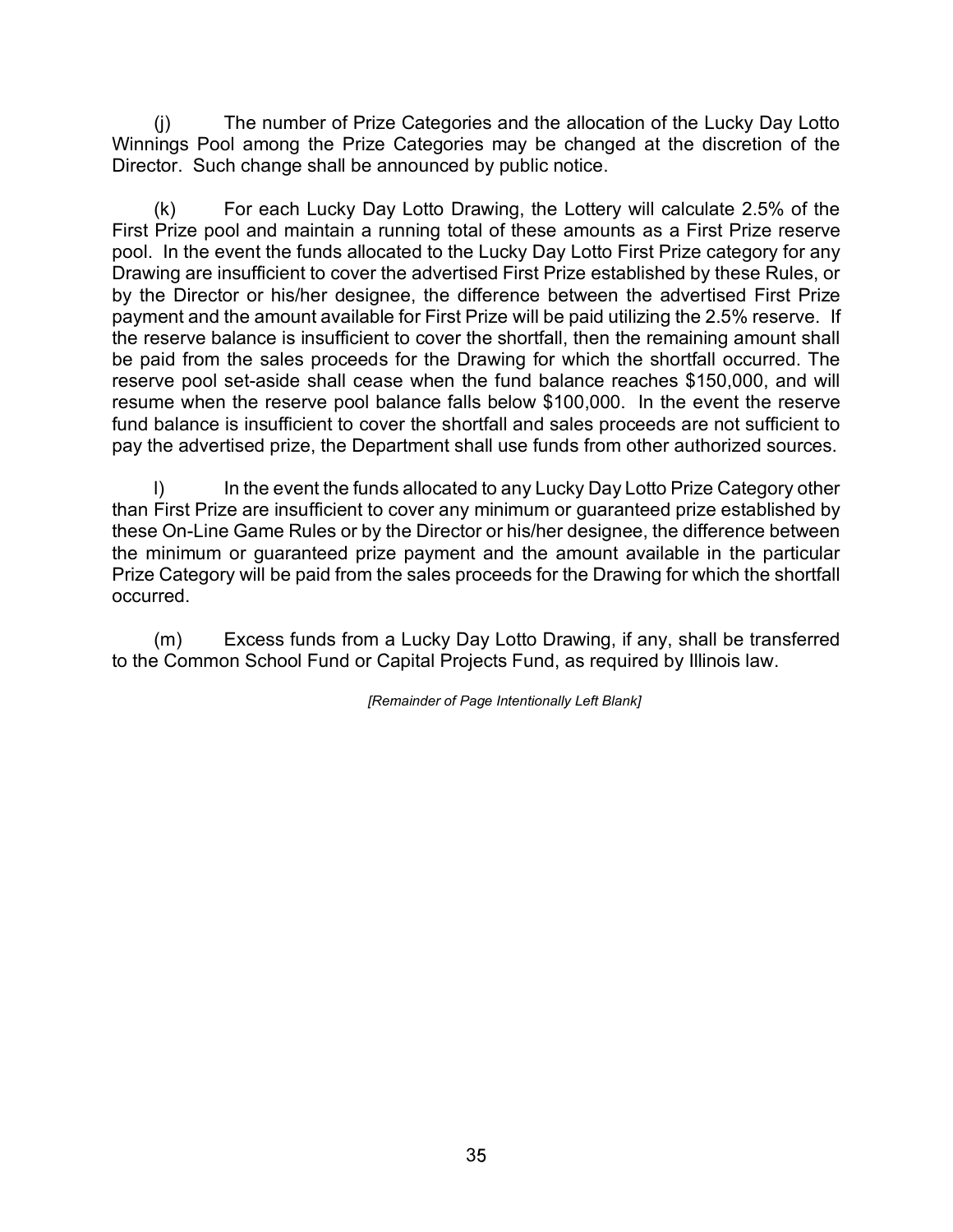# SECTION 7 Mega Millions Game

#### 7.1 Mega Millions.

issue further directives for the conduct of Mega Millions that are consistent with this Section. Mega Millions entitles holders of Valid Winning Tickets matching specified combinations of numbers randomly selected at regularly scheduled Drawings to prizes. The numbers are chosen from two fields. Field 1 consists of the numbers one (01) through seventy (70) and five Winning Numbers are drawn from this field. Field 2 consists of the numbers one (1) through twenty five (25) and one Winning Number is drawn from **SECTION 7**<br>**Mega Millions.**<br>The Director is authorized to conduct a game known as "Mega Millions". The Director may<br>issue further directives for the conduct of Mega Millions that are consistent with this<br>Section. Mega Mil Rules" and Mega Millions Finance and Operations Procedures developed by the Mega Millions group except where those Rules and Procedures defer to the laws, policies or **SECTION 7**<br>**Mega Millions.**<br>The Director is authorized to conduct a game known as "Mega Millions". The Director may<br>issue further directives for the conduct of Mega Millions that are consistent with this<br>Section. Mega Mil rules shall apply. T.1 Mega Millions.<br>The Director is authorized to conduct a game known as "Mega Millions". The Director may<br>issue further directives for the conduct of Mega Millions that are consistent with this<br>Section. Mega Millions ent The Director is authorized to conduct a game known as "Mega Millions". The Director may<br>
Section. Mega Millions entitles holders of Valid Winning Tickets matching specified<br>
combinations of numbers randomly selected at reg The Direction's administed to control a game munitive street and the ticket. The Direction Theorem and the Section. Mega Millions that are consistent with this Section. Mega Millions entitles holders of Valid Winning Trick

#### 7.2 Megaplier.

select the Megaplier option pay an extra \$1.00 per panel played on their Mega Millions ticket for the opportunity to multiply the set Mega Millions prizes by a number (2, 3, 4, or ticket. The Mega Millions Grand Prize is not a set prize and is therefore NOT modified by a Megaplier purchase. by except which under the latter instance, this document or relevant administrative the Party Lotteries. In the latter instance, this document or relevant administrative hall apply.<br> **Megaplier** option is an add-on to the Interpretiction is an add-on to the Mega Millions 5/70 + 1/25 game. Players who<br>the Megaplier option pay an extra \$1.00 per panel played on their Mega Millions<br>or the opportunity to multiply the set Mega Millions prizes by For the opportunity to multiply the set Mega Millions prizes by a number (2, 3, 4, or<br>is randomly selected at draw time. The choice to play Megapliner applies to all<br>played on the ticket. Player cannot apply the option to

#### 7.3 Definitions.

The following words and terms, when used within this document, shall have the following meaning unless otherwise indicated.

Prize won in 30 graduated annual installments in accordance with the Mega Millions Official Games Rules and Mega Millions Finance and Operations Procedures.

Prize won in the form of a single payment.

an alpha character, A through E, containing two separate fields  $-$  one field of 70 and a second field of 25 – both containing one or two digit numbers each. This is the area where the player, or computer if the player is using the Quick Pick option, will select five (5) one or two-digit numbers from the first field, and will select one (1) one or two-digit number from the second field.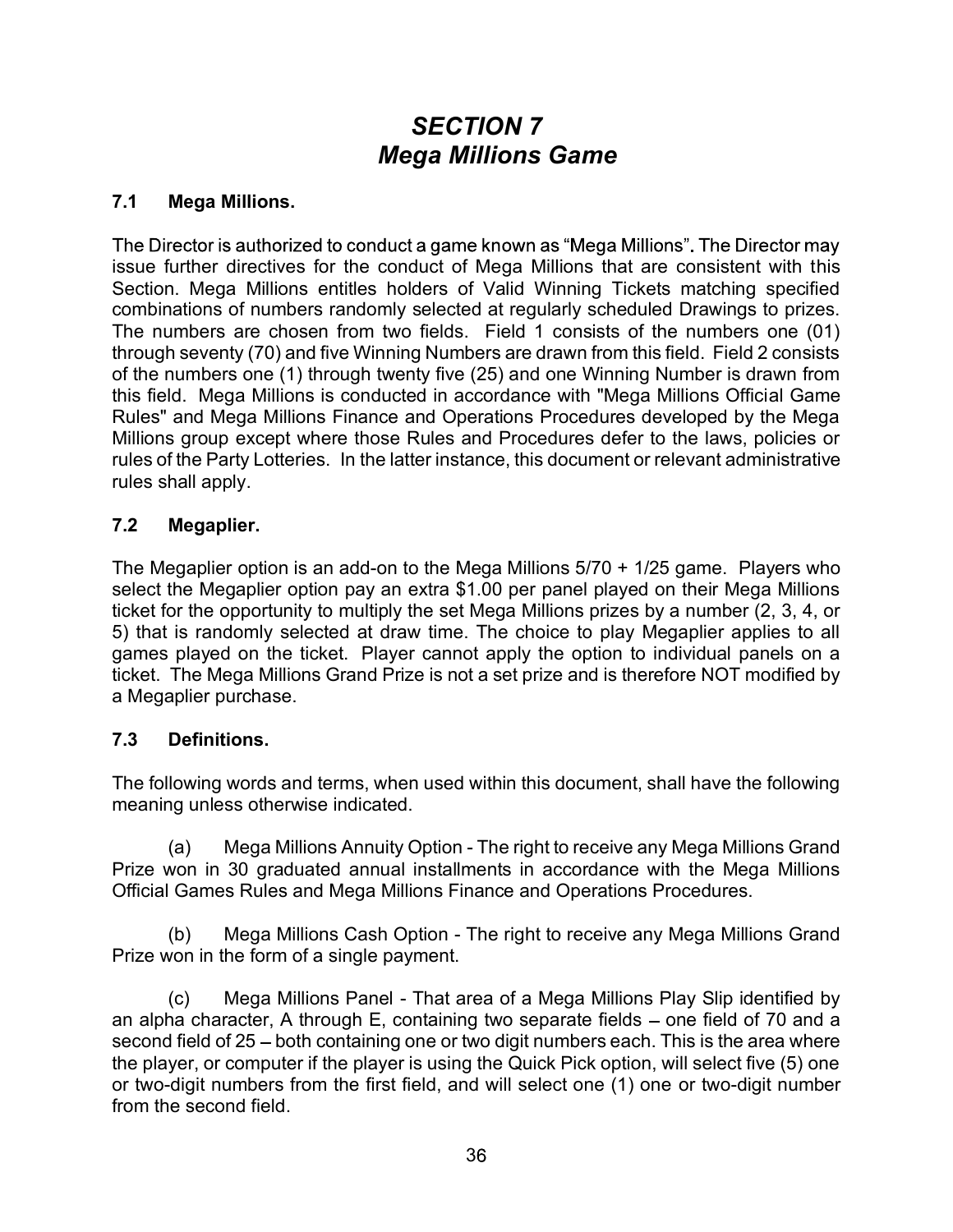(d) Mega Millions Winning Numbers – Five (5) one or two-digit numbers, from<br>) through seventy (70) and one or two-digit numbers from one (1) through twenty-<br>5), randomly selected at each Mega Millions Drawing, which shall one (1) through seventy (70) and one or two-digit numbers from one (1) through twenty-<br>five (25), randomly selected at each Mega Millions Drawing, which shall be used to (d) Mega Millions Winning Numbers – Five (5) one or two-digit numbers, from<br>one (1) through seventy (70) and one or two-digit numbers from one (1) through twenty-<br>five (25), randomly selected at each Mega Millions Drawing determine winning Mega Millions plays contained on Mega Millions Internet Game Tickets and Retail On-Line Game Tickets. (d) Mega Millions Winning Numbers – Five (5) one or two-digit numbers, from<br>
through seventy (70) and one or two-digit numbers from one (1) through twenty-<br>
5), randomly selected at each Mega Millions Drawing, which shall (d) Mega Millions Winning Numbers – Five (5) one or two-digit numbers, from<br>one (1) through seventy (70) and one or two-digit numbers from one (1) through twenty-<br>five (25), randomly selected at each Mega Millions Drawing

field of 70 and a second field of 25, each panel identified by an alpha character: A through E or internet virtual form, each used in purchasing a Mega Millions Ticket.

(d) Mega Millions Winning Numbers – Five (5) one or two-digit numbers, from<br>
(through seventy (70) and one or two-digit numbers from one (1) through twenty-<br>
5), randomly selected at each Mega Millions Drawing, which shal (d) Mega Millions Winning Numbers – Five (5) one or two-digit numbers, from<br>one (1) through sevently (70) and one or two-digit numbers from one (1) through twenty-<br>five (25), randomly selected at each Mega Millions Drawing expected to be 50% of sales, but may be higher or lower based upon the number of winners at each guaranteed prize level, as well as the funding required to be contributed to the starting advertised annuitized Grand Prize of \$40 million.

## 7.4 Plays and Tickets.

(a)<br>
history wealthing the model of the purchased for the control of the purchased for the state of the purchased at each Mega Millions Drawing, which shall be used to<br>
bit purchased at each Mega Millions Drawing, which sh once (in unceral resolutions Drawing in the USS), randomly selected at each Mega Millions Drawing, which shall be used to determine winning Mega Millions plays contained on Mega Millions Internet Game Tickets and Retail On draw wager is purchased. The player receives one set of numbers for each \$2.00 played in Mega Millions. In Illinois, the Megaplier option may be selected for an additional \$1.00 per panel purchased, per Drawing. (b) wega willions tickets may, at the purchased for purchased to the purchase of the purchase of the purchase is the purchase of the payeral fields - one 70 and a second field of 25, each panel identified by an alpha chara (c)<br>
Wega Millions viewingly bout the balance of the payment of prizes. The Winnings Pool for any Mega Millions Drawing is<br>
and to be 50% of sales, but may be higher or lower based upon the number of<br>
state and gradieral p expected to be 50% of sales, but may so to rary way we all about the number of<br>expected to be 50% of sales, but may be higher or lower based upon the number of<br>twinners at each guaranteed prize level, as well as the fundin 1. (a) Mega Millions tickets may be purchased for \$2.00, \$4.00, \$6.00, \$8.00, 4.20.0, \$4.4.00, \$14.00, \$14.00, \$16.00, \$16.00, \$18.00 or \$20.00 per ticket, or multiples thereof if a multi-<br>
star 20.0, \$14.00, \$16.00, \$18.

up to fifteen (15) consecutive Drawings by marking the number of Drawings on the Play Slip, or for up to twenty-five (25) consecutive Drawings by orally conveying the number of Drawings to an On-Line Retailer, commencing with the next scheduled Drawing.

may be deleted by the Lottery and the balance of the Subscription Plan cost refunded under the following circumstances:

Drawing schedule or any other element of the game, or another event occurs which changes the terms and conditions of the contract between the Subscriber and the Lottery or (B) if a change described in 1 (A) occurs and the Subscriber notifies the Lottery, in writing, that the new terms and conditions are not acceptable and requests termination of the Subscription Plan. Cancellation shall be effective upon deletion of the Subscription Plan by the Lottery. meant (iv) consecutive Dramings by intenting the thince of Draming to an On-Line Retailer, commencing with the next scheduled Drawing.<br>
(c) Mega Millions tickets and any corresponding Megaplier additions<br>
(c) Mega Millions

the authorized representative of the Subscriber's estate requests, in writing,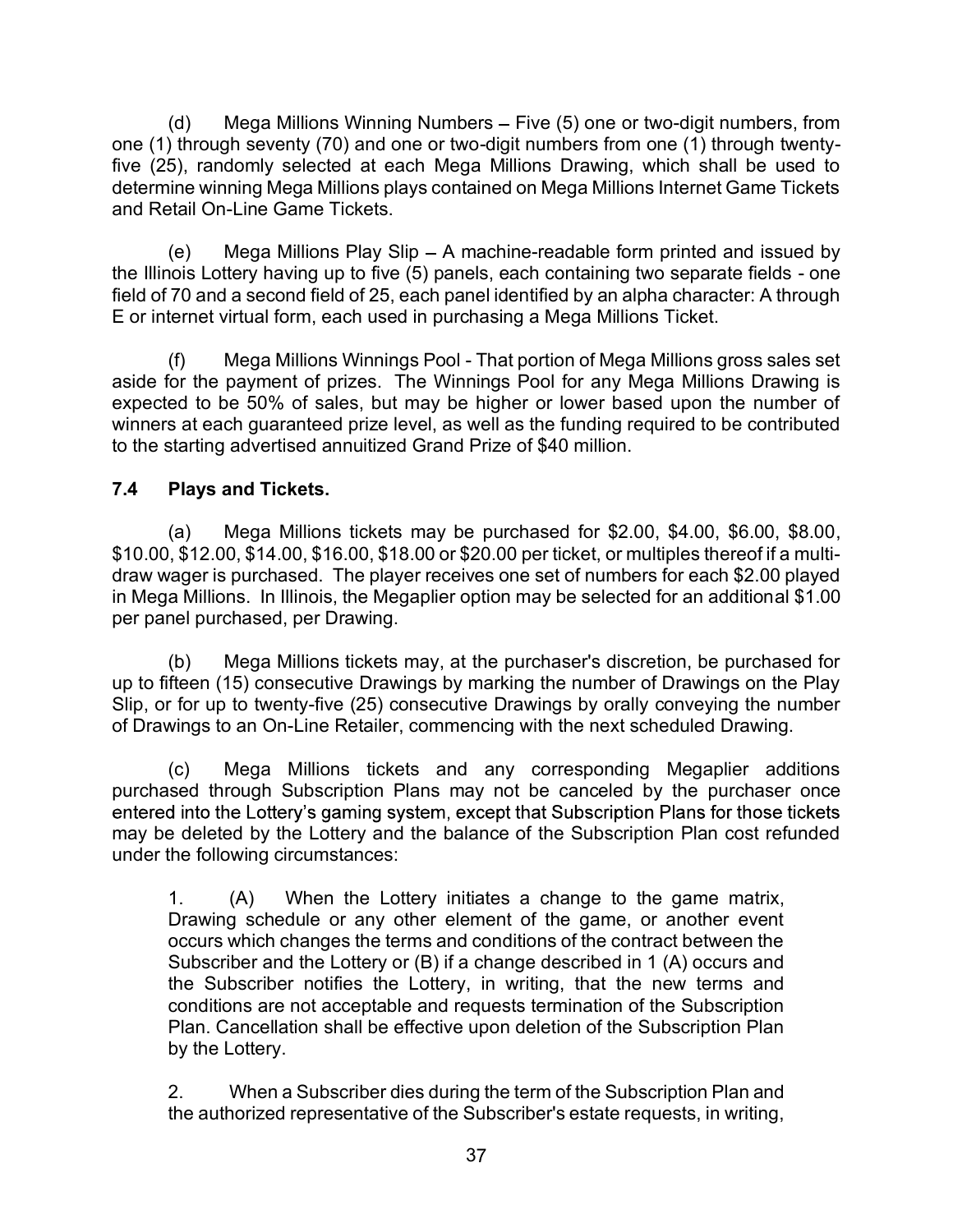that the remaining Subscription Plan be canceled.

that the remaining Subscription Plan be canceled.<br>
(d) A Mega Millions Subscription Plan, available to Subscribers for a pre-<br>
inined number of consecutive Drawings, depending upon the Subscription Plan<br>
ased, shall be con determined number of consecutive Drawings, depending upon the Subscription Plan purchased, shall be considered a Mega Millions ticket throughout its duration. The discretion, only at the time of purchase, for an additional cost.

that the remaining Subscription Plan be canceled.<br>
(d) A Mega Millions Subscription Plan, available to Subscribers for a pre-<br>
intend number of consecutive Drawings, depending upon the Subscription Plan<br>
assed, shall be co entered in the system but the Subscription Plan start date has not yet been reached or if the first Drawing under the Subscription Plan has not yet occurred. Once a Subscription Plan has begun, the numbers played on a Mega Millions Subscription Plan may be modified for the balance of the Subscription Plan due to a matrix change. that the remaining Subscription Plan be canceled.<br>
(d) A Mega Millions Subscription Plan, available to Subscribers for a pre-<br>
ined number of consecutive Drawings, depending upon the Subscription Plan<br>
ised, shall be consi

#### 7.5 Odds, Prize Pool Allocations, and Prizes.

as set forth in Section 7 of "Mega Millions Official Game Rules" adopted by the Party Lotteries, provided, however, that the holder of a Mega Millions Grand Prize Valid Winning Ticket purchased in Illinois will be afforded 60 days, beginning with the day after the Drawing, in which to select the Cash Option or the Annuity Option (as defined in "Mega Millions Official Game Rules"). The selection of Cash Option or Annuity Option must be puediated in my the detection and Meganital Came that we are the subscription. The subscription Plan at the Subscription conty at the time of purchase, for an additional cost.<br>
(e) The numbers played on a Mega Millions Sub of business on the 60th day after the Drawing, or if the prize is not Claimed by close of business on the prince of paid in a selection is made the system and the paid in the primaris player and Mega Millions Subscription Plan may be modified upon a Subscription Plan instances where the Subscription Plan has be is made by the winner or by the lapsing of the 60-day selection period, the payment option verture in the system but the Subscription Plan satisfactor and weak purchased to functionary compare and the system but the Subscription Plan has been entered in the system but the Subscription Plan has tot of the first D submits an election form, or the 60-day selection period lapses, whichever shall first eneve in the system but are consoription I rains and the state than the first Drawing under the Subscription Plan has not yet occurred. Once a Subscription Plan has begun, the numbers played on a Mega Millions Subscription the sale of the U.S. Government securities purchased to fund the Annuitized Grand Prize.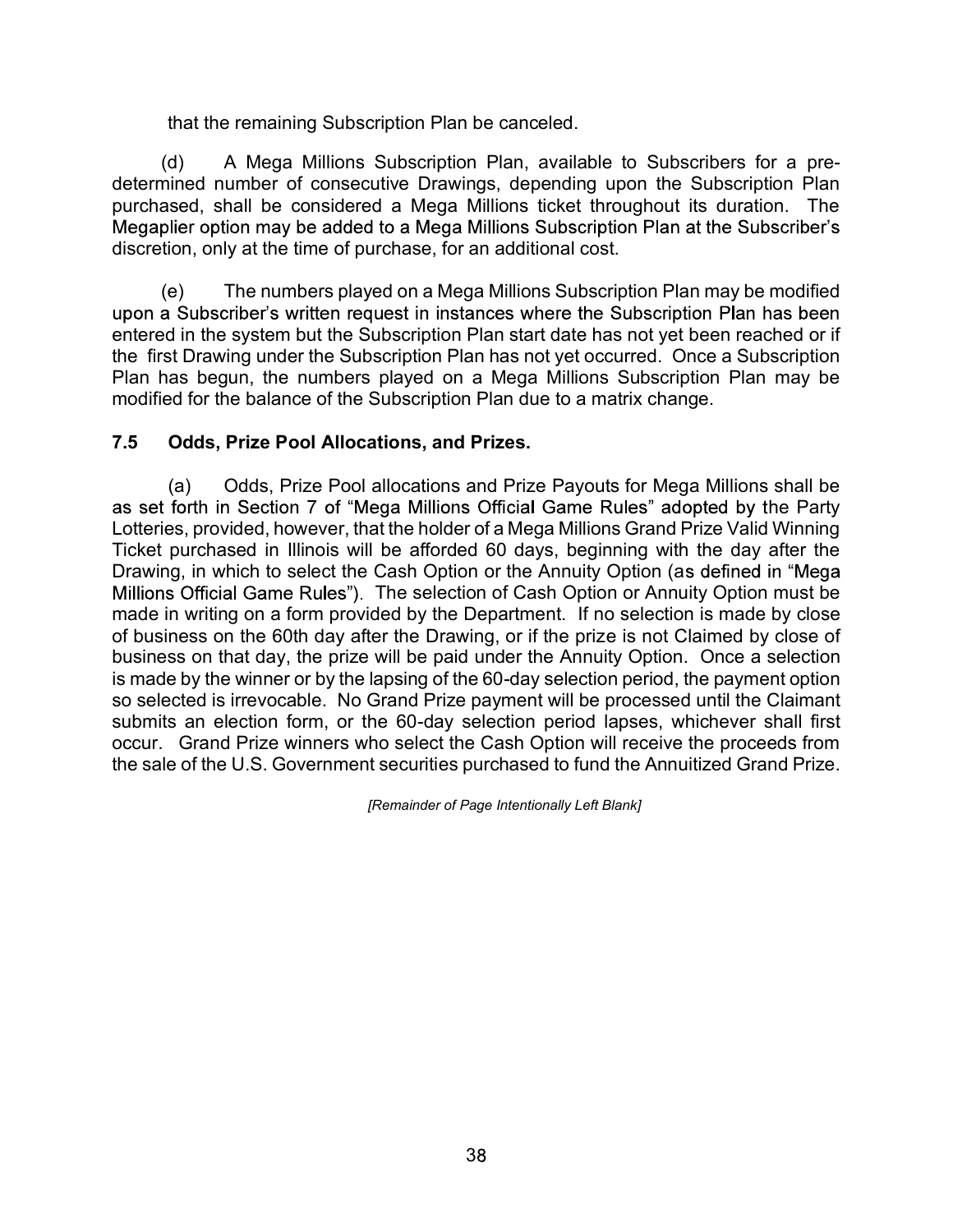(b) The anticipated Prize Payout matrix set forth in Section 7.1 of the Mega<br>s Official Game Rules is repeated in the table on the next page for the convenience<br>players, with prize values added. Millions Official Game Rules is repeated in the table on the next page for the convenience of our players, with prize values added.

| The anticipated Prize Payout matrix set forth in Section 7.1 of the Mega<br>(b)                                                                                                                                                                                                                                                                                                                                                                                                                                                                                                      |                |
|--------------------------------------------------------------------------------------------------------------------------------------------------------------------------------------------------------------------------------------------------------------------------------------------------------------------------------------------------------------------------------------------------------------------------------------------------------------------------------------------------------------------------------------------------------------------------------------|----------------|
| Millions Official Game Rules is repeated in the table on the next page for the convenience                                                                                                                                                                                                                                                                                                                                                                                                                                                                                           |                |
| of our players, with prize values added.                                                                                                                                                                                                                                                                                                                                                                                                                                                                                                                                             |                |
|                                                                                                                                                                                                                                                                                                                                                                                                                                                                                                                                                                                      |                |
| $%$ of<br>Prize<br><b>Prize Amount</b><br>Match<br>Odds<br>Match<br>Prize Fund<br>Field 1<br>Field 2<br>Category                                                                                                                                                                                                                                                                                                                                                                                                                                                                     |                |
| 1:302,575,350<br>37.6509%<br>5<br>Grand<br>1                                                                                                                                                                                                                                                                                                                                                                                                                                                                                                                                         | Pari-Mutuel    |
| 5<br>3.966%<br>0<br>1:12,607,306<br>Second                                                                                                                                                                                                                                                                                                                                                                                                                                                                                                                                           | \$1,000,000.00 |
| 1:931,001<br>0.5371%<br>4<br>$\mathbf{1}$<br><b>Third</b>                                                                                                                                                                                                                                                                                                                                                                                                                                                                                                                            | \$10,000.00    |
| 4<br>$\Omega$<br>1:38,792<br>Fourth<br>0.6445%                                                                                                                                                                                                                                                                                                                                                                                                                                                                                                                                       | \$500.00       |
| 3<br>1:14,547<br>0.6874%<br>Fifth<br>1                                                                                                                                                                                                                                                                                                                                                                                                                                                                                                                                               | \$200.00       |
| $\mathbf{3}$<br>$\mathbf 0$<br>1:606<br>Sixth<br>0.8249%                                                                                                                                                                                                                                                                                                                                                                                                                                                                                                                             | \$10.00        |
| $\overline{2}$<br>Seventh<br>0.7218%<br>1:693<br>1                                                                                                                                                                                                                                                                                                                                                                                                                                                                                                                                   | \$10.00        |
| $\mathbf{1}$<br>1:89<br>2.2376%<br>$\mathbf{1}$<br>Eighth                                                                                                                                                                                                                                                                                                                                                                                                                                                                                                                            | \$4.00         |
| $\mathbf 0$<br>$\mathbf{1}$<br>1:37<br>2.7299%<br>Ninth                                                                                                                                                                                                                                                                                                                                                                                                                                                                                                                              | \$2.00         |
| 1:24<br>100%<br>Totals                                                                                                                                                                                                                                                                                                                                                                                                                                                                                                                                                               |                |
| Prize liability cap. Should the total prize liability, as defined in the Mega Millions Finance and Operations Procedures, exceed the Liability<br>Cap (as defined in the Mega Millions Finance and Operations Procedures), the second and third prizes shall be paid on a Pari-Mutuel<br>rather than fixed prize basis, provided, however, that in no event shall the Pari-Mutuel prize be greater than the fixed prize. The amount<br>to be used for the allocation of such Pari-Mutuel prizes and related calculations of Pari-Mutuel prize values shall be as defined in the Mega |                |
|                                                                                                                                                                                                                                                                                                                                                                                                                                                                                                                                                                                      |                |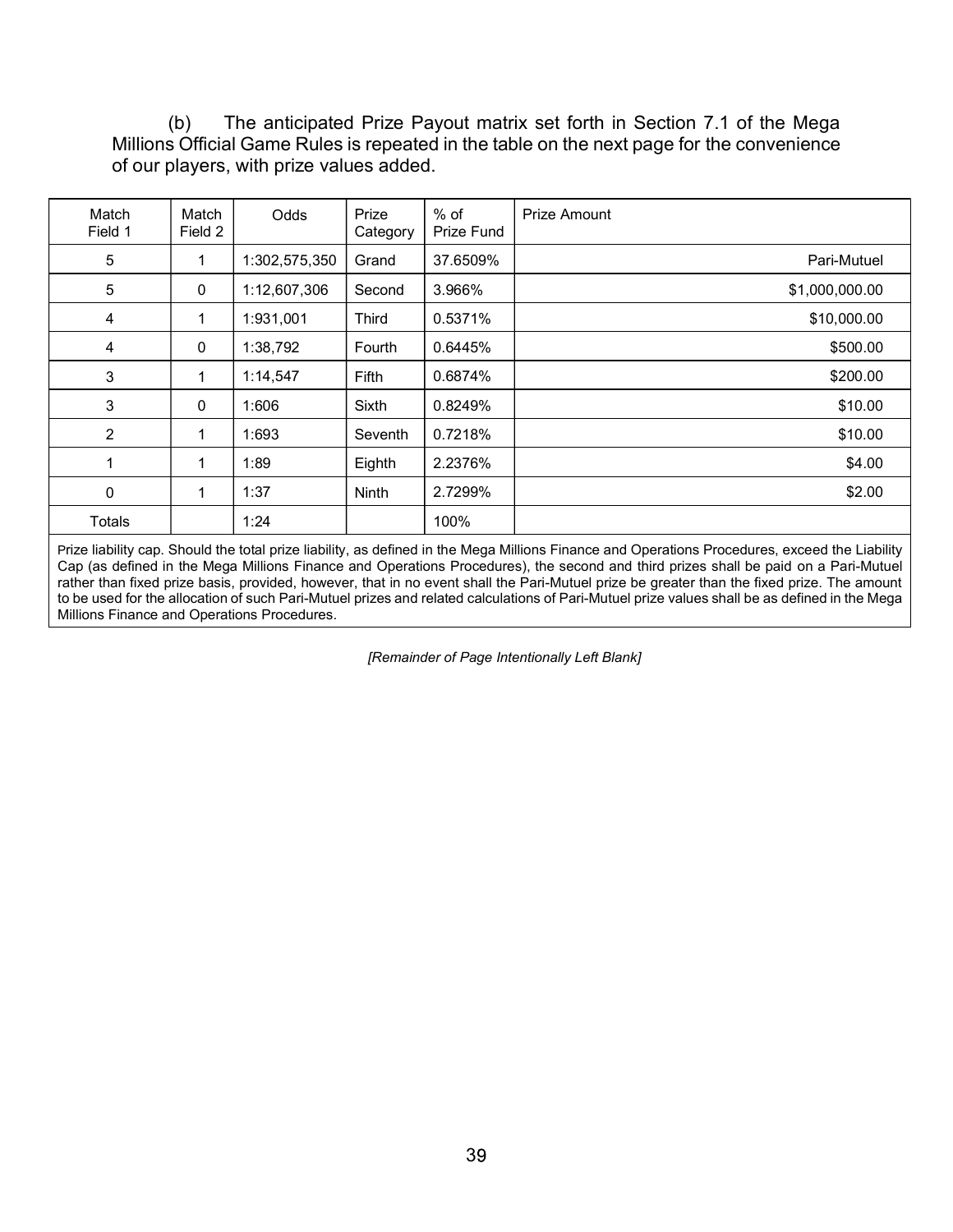(c) The odds of winning and Prize Payouts for the Megaplier option are as<br>
.. Megaplier odds and Prize Payouts are based upon the Mega Millions Official<br>
Rules. The Megaplier option does not increase the Grand Prize. The (c) The odds of winning and Prize Payouts for the Megaplier option are as<br>follows. Megaplier odds and Prize Payouts are based upon the Mega Millions Official<br>Game Rules. The Megaplier option does not increase the Grand Pr Game Rules. The Megaplier option does not increase the Grand Prize. The Megaplier option doubles the cost of a Mega Millions game ticket.

|                         | (c)                            | The odds of winning and Prize Payouts for the Megaplier option are as                                                                                                                                                               |                                                                      |                                                                          |                                                                         |                                                          |
|-------------------------|--------------------------------|-------------------------------------------------------------------------------------------------------------------------------------------------------------------------------------------------------------------------------------|----------------------------------------------------------------------|--------------------------------------------------------------------------|-------------------------------------------------------------------------|----------------------------------------------------------|
|                         |                                | follows. Megaplier odds and Prize Payouts are based upon the Mega Millions Official<br>Game Rules. The Megaplier option does not increase the Grand Prize. The Megaplier<br>option doubles the cost of a Mega Millions game ticket. |                                                                      |                                                                          |                                                                         |                                                          |
| <b>Match in Field 1</b> | <b>Match</b><br>in.<br>Field 2 | <b>Prize Category and</b><br><b>Amount</b>                                                                                                                                                                                          | <b>Multiplier of</b><br>(Relative<br><b>Frequency is</b><br>2 of 15) | <b>Multiplier of</b><br>3<br>(Relative<br><b>Frequency</b><br>is 6of 15) | <b>Multiplier of</b><br>(Relative<br><b>Frequency is</b><br>3 of $15$ ) | <b>Multiplier of 5 (Relative</b><br>Frequency is 1of 15) |
|                         | $\overline{1}$                 | Grand/Jackpot                                                                                                                                                                                                                       | $\overline{\phantom{a}}$                                             | $\overline{\phantom{a}}$                                                 | --                                                                      | $\overline{\phantom{a}}$                                 |
| 5                       |                                |                                                                                                                                                                                                                                     |                                                                      | \$3,000,000                                                              | \$4,000,000                                                             | \$5,000,000                                              |
| 5                       | $\mathbf{0}$                   | Second/\$1,000,000                                                                                                                                                                                                                  | \$2,000,000                                                          |                                                                          |                                                                         |                                                          |
| 4                       | -1                             | Third/\$10,000                                                                                                                                                                                                                      | \$20,000                                                             | \$30,000                                                                 | \$40,000                                                                | \$50,000                                                 |
| $\overline{4}$          | $\mathbf{0}$                   | Fourth/\$500                                                                                                                                                                                                                        | \$1,000                                                              | \$1,500                                                                  | \$2,000                                                                 | \$2,500                                                  |
| 3                       | $\overline{1}$                 | Fifth/\$200                                                                                                                                                                                                                         | \$400                                                                | \$600                                                                    | \$800                                                                   | \$1000                                                   |
| 3                       | $\mathbf{0}$                   | Sixth/\$10                                                                                                                                                                                                                          | \$20                                                                 | \$30                                                                     | \$40                                                                    | \$50                                                     |
| $\overline{2}$          | $\overline{1}$                 | Seventh/\$10                                                                                                                                                                                                                        | \$20                                                                 | \$30                                                                     | \$40                                                                    | \$50                                                     |
| $\mathbf{1}$            | $\mathbf 1$                    | Eighth/\$4                                                                                                                                                                                                                          | \$8                                                                  | \$12                                                                     | \$16                                                                    | \$20                                                     |

Pari-Mutuel Treatment of Megaplier Prize Categories Two (2) and Three (3). The expected payout percentage for a Mega Millions Megaplier Drawing is 50% of Mega Millions sales. However, because Mega Millions Megaplier pays out fixed prizes, the total prize liability will be above or below 50% of sales based on the number of winning plays at each prize level. If the base prizes awarded for any Mega Millions Drawing meet the Pari-Mutuel criteria of the Mega Millions liability cap, as outlined in the Mega Millions Finance and Operations Procedures, then the Megaplier prizes shall be calculated upon the same Pari-Mutuel basis. Prize Categories Two (2) and Three (3) shall be an amount equal to the Pari-Mutuel prize value multiplied by the Megaplier number selected for that Drawing.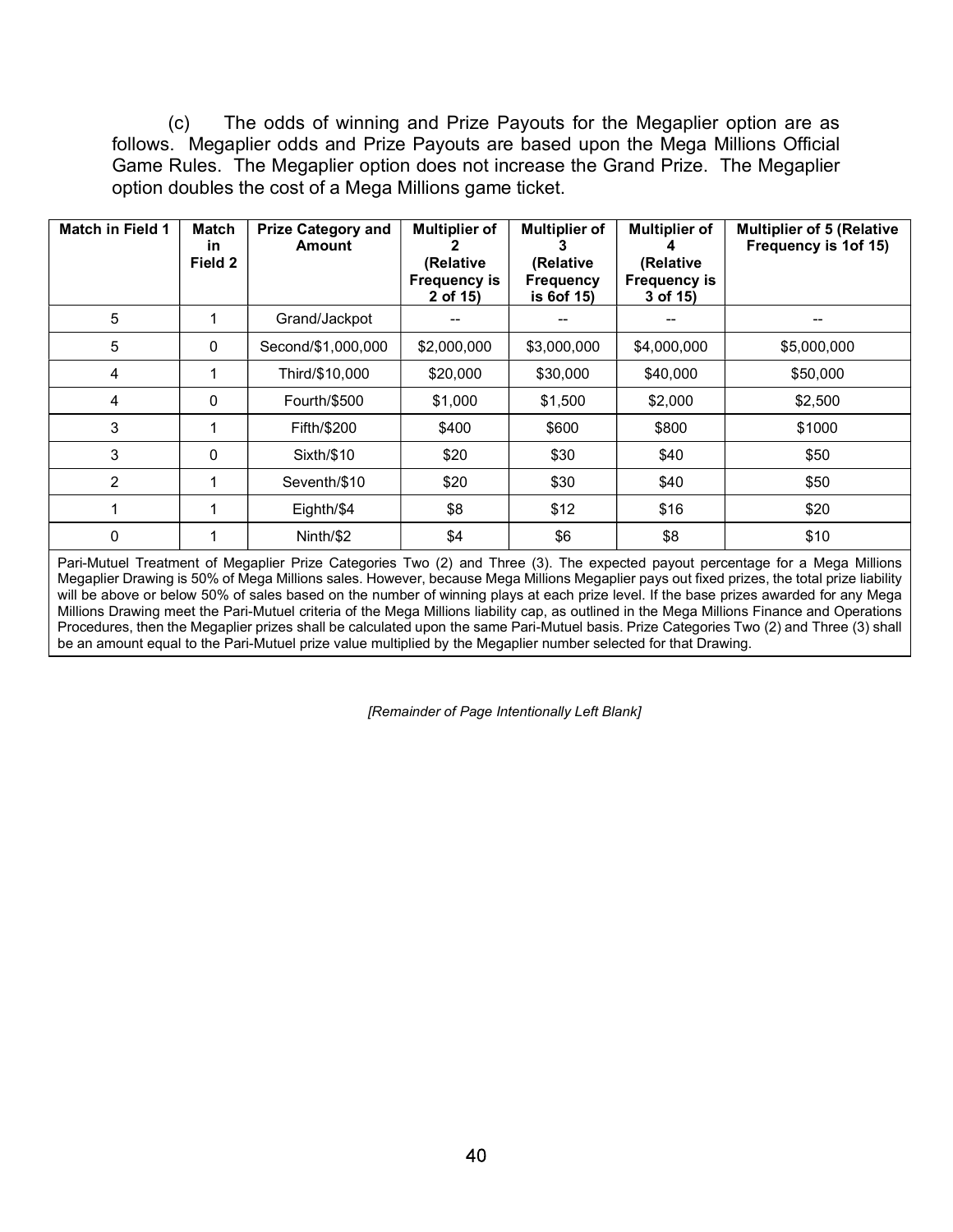# SECTION 8 Powerball Game

#### 8.1 Powerball.

issue further directives for the conduct of Powerball that are consistent with this Section. Powerball entitles holders of Valid Winning Tickets matching specified combinations of numbers randomly selected at regularly scheduled Drawings to prizes. The numbers are chosen from two fields. Field 1 consists of the numbers one (01) through sixty-nine (69) **SECTION 8**<br>**Powerball.**<br>**And Five Winning Numbers are drawn from the Section of the Director is authorized to conduct a game known as "Powerball". The Director may<br>powerball entitles holders of Valid Winning Tickets match SECTION 8**<br> **Powerball.**<br> **Reference is authorized to conduct a game known as "Powerball". The Director may**<br> **The Director is authorized to conduct a game known as "Powerball". The Director may<br>
insue further directives** is conducted in accordance with the Powerball Game Rules developed by the Multi-State Lottery Association (MUSL) (Part II, Sections  $26 - 34$ , of the Powerball Group Rules) except for instances where those rules defer to the laws, policies or rules of the Selling Lotteries. In the latter instance, this document or relevant administrative rules shall apply. The Director is authorized to conduct a game known as "Powerball". The Director may<br>issue further directives for the conduct of Powerball that are consistent with this Section<br>Powerball entitles holders of Vairio Winning

#### 8.2 Power Play.

The Power Play option is an add-on to the current Powerball 5/69 + 1/26 game. Players who select the Power Play option pay an extra \$1.00 per panel played on their Powerball ticket for the opportunity to win set Power Play prizes. The choice to play Power Play panels on a ticket. The Power Play option is offered pursuant to Part III, Sections A-H, of the Powerball Group Rules. The Powerball Grand Prize is not a set prize and is therefore NOT modified by a Power Play purchase. For instances where those trues deter to the taws, policies of rules of the Selling<br>
Brower Play.<br> **Power Play**.<br> **Power Play option is an add-on to the current Powerball 5/69 + 1/26 game. Players<br>
lect the Power Play opti** 

#### 8.3 Definitions.

The following words and terms, when used within this document, shall have the following meaning unless otherwise indicated.

determined by the MUSL Central Office by use of the MUSL Annuity Factor and communicated through the Selling Lotteries prior to the Grand Prize Drawing. The Advertised Grand Prize is not a guaranteed Prize Amount and the actual Grand Prize **CALC TREE FROM CONDUMERT ADVECTS THEOTED THEOTEM CONDUCT THEOTED THEOTED THEOTED THEOTED WARD SURFACT THEOTED THEOTED THEOTED THEOTED THEOTED THEOTED CONDIT CONDIT SOMETHEON DRIVER DRIVER DRIVER THE POWER DRIVER DRIVER D** guaranteed Grand Prize amount as described in Rule 30.5 of the MUSL Powerball Game Rules. of the Opportunity of will set the phat of the MUSL The annual dipple option to only select<br>the and a ticket. The Power Play per cannot apply the option to only select<br>on a ticket. The Power Play prion is offered pursuant

Central Office through a method approved by the MUSL Finance & Audit committee and which is used as described in this Section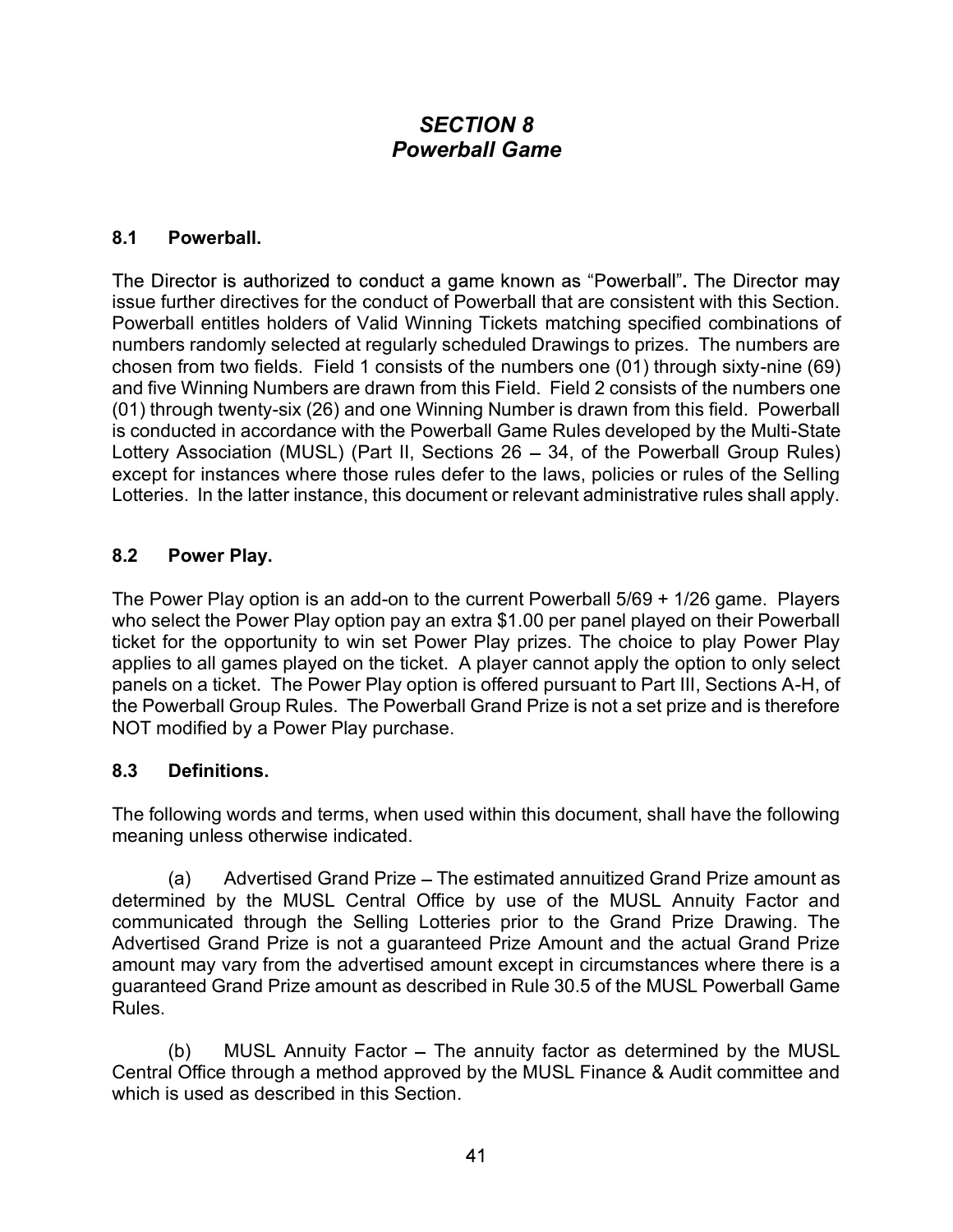won in 30 annual installments.

(c) Powerball Annuity Option - The right to receive any Powerball Grand Prize<br>30 annual installments.<br>(d) Powerball Cash Option - The right to receive any Powerball Grand Prize<br>the form of a single payment. won in the form of a single payment.

(c) Powerball Annuity Option - The right to receive any Powerball Grand Prize<br>30 annual installments.<br>(d) Powerball Cash Option - The right to receive any Powerball Grand Prize<br>the form of a single payment.<br>(e) Powerball P (c) Powerball Annuity Option - The right to receive any Powerball Grand Prize<br>
30 annual installments.<br>
(d) Powerball Cash Option - The right to receive any Powerball Grand Prize<br>
the form of a single payment.<br>
(e) Powerb of numbered spaces to be marked by a player, the first set containing sixty-nine(69) spaces, numbered one (1) through sixty-nine (69) and the second set containing twentysix (26) spaces, numbered one (1) through twenty-six (26). (c) Powerball Annuity Option - The right to receive any Powerball Grand Prize<br>
30 annual installments.<br>
(d) Powerball Cash Option - The right to receive any Powerball Grand Prize<br>
the form of a single payment.<br>
(e) Powerb (c) Powerball Annuity Option - The right to receive any Powerball Grand Prize<br>won in 30 annual installments.<br>(d) Powerball Cash Option - The right to receive any Powerball Grand Prize<br>won in the form of a single payment.<br>(

of sixty-nine (69) numbers and the last one (1) from a field of twenty-six (26) numbers randomly selected at each Drawing, which shall be used to determine winning plays<br>shown on Powerball Internet Game Tickets and Retail On-line Game Tickets.

(c) Powerball Annuity Option - The right to receive any Powerball Grand Prize<br>
30 annual installments.<br>
(d) Powerball Cash Option - The right to receive any Powerball Grand Prize<br>
the form of a single payment.<br>
(e) Powerb Illinois Lottery having up to five (5) separate panels, each containing two separate fields (c) Powerball Annuity Option - The right to receive any Powerball Grand Prize<br>
won in 30 annual installments.<br>
(d) Powerball Cash Option - The right to receive any Powerball Grand Prize<br>
won in the form of a single paymen through E or internet virtual form, each used in purchasing a Powerball ticket. (d) Powerball Cash Option - The right to receive any Powerball Grand Prize<br>the form of a single payment.<br>(e) Powerball Panel - That area of a Powerball ticket which contains two sets<br>by a poset to be marked by a player, th (e) Powerball Panel - That area of a Powerball ticket which contains two sets<br>betered spaces to be marked by a player, the first set containing sixty-nine(69)<br>s, numbered one (1) through sixty-nine (69) and the second set

for the payment of prizes.

Powerball tickets.

#### 8.4 Plays and Tickets.

(f) Powerball Winning Numbers – Six (6) numbers, the first five (5) from a field<br>  $r$ -inie (69) numbers and the last one (1) from a field of twenty-six (26) numbers<br>  $r$ ily selected at each Drawing, which shall be used to \$10.00, \$12.00, \$14.00, \$16.00, \$18.00 or \$20.00 per ticket, or multiples thereof if a multidraw wager is purchased. The player receives one set of numbers for each \$2.00 played in Powerball. In Illinois, the Power Play option may be selected for an additional \$1.00 per panel purchased, per Drawing, thereby adding \$1.00 for each board where the Power Play option has been selected, by the player, to the purchase price of the ticket. between the purchased. The purchase of the purchaser's discretion, be purchased for the purchase in the purchase of the purchase of the purchase of the purchase of the purchaser of prices.<br>(i) Selling Lottery – A lottery a (i) Selling Lottery – A lottery authorized by the Powerball Group to sell<br>call tickets.<br>**Plays and Tickets.**<br>**Plays and Tickets.**<br>(a) Powerball tickets may be purchased for \$2.00, \$4.00, \$6.00, \$8.00 or<br>striket, or multip

twenty-five (25) consecutive Drawings by marking "yes" on the Play Slip and orally conveying the number of Drawings to an On-Line Retailer, commencing with the next scheduled Drawing.

through Subscription Plans may not be canceled by the purchaser once entered into the Lottery's gaming system, except that Subscription Plans for those tickets may be deleted by the Lottery and the balance of the Subscription Plan cost refunded under the following circumstances: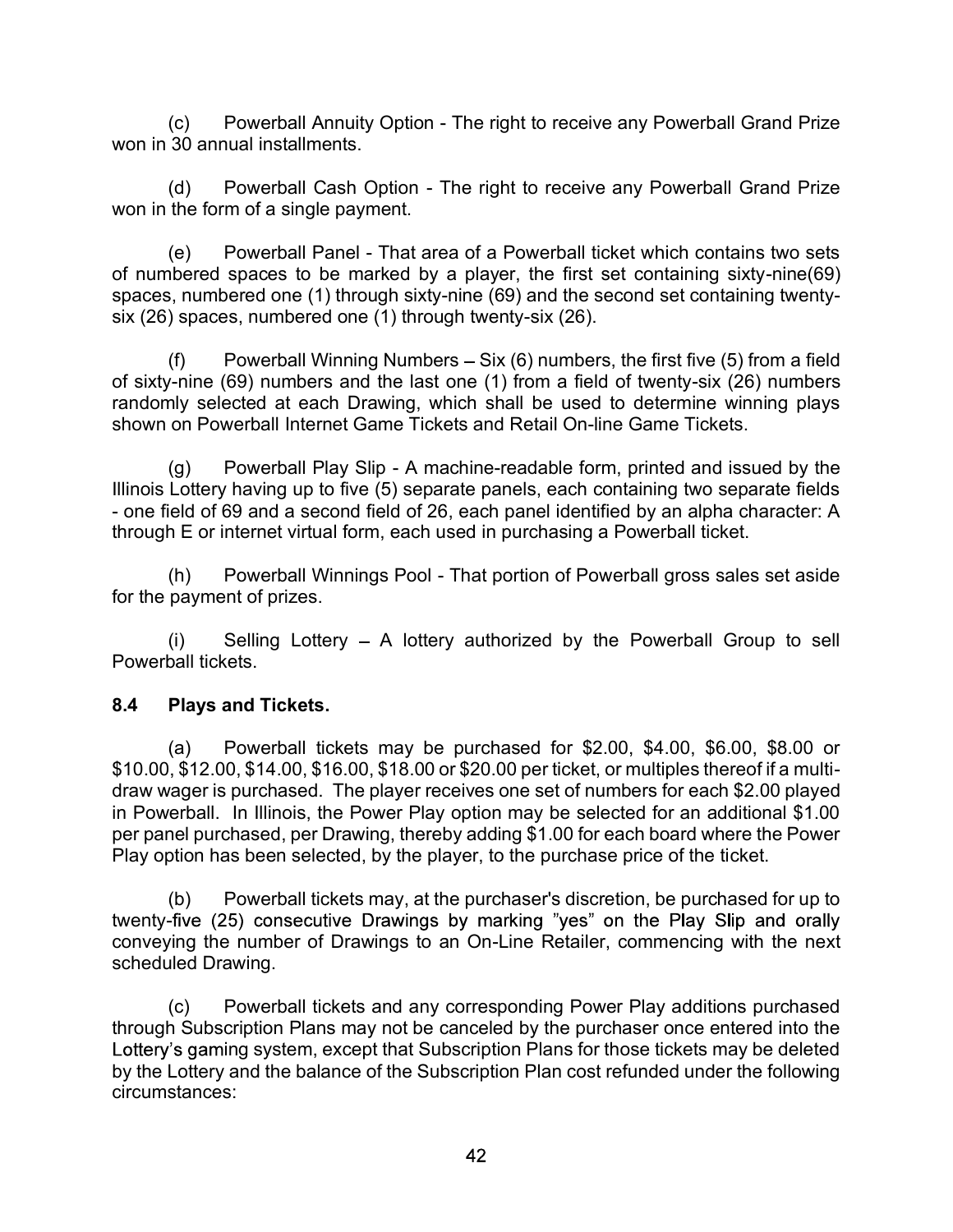1. (A) When the Lottery initiates a change to the game matrix,<br>Drawing schedule or any other element of the game, or another event<br>occurs which changes the terms and conditions of the contract between the<br>Subscriber and th Drawing schedule or any other element of the game, or another event occurs which changes the terms and conditions of the contract between the Subscriber and the Lottery or (B) if a change described in 1 (A) occurs and 1. (A) When the Lottery initiates a change to the game matrix,<br>Drawing schedule or any other element of the game, or another event<br>occurs which changes the terms and conditions of the contract between the<br>Subscriber and t conditions are not acceptable and requests termination of the Subscription Plan. Cancellation shall be effective upon deletion of the Subscription Plan by the Lottery. 2. (A) When the Lottery initiates a change to the game matrix,<br>Drawing schedule or any other element of the game, or another event<br>occurs which changes the terms and conditions of the contract between the<br>Subscriber and th (A) When the Lottery initiates a change to the game matrix,<br>
Drawing schedule or any other element of the game, or another event<br>
occurs which changes the terms and conditions of the contract between the<br>
Subscriber and t (e) The numbers of the context in the contect of the same because which changes the terms and conditions of the contract between the Subscriber and the Lottery or (B) if a change described in 1 (A) occurs and the Subscribe

the authorized representative of the Subscriber's estate requests, in writing, that the remaining Subscription Plan be canceled.

determined number of consecutive Drawings, as determined by the Subscriber, depending upon the Subscription Plan purchased, shall be considered a Powerball ticket throughout its duration. The Power Play option may be added to a Powerball Subscription Plan at the Subscriber's discretion, only at the time of purchase, for an additional cost.

entered in the system but the Subscription Plan start date has not yet been reached or if the first Drawing under the Subscription Plan has not yet occurred. Once a Subscription Plan has begun, the numbers played on a Powerball Subscription Plan may be modified for the balance of the Subscription Plan due to a matrix change. (a) A Powerball Subscription Plan and the console of the Subscriber's estate requests, in writing, that the remaining Subscription Plan be canceled.<br>
(a) A Powerball Subscription Plan be canceled.<br>
(a) A Powerball Subscrip

#### 8.5 Odds, Prize Pool Allocations, and Prizes.

set forth in Sections 28, 29 and 30 of the Powerball Group Rules, with the exception that (d) A Powerball Shustription Plan a wailable to Subscribers for a pre-<br>determined number of consecutive Drawings, as determined by the Subscriber,<br>depending upon the Subscription Plan purchased, shall be considered a Power or annuity grand prize payment at the time of purchase. The holder of a Powerball Grand prize Valid Winning Ticket purchased in Illinois will be afforded 60 days, beginning with edepending upon the Subscription Plan purchased, shall be considered a Powerball ticket<br>throughout its duration. The Power Play option may be added to a Powerball Subscription<br>Plan at the Subscription Plan purchased, shall option must be made in writing on a form provided by the Department. If no selection is made by close of business on the 60th day after the Drawing, or if the prize is not Claimed by close of business on that day, the prize will be paid under the annuity option. Once a selection is made by the winner or by the lapsing of the 60-day selection period, the payment option so selected is irrevocable. No Grand Prize payment will be processed until the Claimant submits an election form, or the 60-day selection period lapses, whichever shall first occur. Annuity payments in the Powerball game are paid annually in 30 installments, beginning with an initial payment in a time period after the prize is Claimed, followed by 29 annual payments. Caus, Trize From Antocaustria, and Frizes.<br>
(a) Odds, Prize Payouts for Powerball shall be as<br>
in Sections 28, 29 and 30 of the Powerball Group Rules, with the exception that<br>
rigurad prize payment at the time of purchase.

Powerball Group Rules is repeated bin the table below for the convenience of our players.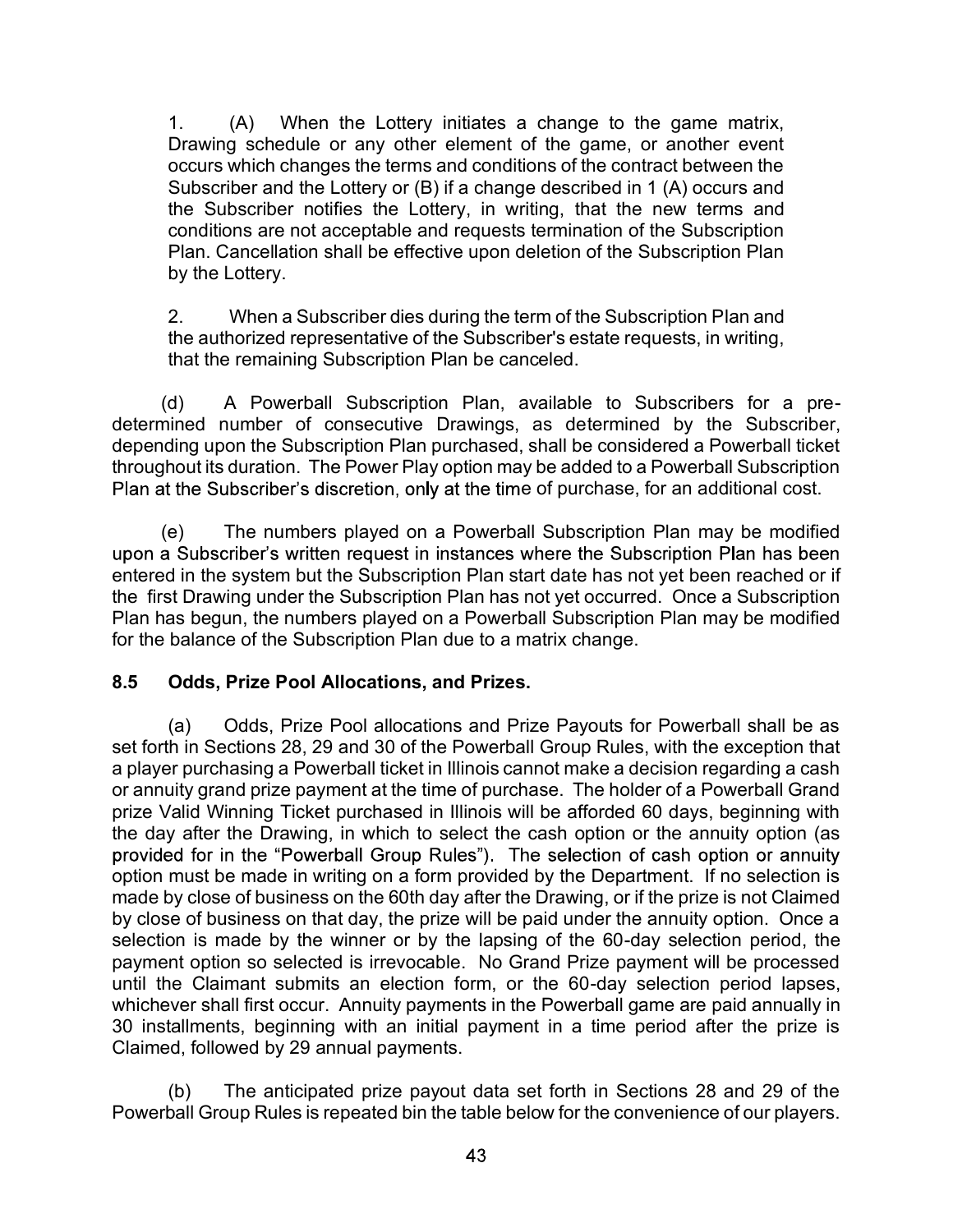|                          | <b>Match in</b><br>Field 1 | <b>Match in</b><br>Field 2                                                                                                                                                                                                                                                                                                                                                                                                             |                                      | <b>Odds</b>                  | <b>Prize</b>                                                                                        |    | <b>Prize Pool</b><br>Percentage<br><b>Allocated to Prize</b> |
|--------------------------|----------------------------|----------------------------------------------------------------------------------------------------------------------------------------------------------------------------------------------------------------------------------------------------------------------------------------------------------------------------------------------------------------------------------------------------------------------------------------|--------------------------------------|------------------------------|-----------------------------------------------------------------------------------------------------|----|--------------------------------------------------------------|
|                          | 5                          | 1                                                                                                                                                                                                                                                                                                                                                                                                                                      |                                      | 1:292,201,338                | <b>Grand Prize</b>                                                                                  |    | 68.0131%                                                     |
|                          | 5                          | $\mathbf 0$                                                                                                                                                                                                                                                                                                                                                                                                                            |                                      | 1:11,688,054                 | \$1,000,000                                                                                         |    | 8.5558%                                                      |
|                          | $\overline{4}$             | $\mathbf{1}$                                                                                                                                                                                                                                                                                                                                                                                                                           |                                      | 1:913,129                    | \$50,000                                                                                            |    | 5.4757%                                                      |
|                          | 4                          | 0                                                                                                                                                                                                                                                                                                                                                                                                                                      |                                      | 1:36,525                     | \$100                                                                                               |    | 0.2738%                                                      |
|                          | 3                          | $\mathbf{1}$                                                                                                                                                                                                                                                                                                                                                                                                                           |                                      | 1:14,494                     | \$100                                                                                               |    | 0.6899%                                                      |
|                          | 3                          | 0                                                                                                                                                                                                                                                                                                                                                                                                                                      |                                      | 1:580                        | \$7                                                                                                 |    | 1.2074%                                                      |
|                          | $\overline{2}$             | $\mathbf{1}$                                                                                                                                                                                                                                                                                                                                                                                                                           |                                      | 1:701                        | \$7                                                                                                 |    | 0.9981%                                                      |
|                          | 1                          | 1                                                                                                                                                                                                                                                                                                                                                                                                                                      |                                      | 1:92                         | \$4                                                                                                 |    | 4.3489%                                                      |
|                          | $\mathbf{0}$               | 1                                                                                                                                                                                                                                                                                                                                                                                                                                      |                                      | 1:38                         | \$4                                                                                                 |    | 10.4373%                                                     |
|                          |                            | Overall odds of winning any prize are 1 in 24.9. If the prize liability cap established in the "Mega Millions Members<br>Finance and Operations Procedures for Powerball and Power Play" is exceeded for any Drawing, Prizes 2 through<br>9 for that Drawing will be paid on a Pari-Mutuel basis as set forth in those procedures, provided that no prize level<br>shall pay more than its normal fixed amount.                        |                                      |                              |                                                                                                     |    |                                                              |
|                          | (c)                        | The probability of winning and prize payouts for the Power Play option set<br>forth in Part III of the Powerball Group Rules is repeated below for the convenience of our<br>players. If purchased, the Power Play option does not increase the Grand Prize. The<br>Power Play amount for the Match 5+0 prize will be two million dollars (\$2,000,000) or as<br>provided for in Rule (E)(4) of Part III of the Powerball Group Rules. |                                      |                              |                                                                                                     |    |                                                              |
|                          |                            |                                                                                                                                                                                                                                                                                                                                                                                                                                        |                                      | <b>Expected Prize Payout</b> |                                                                                                     |    |                                                              |
| latch in<br>Field 1<br>5 | Match in<br>Field 2<br>0   | Prize<br>Amount<br>\$1,000,000                                                                                                                                                                                                                                                                                                                                                                                                         | \$2,000,000                          |                              | Regardless of Power Play number selected:<br>$$2,000,000$   \$2,000,000   \$2,000,000   \$2,000,000 |    |                                                              |
|                          |                            | Prize<br>Amount                                                                                                                                                                                                                                                                                                                                                                                                                        | 10 <sub>X</sub><br>When<br>available | 5X                           | 4X                                                                                                  | 3X | 2X                                                           |

#### Expected Prize Payout

|                | 3              | 0                                            |                                                                                                                                                                                                                                                                                                                                                                                                                                        | 1:580                        | \$7                                                    |           | 1.2074%   |
|----------------|----------------|----------------------------------------------|----------------------------------------------------------------------------------------------------------------------------------------------------------------------------------------------------------------------------------------------------------------------------------------------------------------------------------------------------------------------------------------------------------------------------------------|------------------------------|--------------------------------------------------------|-----------|-----------|
|                | $\overline{2}$ |                                              |                                                                                                                                                                                                                                                                                                                                                                                                                                        | 1:701                        | \$7                                                    |           | 0.9981%   |
|                | 1              | 1                                            |                                                                                                                                                                                                                                                                                                                                                                                                                                        | 1:92                         | \$4                                                    |           | 4.3489%   |
|                | $\mathbf 0$    |                                              |                                                                                                                                                                                                                                                                                                                                                                                                                                        | 1:38                         | \$4                                                    |           | 10.4373%  |
|                |                | shall pay more than its normal fixed amount. | Overall odds of winning any prize are 1 in 24.9. If the prize liability cap established in the "Mega Millions Members<br>Finance and Operations Procedures for Powerball and Power Play" is exceeded for any Drawing, Prizes 2 through<br>9 for that Drawing will be paid on a Pari-Mutuel basis as set forth in those procedures, provided that no prize level                                                                        |                              |                                                        |           |           |
|                | (c)            |                                              | The probability of winning and prize payouts for the Power Play option set<br>forth in Part III of the Powerball Group Rules is repeated below for the convenience of our<br>players. If purchased, the Power Play option does not increase the Grand Prize. The<br>Power Play amount for the Match 5+0 prize will be two million dollars (\$2,000,000) or as<br>provided for in Rule (E)(4) of Part III of the Powerball Group Rules. |                              |                                                        |           |           |
|                |                |                                              |                                                                                                                                                                                                                                                                                                                                                                                                                                        |                              |                                                        |           |           |
|                |                |                                              |                                                                                                                                                                                                                                                                                                                                                                                                                                        | <b>Expected Prize Payout</b> |                                                        |           |           |
| Match in       | Match in       | Prize                                        |                                                                                                                                                                                                                                                                                                                                                                                                                                        |                              |                                                        |           |           |
| Field 1        | Field 2        | Amount                                       |                                                                                                                                                                                                                                                                                                                                                                                                                                        |                              | Regardless of Power Play number selected:              |           |           |
| 5              | $\mathbf 0$    | \$1,000,000                                  | \$2,000,000                                                                                                                                                                                                                                                                                                                                                                                                                            |                              | $$2,000,000$   \$2,000,000   \$2,000,000   \$2,000,000 |           |           |
|                |                |                                              |                                                                                                                                                                                                                                                                                                                                                                                                                                        |                              |                                                        |           |           |
|                |                | Prize                                        | 10X                                                                                                                                                                                                                                                                                                                                                                                                                                    | 5X                           | 4X                                                     | 3X        | 2X        |
|                |                | Amount                                       | When<br>available                                                                                                                                                                                                                                                                                                                                                                                                                      |                              |                                                        |           |           |
| 4              | $\mathbf 1$    | \$50,000                                     | \$500,000                                                                                                                                                                                                                                                                                                                                                                                                                              | \$250,000                    | \$200,000                                              | \$150,000 | \$100,000 |
| 4              | $\mathbf 0$    | \$100                                        | \$1,000                                                                                                                                                                                                                                                                                                                                                                                                                                | \$500                        | \$400                                                  | \$300     | \$200     |
| 3              | 1              | \$100                                        | \$1,000                                                                                                                                                                                                                                                                                                                                                                                                                                | \$500                        | \$400                                                  | \$300     | \$200     |
| 3              | 0              | \$7.00                                       | \$70.00                                                                                                                                                                                                                                                                                                                                                                                                                                | \$35.00                      | \$28.00                                                | \$21.00   | \$14.00   |
| $\overline{2}$ |                | \$7.00                                       | \$70.00                                                                                                                                                                                                                                                                                                                                                                                                                                | \$35.00                      | \$28.00                                                | \$21.00   | \$14.00   |
|                |                | \$4.00                                       | \$40.00                                                                                                                                                                                                                                                                                                                                                                                                                                | \$20.00                      | \$16.00                                                | \$12.00   | \$8.00    |